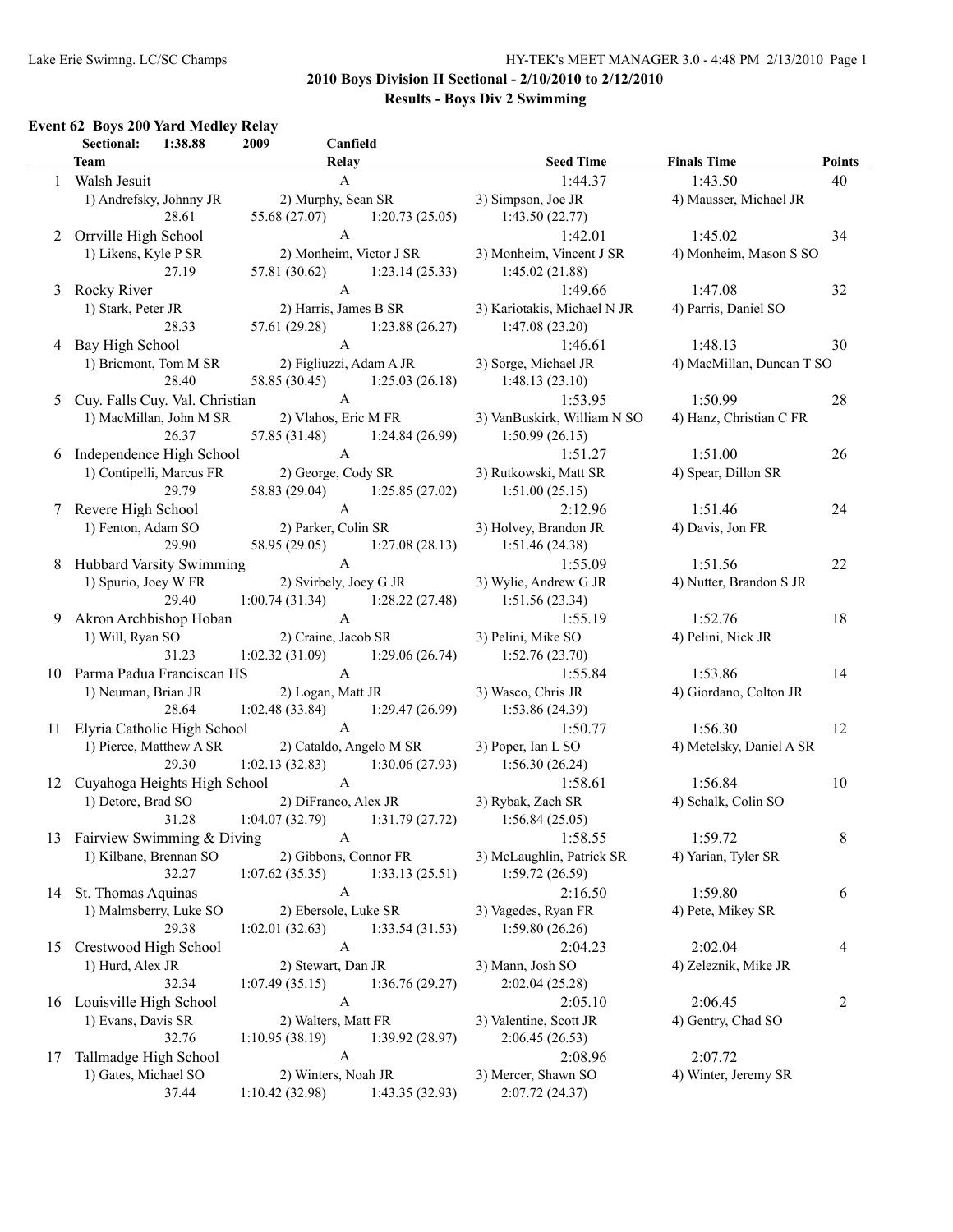#### Lake Erie Swimng. LC/SC Champs HY-TEK's MEET MANAGER 3.0 - 4:48 PM 2/13/2010 Page 2

#### **2010 Boys Division II Sectional - 2/10/2010 to 2/12/2010 Results - Boys Div 2 Swimming**

#### **(Event 62 Boys 200 Yard Medley Relay)**

|    | Team                         | Relay                   |                | <b>Seed Time</b>    | <b>Finals Time</b>       | <b>Points</b> |
|----|------------------------------|-------------------------|----------------|---------------------|--------------------------|---------------|
| 18 | Aurora High School           | A                       |                | 2:09.74             | 2:09.29                  |               |
|    | 1) Hayes, Brandon FR         | 2) Sokolich, Michael SO |                | 3) Nutting, Zach FR | 4) Mahle, Taylor FR      |               |
|    | 32.56                        | 1:10.58(38.02)          | 1:42.76(32.18) | 2:09.29(26.53)      |                          |               |
| 19 | Firelands HS Swim Tea        | A                       |                | 2:01.15             | 2:20.32                  |               |
|    | 1) Crawford, Nathaniel SO    | 2) Tomsco, Jason SR     |                | 3) Wood, Jacob JR   | 4) Kangas, Evan SO       |               |
|    | 38.10                        | 1:17.68(39.58)          | 1:49.78(32.10) | 2:20.32(30.54)      |                          |               |
|    | Canton Central Catholic High | A                       |                | 1:55.01             | DO                       |               |
|    | 1) Friedman, Alex FR         | 2) Sheil, Justin SR     |                | 3) Cornet, David FR | 4) Falconer, Harrison JR |               |
|    | 31.11                        | 1:02.40(31.29)          | 1:29.43(27.03) | DQ (24.71)          |                          |               |

#### **Event 63 Boys 200 Yard Freestyle**

| Yr School<br><b>Seed Time</b><br><b>Finals Time</b><br>Name<br>SR Revere High School<br>1:49.54<br>1 Poitinger, Seth S<br>1:48.62<br>23.97<br>50.73 (26.76)<br>1:19.08(28.35)<br>1:48.62(29.54)<br>SR Revere High School<br>1:49.73<br>1:50.38<br>Holvey, Nick<br>2<br>24.34<br>51.58 (27.24)<br>1:20.46(28.88)<br>1:50.38(29.92)<br>SO Bay High School<br>MacMillan, Duncan T<br>1:50.71<br>3<br>1:52.28<br>25.54<br>53.25 (27.71)<br>1:22.02(28.77)<br>1:50.71 (28.69)<br>FR Youngstown Ursuline<br>Tomko, John S<br>1:54.44<br>1:53.28<br>4<br>25.97<br>54.16 (28.19)<br>1:23.62(29.46)<br>1:53.28(29.66)<br>SO Rocky River<br>1:54.20<br>Parris, Daniel<br>1:56.55<br>5<br>25.66<br>54.08 (28.42)<br>1:23.93(29.85)<br>1:54.20 (30.27)<br>FR Walsh Jesuit<br>Petras, Michael<br>1:59.79<br>1:54.39<br>6<br>26.05<br>55.52 (29.47)<br>1:24.58(29.06)<br>1:54.39(29.81)<br>SR Elyria Catholic High School<br>Haupt, Michael<br>1:55.41<br>1:54.44<br>7<br>25.85<br>54.79 (28.94)<br>1:24.64(29.85)<br>1:54.44(29.80)<br>SO Akron Archbishop Hoban<br>Renner, Danny<br>1:56.03<br>1:58.93<br>8<br>25.75<br>54.22 (28.47)<br>1:25.13(30.91)<br>1:56.03(30.90)<br>FR Walsh Jesuit<br>1:56.15<br>9<br>Scantling, John<br>1:59.12<br>26.48<br>55.58 (29.10)<br>1:25.54(29.96)<br>1:56.15(30.61)<br>Wilson, Peter<br>SR Walsh Jesuit<br>1:56.42<br>1:58.76<br>10<br>25.68<br>54.47 (28.79)<br>1:25.17(30.70)<br>1:56.42(31.25)<br>JR Rocky River<br>1:57.58<br>Kacpura, Zachary A<br>2:00.05<br>11<br>26.52<br>56.10 (29.58)<br>1:27.08(30.98)<br>1:57.58(30.50)<br>Malmsberry, Luke<br>SO St. Thomas Aquinas<br>1:58.04<br>2:02.00<br>12<br>26.42<br>55.40 (28.98)<br>1:26.38 (30.98)<br>1:58.04 (31.66)<br>SR Elyria Catholic High School<br>13 Fenik, Luke P<br>2:00.43<br>1:58.72<br>26.15<br>56.63 (30.48)<br>1:28.11(31.48)<br>1:58.72(30.61)<br>SO Akron Archbishop Hoban<br>14 Pelini, Mike<br>1:59.41<br>2:04.49<br>27.99<br>58.91 (30.92)<br>1:29.92(31.01)<br>1:59.41(29.49)<br>JR Canton Central Catholic High<br>1:59.52<br>15 Falconer, Harrison<br>2:03.78<br>26.76<br>56.17 (29.41)<br>1:27.48(31.31)<br>1:59.52(32.04)<br>JR Parma Padua Franciscan HS<br>2:00.48<br>Giordano, Colton<br>2:07.67<br>16<br>26.57<br>56.12 (29.55)<br>1:27.86(31.74)<br>2:00.48 (32.62)<br>JR Akron Archbishop Hoban<br>Kudlac, Michael<br>2:01.35<br>2:02.15<br>17<br>1:29.15(31.87)<br>27.24<br>57.28 (30.04)<br>2:01.35 (32.20)<br>JR Poland Seminary High School<br>Harker, Ian<br>2:04.50<br>2:01.83<br>18<br>28.17<br>59.22 (31.05)<br>1:31.12(31.90)<br>2:01.83 (30.71)<br>Campbell, Matt<br>SO Louisville High School<br>19<br>2:04.26<br>2:02.03<br>27.62<br>59.24 (31.62)<br>1:31.20(31.96)<br>2:02.03(30.83)<br>SO Revere High School<br>2:11.18<br>2:02.26<br>Bezbatchenko, Matthew<br>20 | Poitinger<br>Sectional:<br>1:47.50<br>2009 |       |               | Revere         |                |  |               |
|--------------------------------------------------------------------------------------------------------------------------------------------------------------------------------------------------------------------------------------------------------------------------------------------------------------------------------------------------------------------------------------------------------------------------------------------------------------------------------------------------------------------------------------------------------------------------------------------------------------------------------------------------------------------------------------------------------------------------------------------------------------------------------------------------------------------------------------------------------------------------------------------------------------------------------------------------------------------------------------------------------------------------------------------------------------------------------------------------------------------------------------------------------------------------------------------------------------------------------------------------------------------------------------------------------------------------------------------------------------------------------------------------------------------------------------------------------------------------------------------------------------------------------------------------------------------------------------------------------------------------------------------------------------------------------------------------------------------------------------------------------------------------------------------------------------------------------------------------------------------------------------------------------------------------------------------------------------------------------------------------------------------------------------------------------------------------------------------------------------------------------------------------------------------------------------------------------------------------------------------------------------------------------------------------------------------------------------------------------------------------------------------------------------------------------------------------------------------------------------------------------------------------------------------------------------------------------------------------------------------------------------------------------------------------------------------------------------------------------------------------------------------------------------------------|--------------------------------------------|-------|---------------|----------------|----------------|--|---------------|
|                                                                                                                                                                                                                                                                                                                                                                                                                                                                                                                                                                                                                                                                                                                                                                                                                                                                                                                                                                                                                                                                                                                                                                                                                                                                                                                                                                                                                                                                                                                                                                                                                                                                                                                                                                                                                                                                                                                                                                                                                                                                                                                                                                                                                                                                                                                                                                                                                                                                                                                                                                                                                                                                                                                                                                                                  |                                            |       |               |                |                |  | <b>Points</b> |
|                                                                                                                                                                                                                                                                                                                                                                                                                                                                                                                                                                                                                                                                                                                                                                                                                                                                                                                                                                                                                                                                                                                                                                                                                                                                                                                                                                                                                                                                                                                                                                                                                                                                                                                                                                                                                                                                                                                                                                                                                                                                                                                                                                                                                                                                                                                                                                                                                                                                                                                                                                                                                                                                                                                                                                                                  |                                            |       |               |                |                |  | 20            |
|                                                                                                                                                                                                                                                                                                                                                                                                                                                                                                                                                                                                                                                                                                                                                                                                                                                                                                                                                                                                                                                                                                                                                                                                                                                                                                                                                                                                                                                                                                                                                                                                                                                                                                                                                                                                                                                                                                                                                                                                                                                                                                                                                                                                                                                                                                                                                                                                                                                                                                                                                                                                                                                                                                                                                                                                  |                                            |       |               |                |                |  |               |
|                                                                                                                                                                                                                                                                                                                                                                                                                                                                                                                                                                                                                                                                                                                                                                                                                                                                                                                                                                                                                                                                                                                                                                                                                                                                                                                                                                                                                                                                                                                                                                                                                                                                                                                                                                                                                                                                                                                                                                                                                                                                                                                                                                                                                                                                                                                                                                                                                                                                                                                                                                                                                                                                                                                                                                                                  |                                            |       |               |                |                |  | 17            |
|                                                                                                                                                                                                                                                                                                                                                                                                                                                                                                                                                                                                                                                                                                                                                                                                                                                                                                                                                                                                                                                                                                                                                                                                                                                                                                                                                                                                                                                                                                                                                                                                                                                                                                                                                                                                                                                                                                                                                                                                                                                                                                                                                                                                                                                                                                                                                                                                                                                                                                                                                                                                                                                                                                                                                                                                  |                                            |       |               |                |                |  |               |
|                                                                                                                                                                                                                                                                                                                                                                                                                                                                                                                                                                                                                                                                                                                                                                                                                                                                                                                                                                                                                                                                                                                                                                                                                                                                                                                                                                                                                                                                                                                                                                                                                                                                                                                                                                                                                                                                                                                                                                                                                                                                                                                                                                                                                                                                                                                                                                                                                                                                                                                                                                                                                                                                                                                                                                                                  |                                            |       |               |                |                |  | 16            |
|                                                                                                                                                                                                                                                                                                                                                                                                                                                                                                                                                                                                                                                                                                                                                                                                                                                                                                                                                                                                                                                                                                                                                                                                                                                                                                                                                                                                                                                                                                                                                                                                                                                                                                                                                                                                                                                                                                                                                                                                                                                                                                                                                                                                                                                                                                                                                                                                                                                                                                                                                                                                                                                                                                                                                                                                  |                                            |       |               |                |                |  |               |
|                                                                                                                                                                                                                                                                                                                                                                                                                                                                                                                                                                                                                                                                                                                                                                                                                                                                                                                                                                                                                                                                                                                                                                                                                                                                                                                                                                                                                                                                                                                                                                                                                                                                                                                                                                                                                                                                                                                                                                                                                                                                                                                                                                                                                                                                                                                                                                                                                                                                                                                                                                                                                                                                                                                                                                                                  |                                            |       |               |                |                |  | 15            |
|                                                                                                                                                                                                                                                                                                                                                                                                                                                                                                                                                                                                                                                                                                                                                                                                                                                                                                                                                                                                                                                                                                                                                                                                                                                                                                                                                                                                                                                                                                                                                                                                                                                                                                                                                                                                                                                                                                                                                                                                                                                                                                                                                                                                                                                                                                                                                                                                                                                                                                                                                                                                                                                                                                                                                                                                  |                                            |       |               |                |                |  |               |
|                                                                                                                                                                                                                                                                                                                                                                                                                                                                                                                                                                                                                                                                                                                                                                                                                                                                                                                                                                                                                                                                                                                                                                                                                                                                                                                                                                                                                                                                                                                                                                                                                                                                                                                                                                                                                                                                                                                                                                                                                                                                                                                                                                                                                                                                                                                                                                                                                                                                                                                                                                                                                                                                                                                                                                                                  |                                            |       |               |                |                |  | 14            |
|                                                                                                                                                                                                                                                                                                                                                                                                                                                                                                                                                                                                                                                                                                                                                                                                                                                                                                                                                                                                                                                                                                                                                                                                                                                                                                                                                                                                                                                                                                                                                                                                                                                                                                                                                                                                                                                                                                                                                                                                                                                                                                                                                                                                                                                                                                                                                                                                                                                                                                                                                                                                                                                                                                                                                                                                  |                                            |       |               |                |                |  |               |
|                                                                                                                                                                                                                                                                                                                                                                                                                                                                                                                                                                                                                                                                                                                                                                                                                                                                                                                                                                                                                                                                                                                                                                                                                                                                                                                                                                                                                                                                                                                                                                                                                                                                                                                                                                                                                                                                                                                                                                                                                                                                                                                                                                                                                                                                                                                                                                                                                                                                                                                                                                                                                                                                                                                                                                                                  |                                            |       |               |                |                |  | 13            |
|                                                                                                                                                                                                                                                                                                                                                                                                                                                                                                                                                                                                                                                                                                                                                                                                                                                                                                                                                                                                                                                                                                                                                                                                                                                                                                                                                                                                                                                                                                                                                                                                                                                                                                                                                                                                                                                                                                                                                                                                                                                                                                                                                                                                                                                                                                                                                                                                                                                                                                                                                                                                                                                                                                                                                                                                  |                                            |       |               |                |                |  |               |
|                                                                                                                                                                                                                                                                                                                                                                                                                                                                                                                                                                                                                                                                                                                                                                                                                                                                                                                                                                                                                                                                                                                                                                                                                                                                                                                                                                                                                                                                                                                                                                                                                                                                                                                                                                                                                                                                                                                                                                                                                                                                                                                                                                                                                                                                                                                                                                                                                                                                                                                                                                                                                                                                                                                                                                                                  |                                            |       |               |                |                |  | 12            |
|                                                                                                                                                                                                                                                                                                                                                                                                                                                                                                                                                                                                                                                                                                                                                                                                                                                                                                                                                                                                                                                                                                                                                                                                                                                                                                                                                                                                                                                                                                                                                                                                                                                                                                                                                                                                                                                                                                                                                                                                                                                                                                                                                                                                                                                                                                                                                                                                                                                                                                                                                                                                                                                                                                                                                                                                  |                                            |       |               |                |                |  |               |
|                                                                                                                                                                                                                                                                                                                                                                                                                                                                                                                                                                                                                                                                                                                                                                                                                                                                                                                                                                                                                                                                                                                                                                                                                                                                                                                                                                                                                                                                                                                                                                                                                                                                                                                                                                                                                                                                                                                                                                                                                                                                                                                                                                                                                                                                                                                                                                                                                                                                                                                                                                                                                                                                                                                                                                                                  |                                            |       |               |                |                |  | 11            |
|                                                                                                                                                                                                                                                                                                                                                                                                                                                                                                                                                                                                                                                                                                                                                                                                                                                                                                                                                                                                                                                                                                                                                                                                                                                                                                                                                                                                                                                                                                                                                                                                                                                                                                                                                                                                                                                                                                                                                                                                                                                                                                                                                                                                                                                                                                                                                                                                                                                                                                                                                                                                                                                                                                                                                                                                  |                                            |       |               |                |                |  |               |
|                                                                                                                                                                                                                                                                                                                                                                                                                                                                                                                                                                                                                                                                                                                                                                                                                                                                                                                                                                                                                                                                                                                                                                                                                                                                                                                                                                                                                                                                                                                                                                                                                                                                                                                                                                                                                                                                                                                                                                                                                                                                                                                                                                                                                                                                                                                                                                                                                                                                                                                                                                                                                                                                                                                                                                                                  |                                            |       |               |                |                |  | 9             |
|                                                                                                                                                                                                                                                                                                                                                                                                                                                                                                                                                                                                                                                                                                                                                                                                                                                                                                                                                                                                                                                                                                                                                                                                                                                                                                                                                                                                                                                                                                                                                                                                                                                                                                                                                                                                                                                                                                                                                                                                                                                                                                                                                                                                                                                                                                                                                                                                                                                                                                                                                                                                                                                                                                                                                                                                  |                                            |       |               |                |                |  |               |
|                                                                                                                                                                                                                                                                                                                                                                                                                                                                                                                                                                                                                                                                                                                                                                                                                                                                                                                                                                                                                                                                                                                                                                                                                                                                                                                                                                                                                                                                                                                                                                                                                                                                                                                                                                                                                                                                                                                                                                                                                                                                                                                                                                                                                                                                                                                                                                                                                                                                                                                                                                                                                                                                                                                                                                                                  |                                            |       |               |                |                |  | 7             |
|                                                                                                                                                                                                                                                                                                                                                                                                                                                                                                                                                                                                                                                                                                                                                                                                                                                                                                                                                                                                                                                                                                                                                                                                                                                                                                                                                                                                                                                                                                                                                                                                                                                                                                                                                                                                                                                                                                                                                                                                                                                                                                                                                                                                                                                                                                                                                                                                                                                                                                                                                                                                                                                                                                                                                                                                  |                                            |       |               |                |                |  |               |
|                                                                                                                                                                                                                                                                                                                                                                                                                                                                                                                                                                                                                                                                                                                                                                                                                                                                                                                                                                                                                                                                                                                                                                                                                                                                                                                                                                                                                                                                                                                                                                                                                                                                                                                                                                                                                                                                                                                                                                                                                                                                                                                                                                                                                                                                                                                                                                                                                                                                                                                                                                                                                                                                                                                                                                                                  |                                            |       |               |                |                |  | 6             |
|                                                                                                                                                                                                                                                                                                                                                                                                                                                                                                                                                                                                                                                                                                                                                                                                                                                                                                                                                                                                                                                                                                                                                                                                                                                                                                                                                                                                                                                                                                                                                                                                                                                                                                                                                                                                                                                                                                                                                                                                                                                                                                                                                                                                                                                                                                                                                                                                                                                                                                                                                                                                                                                                                                                                                                                                  |                                            |       |               |                |                |  |               |
|                                                                                                                                                                                                                                                                                                                                                                                                                                                                                                                                                                                                                                                                                                                                                                                                                                                                                                                                                                                                                                                                                                                                                                                                                                                                                                                                                                                                                                                                                                                                                                                                                                                                                                                                                                                                                                                                                                                                                                                                                                                                                                                                                                                                                                                                                                                                                                                                                                                                                                                                                                                                                                                                                                                                                                                                  |                                            |       |               |                |                |  | 5             |
|                                                                                                                                                                                                                                                                                                                                                                                                                                                                                                                                                                                                                                                                                                                                                                                                                                                                                                                                                                                                                                                                                                                                                                                                                                                                                                                                                                                                                                                                                                                                                                                                                                                                                                                                                                                                                                                                                                                                                                                                                                                                                                                                                                                                                                                                                                                                                                                                                                                                                                                                                                                                                                                                                                                                                                                                  |                                            |       |               |                |                |  |               |
|                                                                                                                                                                                                                                                                                                                                                                                                                                                                                                                                                                                                                                                                                                                                                                                                                                                                                                                                                                                                                                                                                                                                                                                                                                                                                                                                                                                                                                                                                                                                                                                                                                                                                                                                                                                                                                                                                                                                                                                                                                                                                                                                                                                                                                                                                                                                                                                                                                                                                                                                                                                                                                                                                                                                                                                                  |                                            |       |               |                |                |  | 4             |
|                                                                                                                                                                                                                                                                                                                                                                                                                                                                                                                                                                                                                                                                                                                                                                                                                                                                                                                                                                                                                                                                                                                                                                                                                                                                                                                                                                                                                                                                                                                                                                                                                                                                                                                                                                                                                                                                                                                                                                                                                                                                                                                                                                                                                                                                                                                                                                                                                                                                                                                                                                                                                                                                                                                                                                                                  |                                            |       |               |                |                |  |               |
|                                                                                                                                                                                                                                                                                                                                                                                                                                                                                                                                                                                                                                                                                                                                                                                                                                                                                                                                                                                                                                                                                                                                                                                                                                                                                                                                                                                                                                                                                                                                                                                                                                                                                                                                                                                                                                                                                                                                                                                                                                                                                                                                                                                                                                                                                                                                                                                                                                                                                                                                                                                                                                                                                                                                                                                                  |                                            |       |               |                |                |  | 3             |
|                                                                                                                                                                                                                                                                                                                                                                                                                                                                                                                                                                                                                                                                                                                                                                                                                                                                                                                                                                                                                                                                                                                                                                                                                                                                                                                                                                                                                                                                                                                                                                                                                                                                                                                                                                                                                                                                                                                                                                                                                                                                                                                                                                                                                                                                                                                                                                                                                                                                                                                                                                                                                                                                                                                                                                                                  |                                            |       |               |                |                |  |               |
|                                                                                                                                                                                                                                                                                                                                                                                                                                                                                                                                                                                                                                                                                                                                                                                                                                                                                                                                                                                                                                                                                                                                                                                                                                                                                                                                                                                                                                                                                                                                                                                                                                                                                                                                                                                                                                                                                                                                                                                                                                                                                                                                                                                                                                                                                                                                                                                                                                                                                                                                                                                                                                                                                                                                                                                                  |                                            |       |               |                |                |  | 2             |
|                                                                                                                                                                                                                                                                                                                                                                                                                                                                                                                                                                                                                                                                                                                                                                                                                                                                                                                                                                                                                                                                                                                                                                                                                                                                                                                                                                                                                                                                                                                                                                                                                                                                                                                                                                                                                                                                                                                                                                                                                                                                                                                                                                                                                                                                                                                                                                                                                                                                                                                                                                                                                                                                                                                                                                                                  |                                            |       |               |                |                |  |               |
|                                                                                                                                                                                                                                                                                                                                                                                                                                                                                                                                                                                                                                                                                                                                                                                                                                                                                                                                                                                                                                                                                                                                                                                                                                                                                                                                                                                                                                                                                                                                                                                                                                                                                                                                                                                                                                                                                                                                                                                                                                                                                                                                                                                                                                                                                                                                                                                                                                                                                                                                                                                                                                                                                                                                                                                                  |                                            |       |               |                |                |  | $\mathbf{1}$  |
|                                                                                                                                                                                                                                                                                                                                                                                                                                                                                                                                                                                                                                                                                                                                                                                                                                                                                                                                                                                                                                                                                                                                                                                                                                                                                                                                                                                                                                                                                                                                                                                                                                                                                                                                                                                                                                                                                                                                                                                                                                                                                                                                                                                                                                                                                                                                                                                                                                                                                                                                                                                                                                                                                                                                                                                                  |                                            |       |               |                |                |  |               |
|                                                                                                                                                                                                                                                                                                                                                                                                                                                                                                                                                                                                                                                                                                                                                                                                                                                                                                                                                                                                                                                                                                                                                                                                                                                                                                                                                                                                                                                                                                                                                                                                                                                                                                                                                                                                                                                                                                                                                                                                                                                                                                                                                                                                                                                                                                                                                                                                                                                                                                                                                                                                                                                                                                                                                                                                  |                                            |       |               |                |                |  |               |
|                                                                                                                                                                                                                                                                                                                                                                                                                                                                                                                                                                                                                                                                                                                                                                                                                                                                                                                                                                                                                                                                                                                                                                                                                                                                                                                                                                                                                                                                                                                                                                                                                                                                                                                                                                                                                                                                                                                                                                                                                                                                                                                                                                                                                                                                                                                                                                                                                                                                                                                                                                                                                                                                                                                                                                                                  |                                            |       |               |                |                |  |               |
|                                                                                                                                                                                                                                                                                                                                                                                                                                                                                                                                                                                                                                                                                                                                                                                                                                                                                                                                                                                                                                                                                                                                                                                                                                                                                                                                                                                                                                                                                                                                                                                                                                                                                                                                                                                                                                                                                                                                                                                                                                                                                                                                                                                                                                                                                                                                                                                                                                                                                                                                                                                                                                                                                                                                                                                                  |                                            |       |               |                |                |  |               |
|                                                                                                                                                                                                                                                                                                                                                                                                                                                                                                                                                                                                                                                                                                                                                                                                                                                                                                                                                                                                                                                                                                                                                                                                                                                                                                                                                                                                                                                                                                                                                                                                                                                                                                                                                                                                                                                                                                                                                                                                                                                                                                                                                                                                                                                                                                                                                                                                                                                                                                                                                                                                                                                                                                                                                                                                  |                                            |       |               |                |                |  |               |
|                                                                                                                                                                                                                                                                                                                                                                                                                                                                                                                                                                                                                                                                                                                                                                                                                                                                                                                                                                                                                                                                                                                                                                                                                                                                                                                                                                                                                                                                                                                                                                                                                                                                                                                                                                                                                                                                                                                                                                                                                                                                                                                                                                                                                                                                                                                                                                                                                                                                                                                                                                                                                                                                                                                                                                                                  |                                            |       |               |                |                |  |               |
|                                                                                                                                                                                                                                                                                                                                                                                                                                                                                                                                                                                                                                                                                                                                                                                                                                                                                                                                                                                                                                                                                                                                                                                                                                                                                                                                                                                                                                                                                                                                                                                                                                                                                                                                                                                                                                                                                                                                                                                                                                                                                                                                                                                                                                                                                                                                                                                                                                                                                                                                                                                                                                                                                                                                                                                                  |                                            |       |               |                |                |  |               |
|                                                                                                                                                                                                                                                                                                                                                                                                                                                                                                                                                                                                                                                                                                                                                                                                                                                                                                                                                                                                                                                                                                                                                                                                                                                                                                                                                                                                                                                                                                                                                                                                                                                                                                                                                                                                                                                                                                                                                                                                                                                                                                                                                                                                                                                                                                                                                                                                                                                                                                                                                                                                                                                                                                                                                                                                  |                                            |       |               |                |                |  |               |
|                                                                                                                                                                                                                                                                                                                                                                                                                                                                                                                                                                                                                                                                                                                                                                                                                                                                                                                                                                                                                                                                                                                                                                                                                                                                                                                                                                                                                                                                                                                                                                                                                                                                                                                                                                                                                                                                                                                                                                                                                                                                                                                                                                                                                                                                                                                                                                                                                                                                                                                                                                                                                                                                                                                                                                                                  |                                            | 26.78 | 57.36 (30.58) | 1:29.89(32.53) | 2:02.26(32.37) |  |               |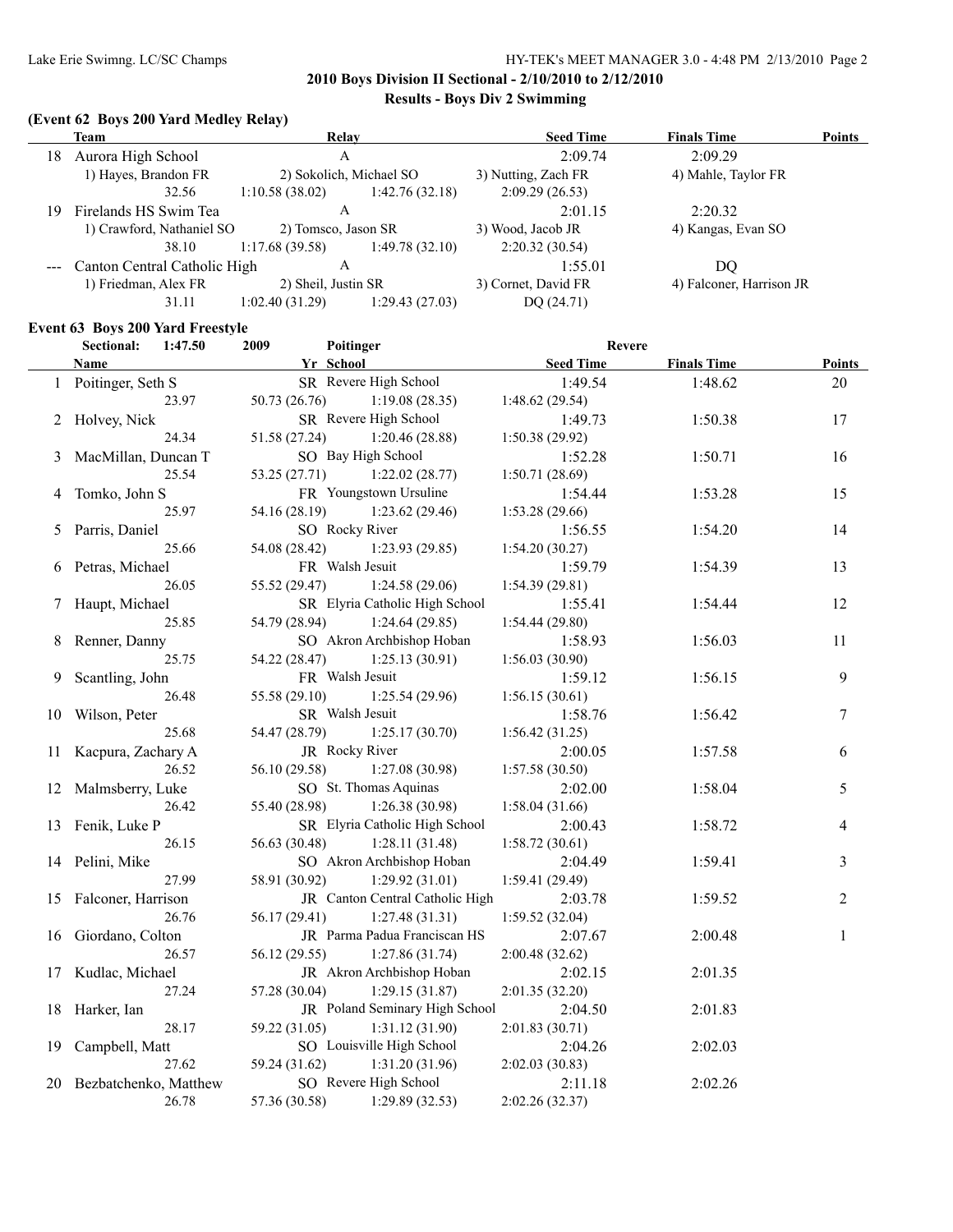# **(Event 63 Boys 200 Yard Freestyle)**

|    | Name                  | Yr School                                  | <b>Seed Time</b> | <b>Finals Time</b> | <b>Points</b> |
|----|-----------------------|--------------------------------------------|------------------|--------------------|---------------|
|    | 21 Frac, Brian        | SO Parma Padua Franciscan HS               | 2:04.21          | 2:03.84            |               |
|    | 27.75                 | 59.00 (31.25) 1:31.78 (32.78)              | 2:03.84(32.06)   |                    |               |
|    | 22 Wylie, Andrew G    | JR Hubbard Varsity Swimming                | 2:04.66          | 2:04.40            |               |
|    | 28.90                 | 59.77 (30.87) 1:32.14 (32.37)              | 2:04.40(32.26)   |                    |               |
|    | 23 Mausser, Brian     | FR Walsh Jesuit                            | 2:09.83          | 2:04.57            |               |
|    | 28.56                 | 1:00.48(31.92)<br>1:33.20(32.72)           | 2:04.57(31.37)   |                    |               |
|    | 24 Schalk, Colin      | SO Cuyahoga Heights High School            | 2:07.89          | 2:04.98            |               |
|    | 28.34                 | 59.59 (31.25) 1:32.38 (32.79)              | 2:04.98(32.60)   |                    |               |
|    | 25 Seabold, Matthew T | JR Bay High School                         | 2:09.55          | 2:06.54            |               |
|    | 28.88                 | 1:01.62(32.74)<br>1:34.93(33.31)           | 2:06.54(31.61)   |                    |               |
|    | 26 Sleva, Ben J       | SO Elyria Catholic High School             | 2:07.88          | 2:06.73            |               |
|    | 28.13                 | 59.72 (31.59) 1:32.89 (33.17)              | 2:06.73(33.84)   |                    |               |
|    |                       | SO Rocky River                             |                  | 2:07.21            |               |
|    | 27 Mahoney, Patrick   |                                            | 2:09.07          |                    |               |
|    | 29.17                 | 1:01.39(32.22)<br>1:34.32(32.93)           | 2:07.21(32.89)   |                    |               |
|    | 28 Hanz, Christian C  | FR Cuy. Falls Cuy. Val. Christian          | 2:10.10          | 2:07.60            |               |
|    | 29.31                 | $1:01.64(32.33)$ $1:34.59(32.95)$          | 2:07.60(33.01)   |                    |               |
|    | 29 Mikoda, Travis     | SO Revere High School                      | 2:23.34          | 2:07.88            |               |
|    | 28.75                 | $1:01.01(32.26)$ $1:34.42(33.41)$          | 2:07.88 (33.46)  |                    |               |
|    | 30 Mayo, Steve        | JR Parma Padua Franciscan HS               | 2:09.05          | 2:08.37            |               |
|    | 28.47                 | $1:00.56(32.09)$ $1:34.08(33.52)$          | 2:08.37(34.29)   |                    |               |
|    | 31 Ladig, Mitchell P  | JR Hubbard Varsity Swimming                | 2:13.54          | 2:09.28            |               |
|    | 29.36                 | $1:01.96(32.60)$ $1:36.12(34.16)$          | 2:09.28 (33.16)  |                    |               |
|    | 32 Metelsky, Daniel A | SR Elyria Catholic High School             | 2:09.43          | 2:09.93            |               |
|    | 28.69                 | $1:01.10(32.41)$ $1:35.45(34.35)$          | 2:09.93(34.48)   |                    |               |
|    | 33 Bugara, Tyler      | SR Alliance                                | 2:13.46          | 2:10.09            |               |
|    | 28.52                 | 1:00.90(32.38)<br>1:35.42(34.52)           | 2:10.09(34.67)   |                    |               |
|    | 34 Libertin, Chris    | JR Akron Archbishop Hoban                  | 2:09.03          | 2:10.42            |               |
|    | 28.07                 | 59.27 (31.20)<br>1:31.70(32.43)            | 2:10.42(38.72)   |                    |               |
|    | 35 Kan, William       | SO Parma Padua Franciscan HS               | 2:17.31          | 2:10.80            |               |
|    | 29.01                 | 1:02.14(33.13)<br>1:37.92(35.78)           | 2:10.80 (32.88)  |                    |               |
|    | 36 Toaz, Bryan        | JR Cuyahoga Heights High School            | 2:15.50          | 2:11.81            |               |
|    | 29.57                 | $1:02.84(33.27)$ $1:38.11(35.27)$          | 2:11.81(33.70)   |                    |               |
|    | 37 Ramsey, Adam       | SR Louisville High School                  | 2:14.96          | 2:12.55            |               |
|    | 30.14                 | 1:03.64(33.50)<br>1:39.06(35.42)           | 2:12.55(33.49)   |                    |               |
|    | 38 Stack, Ben         | SR Cuyahoga Heights High School            | 2:21.00          | 2:16.03            |               |
|    | 30.63                 | 1:40.61(35.34)<br>1:05.27(34.64)           | 2:16.03(35.42)   |                    |               |
|    | 39 Scott, Matt        | SO Alliance                                | 2:28.79          | 2:16.77            |               |
|    | 30.06                 | 1:40.08(36.07)<br>1:04.01(33.95)           | 2:16.77(36.69)   |                    |               |
|    | 40 Ebersole, Colton   | SO St. Thomas Aquinas                      | 2:28.50          | 2:18.52            |               |
|    | 32.01                 | 1:08.19(36.18)<br>1:44.76(36.57)           | 2:18.52(33.76)   |                    |               |
| 41 | Achour, Mohamad       | JR Rocky River                             | 2:38.95          | 2:22.96            |               |
|    | 29.94                 | 1:04.87(34.93)<br>1:43.63(38.76)           | 2:22.96 (39.33)  |                    |               |
| 42 | Stewart, Dan          | JR Crestwood High School                   | 2:28.40          | 2:23.54            |               |
|    | 32.67                 | 1:08.83(36.16)<br>1:46.83(38.00)           | 2:23.54(36.71)   |                    |               |
| 43 | Mylett, Patrick       | JR Fairview Swimming & Diving              | 2:24.90          | 2:24.20            |               |
|    | 32.47                 | 2:24.20 (1:14.79)<br>1:09.41(36.94)        |                  |                    |               |
|    | Kurkul, Jake          | SR Independence High School                | 2:24.81          | 2:24.80            |               |
| 44 |                       | 1:47.76(38.43)                             |                  |                    |               |
|    | 32.73                 | 1:09.33(36.60)<br>FR Crestwood High School | 2:24.80 (37.04)  |                    |               |
| 45 | Holcomb, Jacob        |                                            | 2:33.42          | 2:26.95            |               |
|    | 32.74                 | 1:11.71(38.97)<br>1:51.49(39.78)           | 2:26.95(35.46)   |                    |               |
| 46 | Barnoski, Nick        | FR Aurora High School                      | 2:46.47          | 2:27.08            |               |
|    | 32.31                 | 1:10.64(38.33)<br>1:49.11(38.47)           | 2:27.08(37.97)   |                    |               |
| 47 | Kanyok, Nate          | SO Independence High School                | 2:41.31          | 2:28.73            |               |
|    | 32.53                 | 1:49.44(40.21)<br>1:09.23(36.70)           | 2:28.73 (39.29)  |                    |               |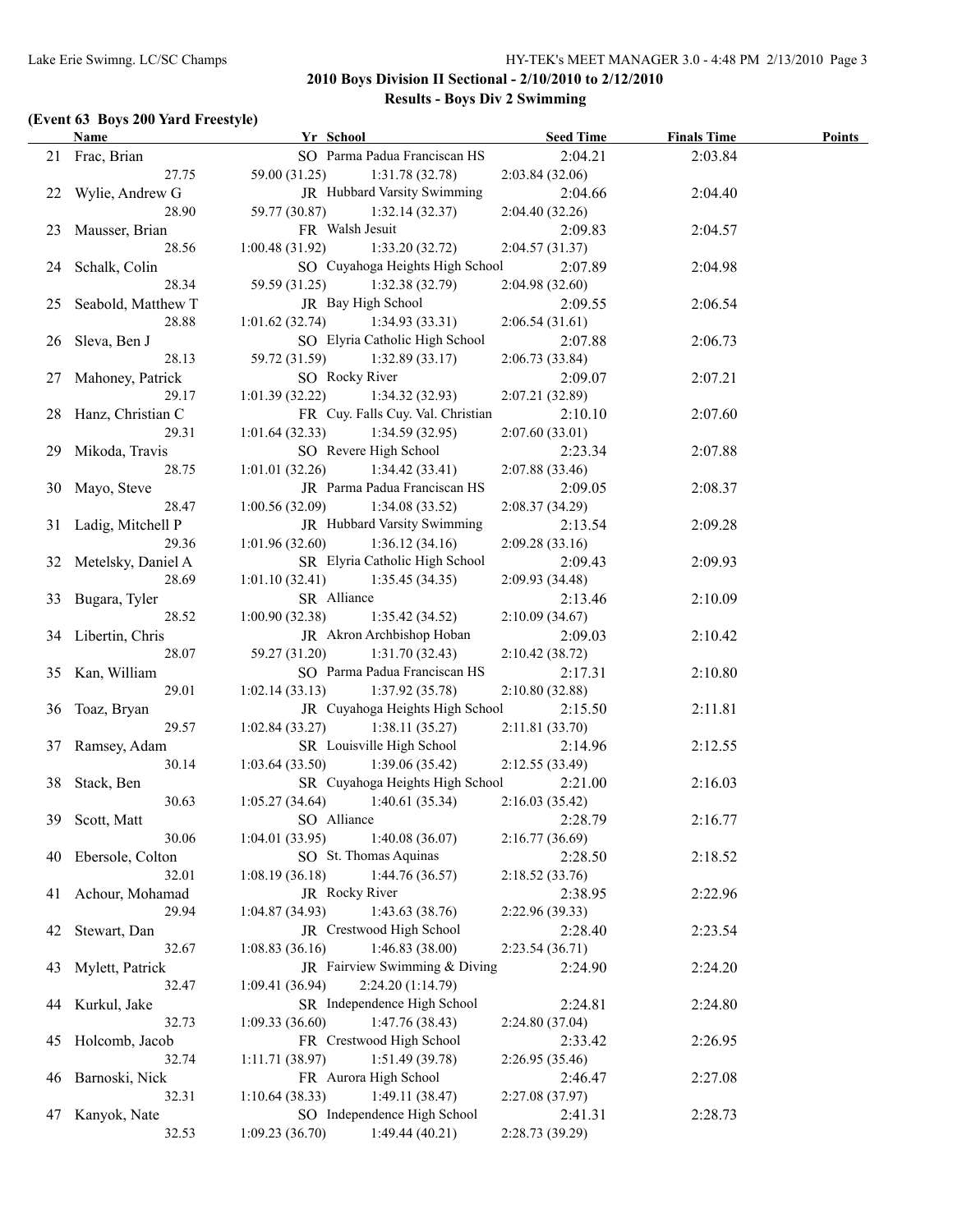#### **(Event 63 Boys 200 Yard Freestyle)**

| <b>Name</b>            | Yr School                                       |                                | <b>Seed Time</b>                 | <b>Finals Time</b> | <b>Points</b> |
|------------------------|-------------------------------------------------|--------------------------------|----------------------------------|--------------------|---------------|
| 48 Solomon, Jared      |                                                 | SR Independence High School    | 2:29.22                          | 2:28.74            |               |
| 29.62                  | $1:06.23(36.61)$ $1:45.71(39.48)$               |                                | 2:28.74(43.03)                   |                    |               |
| 49 McLaughlin, John    |                                                 | SO Hubbard Varsity Swimming    | 2:32.45                          | 2:29.27            |               |
| 32.62                  | $1:10.38(37.76)$ $1:50.16(39.78)$               |                                | 2:29.27(39.11)                   |                    |               |
| 50 Siefke, Evan        | SR Alliance                                     |                                | 2:36.75                          | 2:29.55            |               |
| 33.71                  | $1:10.41(36.70)$ $1:50.42(40.01)$               |                                | 2:29.55(39.13)                   |                    |               |
| 51 Kenny, Michael      |                                                 | FR Tallmadge High School       | 2:33.81                          | 2:29.63            |               |
| 32.28                  | $1:10.95(38.67)$ $1:51.27(40.32)$               |                                | 2:29.63(38.36)                   |                    |               |
| 52 Kangas, Evan        | SO Firelands HS Swim Tea                        |                                | 2:33.31                          | 2:32.30            |               |
| 33.56                  | $1:12.33(38.77)$ $1:53.67(41.34)$               |                                | 2:32.30(38.63)                   |                    |               |
| 53 Crawford, Nathaniel | SO Firelands HS Swim Tea                        |                                | 2:34.06                          | 2:32.70            |               |
| 34.70                  | $1:14.72(40.02)$ $1:56.40(41.68)$               |                                | 2:32.70(36.30)                   |                    |               |
| 54 Gates, Michael      |                                                 |                                | SO Tallmadge High School 2:32.50 | 2:34.46            |               |
| 34.34                  | $1:14.29(39.95)$ $1:56.43(42.14)$               |                                | 2:34.46(38.03)                   |                    |               |
| 55 Hanus, Adam         |                                                 | FR Independence High School    | 2:48.06                          | 2:41.36            |               |
| 34.70                  | $1:14.98(40.28)$ $1:58.41(43.43)$               |                                | 2:41.36(42.95)                   |                    |               |
| 56 Robich, Justin      |                                                 | JR Poland Seminary High School | 2:44.03                          | 2:41.39            |               |
| 35.20                  | $1:18.06(42.86)$ $2:01.37(43.31)$               |                                | 2:41.39(40.02)                   |                    |               |
| 57 Hadsell, Matt       |                                                 | FR Fairview Swimming & Diving  | 2:28.96                          | 2:44.00            |               |
| 36.33                  | 1:18.78 (42.45) 2:03.83 (45.05) 2:44.00 (40.17) |                                |                                  |                    |               |
| 58 Tomic, Patrick      |                                                 | SO St. Thomas Aquinas          | 2:50.40                          | 2:45.67            |               |
| 36.42                  | $1:17.28(40.86)$ $2:01.45(44.17)$               |                                | 2:45.67(44.22)                   |                    |               |
| 59 Palmer, Devin       | SO Alliance                                     |                                | 2:58.63                          | 2:46.41            |               |
| 33.52                  | 1:14.57 (41.05) 1:58.79 (44.22) 2:46.41 (47.62) |                                |                                  |                    |               |
| 60 Rincon, Alejandro   | FR Fairview Swimming & Diving                   |                                | 2:42.04                          | 2:49.16            |               |
| 33.88                  | 2:49.16(2:15.28)                                |                                |                                  |                    |               |
| --- Burdette, Brendan  |                                                 | SO Hubbard Varsity Swimming    | 2:16.08                          | DQ                 |               |
| 29.32                  | $1:02.59(33.27)$ $1:37.09(34.50)$               |                                | DQ (34.40)                       |                    |               |

#### **Event 64 Boys 200 Yard IM**

| Sectional: 1:58.48   | 2009<br>Turner  |                                   |                  | <b>Walsh Jesuit</b> |        |
|----------------------|-----------------|-----------------------------------|------------------|---------------------|--------|
| Name                 | Yr School       |                                   | <b>Seed Time</b> | <b>Finals Time</b>  | Points |
| 1 Murphy, Sean       |                 | SR Walsh Jesuit                   | 1:56.76          | 1:58.82             | 20     |
| 25.90                |                 | $56.21(30.31)$ $1:30.62(34.41)$   | 1:58.82(28.20)   |                     |        |
| 2 Cowles, Brian      |                 | SR Poland Seminary High School    | 2:10.05          | 2:07.81             | 17     |
| 26.45                |                 | 58.36 (31.91) 1:38.25 (39.89)     | 2:07.81(29.56)   |                     |        |
| 3 Palopoli, Ryan     |                 | SR Revere High School             | 2:07.92          | 2:07.90             | 16     |
| 27.55                |                 | $1:00.08(32.53)$ $1:38.93(38.85)$ | 2:07.90(28.97)   |                     |        |
| 4 Monheim, Victor J  |                 | SR Orrville High School           | 2:07.72          | 2:08.22             | 15     |
| 26.98                |                 | 58.60 (31.62) 1:37.85 (39.25)     | 2:08.22(30.37)   |                     |        |
| 5 Zeltman, Jacob     |                 | FR Dalton High School             | 2:11.58          | 2:09.57             | 14     |
| 27.19                |                 | 59.38 (32.19) 1:40.42 (41.04)     | 2:09.57(29.15)   |                     |        |
| 6 Kirkpatrick, Bryan | JR Walsh Jesuit |                                   | 2:13.09          | 2:09.94             | 13     |
| 27.09                |                 | $1:00.34(33.25)$ $1:40.02(39.68)$ | 2:09.94(29.92)   |                     |        |
| 7 Briemont, Tom M    |                 | SR Bay High School                | 2:12.55          | 2:10.26             | 12     |
| 26.97                |                 | 58.97 (32.00) 1:38.84 (39.87)     | 2:10.26(31.42)   |                     |        |
| 8 Neuman, Brian      |                 | JR Parma Padua Franciscan HS      | 2:15.93          | 2:12.10             | 11     |
| 27.61                |                 | $1:02.06(34.45)$ $1:43.25(41.19)$ | 2:12.10(28.85)   |                     |        |
| 9 Harris, James B    | SR Rocky River  |                                   | 2:14.17          | 2:12.48             | 9      |
| 27.64                |                 | $1:02.80(35.16)$ $1:40.28(37.48)$ | 2:12.48(32.20)   |                     |        |
| 10 Cornet, David     |                 | FR Canton Central Catholic High   | 2:19.51          | 2:12.69             | 7      |
| 27.93                |                 | $1:02.83(34.90)$ $1:41.84(39.01)$ | 2:12.69(30.85)   |                     |        |
| 11 Fenton, Adam      |                 | SO Revere High School             | 2:28.15          | 2:13.81             | 6      |
| 28.56                |                 | $1:02.81(34.25)$ $1:43.77(40.96)$ | 2:13.81(30.04)   |                     |        |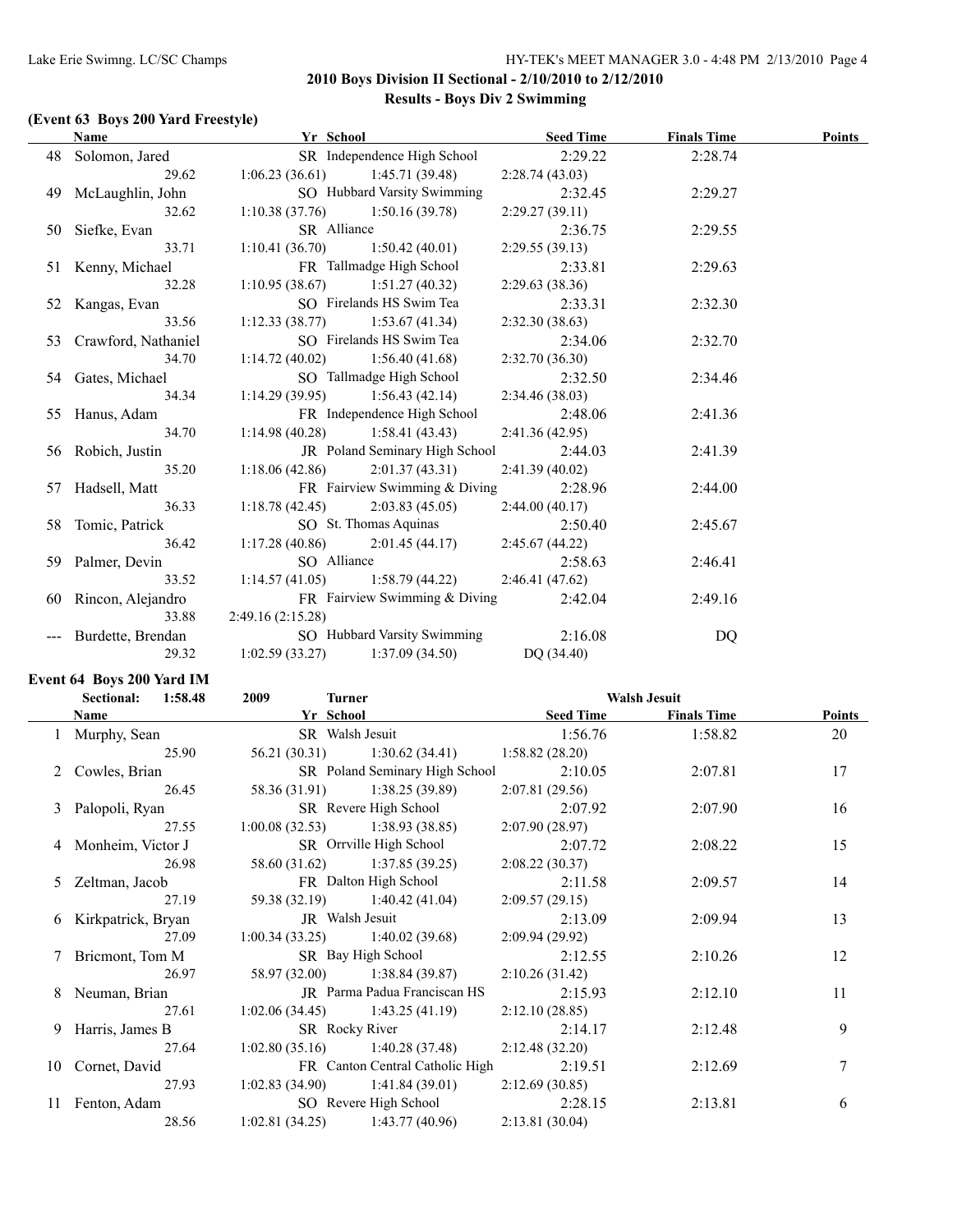# **(Event 64 Boys 200 Yard IM)**

|    | Name                  | Yr School                                                      | <b>Seed Time</b> | <b>Finals Time</b> | <b>Points</b>  |
|----|-----------------------|----------------------------------------------------------------|------------------|--------------------|----------------|
|    | 12 Leppo, Andrew      | FR Walsh Jesuit                                                | 2:20.79          | 2:13.86            | 5              |
|    | 27.40                 | $1:01.42(34.02)$ $1:43.40(41.98)$                              | 2:13.86(30.46)   |                    |                |
|    | 13 George, Cody       | SR Independence High School                                    | 2:16.81          | 2:14.25            | 4              |
|    | 30.26                 | $1:06.10(35.84)$ $1:43.55(37.45)$                              | 2:14.25(30.70)   |                    |                |
|    | 14 Schodowski, Tanner | FR Walsh Jesuit                                                | 2:21.65          | 2:17.56            | 3              |
|    | 28.80                 | 1:46.67(44.46)<br>1:02.21(33.41)                               | 2:17.56(30.89)   |                    |                |
|    | 15 Davies, Paul       | JR Akron Archbishop Hoban                                      | 2:22.63          | 2:18.98            | $\overline{c}$ |
|    | 29.63                 | 1:46.61(40.39)<br>1:06.22(36.59)                               | 2:18.98(32.37)   |                    |                |
|    | 16 Spurio, Joey W     | FR Hubbard Varsity Swimming                                    | 2:23.67          | 2:19.77            | $\mathbf{1}$   |
|    | 28.55                 | 1:03.71(35.16)<br>1:46.15(42.44)                               | 2:19.77(33.62)   |                    |                |
|    | 17 Grant, Chris       | FR Rocky River                                                 | 2:26.45          | 2:22.04            |                |
|    | 32.32                 | 1:09.18(36.86)<br>1:49.73(40.55)                               | 2:22.04(32.31)   |                    |                |
|    | 18 Rybak, Zach        | SR Cuyahoga Heights High School                                | 2:30.34          | 2:22.63            |                |
|    | 29.08                 | $1:07.09(38.01)$ $1:51.28(44.19)$                              | 2:22.63(31.35)   |                    |                |
|    | 19 Arnold, Kevin      | SO Rocky River                                                 | 2:30.48          | 2:24.56            |                |
|    | 32.67                 | 1:08.57(35.90)<br>1:51.97(43.40)                               | 2:24.56(32.59)   |                    |                |
|    | 20 DiFranco, Alex     | JR Cuyahoga Heights High School                                |                  |                    |                |
|    |                       |                                                                | 2:29.32          | 2:24.67            |                |
|    | 31.58                 | $1:10.21(38.63)$ $1:51.99(41.78)$<br>JR Louisville High School | 2:24.67(32.68)   |                    |                |
|    | 21 Valentine, Scott   |                                                                | 2:20.56          | 2:25.05            |                |
|    | 29.13                 | 1:07.12(37.99)<br>1:51.25(44.13)                               | 2:25.05(33.80)   |                    |                |
|    | 22 Stacey, Lawrence W | SO Columbiana                                                  | 2:28.00          | 2:25.88            |                |
|    | 30.43                 | 1:07.41(36.98)<br>1:51.54(44.13)                               | 2:25.88(34.34)   |                    |                |
|    | 23 Will, Ryan         | SO Akron Archbishop Hoban                                      | 2:25.57          | 2:28.33            |                |
|    | 29.97                 | 1:07.65(37.68)<br>1:54.44 (46.79)                              | 2:28.33(33.89)   |                    |                |
|    | 24 Mann, Josh         | SO Crestwood High School                                       | 2:34.70          | 2:30.86            |                |
|    | 31.02                 | 1:12.19(41.17)<br>1:59.12(46.93)                               | 2:30.86(31.74)   |                    |                |
|    | 25 Sokolich, Michael  | SO Aurora High School                                          | 2:31.99          | 2:31.38            |                |
|    | 35.36                 | 1:12.34(36.98)<br>1:58.52(46.18)                               | 2:31.38(32.86)   |                    |                |
|    | 26 Schaeffer, Alex    | SO Alliance Marlington                                         | 2:33.59          | 2:32.65            |                |
|    | 31.38                 | $1:09.69(38.31)$ $1:57.50(47.81)$                              | 2:32.65(35.15)   |                    |                |
| 27 | Tomsco, Anthony       | SO Firelands HS Swim Tea                                       | 2:38.15          | 2:34.89            |                |
|    | 29.90                 | 1:11.02(41.12)<br>1:58.63(47.61)                               | 2:34.89(36.26)   |                    |                |
|    | 28 Winters, Noah      | JR Tallmadge High School                                       | 2:43.00          | 2:39.42            |                |
|    | 31.81                 | 1:12.12 (40.31) 1:59.53 (47.41)                                | 2:39.42(39.89)   |                    |                |
|    | 29 Ibarra, Uriel      | FR Alliance                                                    | 2:56.91          | 2:47.92            |                |
|    | 36.66                 | 1:18.40(41.74)<br>2:07.56(49.16)                               | 2:47.92(40.36)   |                    |                |
|    | 30 Wood, Jacob        | JR Firelands HS Swim Tea                                       | 2:58.32          | 2:56.35            |                |
|    | 36.31                 | 2:15.30(50.54)<br>1:24.76(48.45)                               | 2:56.35(41.05)   |                    |                |
|    | 31 Seelbach, Nathan   | FR Fairview Swimming & Diving                                  | 2:51.53          | 2:56.45            |                |
|    | 35.08                 | 1:22.08(47.00)<br>2:16.41(54.33)                               | 2:56.45 (40.04)  |                    |                |
| 32 | Ibarra, Ossiel        | FR Alliance                                                    | 3:02.31          | 2:56.49            |                |
|    | 39.47                 | 1:23.21(43.74)<br>2:18.74(55.53)                               | 2:56.49(37.75)   |                    |                |
| 33 | Gibbons, Connor       | FR Fairview Swimming & Diving                                  | 2:54.29          | 2:56.54            |                |
|    | 40.18                 | 2:16.61()                                                      | 2:56.54(39.93)   |                    |                |
| 34 | Chamberlain, Sam A    | SO Bay High School                                             | 2:58.13          | 2:59.03            |                |
|    | 38.91                 | 2:17.19(50.15)<br>1:27.04(48.13)                               | 2:59.03 (41.84)  |                    |                |
| 35 | Kaufmann, Alex        | FR Fairview Swimming & Diving                                  | 3:17.21          | 3:18.71            |                |
|    | 40.84                 | 2:34.30 (1:00.67)<br>1:33.63(52.79)                            | 3:18.71 (44.41)  |                    |                |
|    | Tolerton, Will        | SR Revere High School                                          | 2:54.89          | <b>DQ</b>          |                |
|    | 31.39                 | 2:01.77(51.83)<br>1:09.94(38.55)                               | DQ (36.04)       |                    |                |
|    |                       |                                                                |                  |                    |                |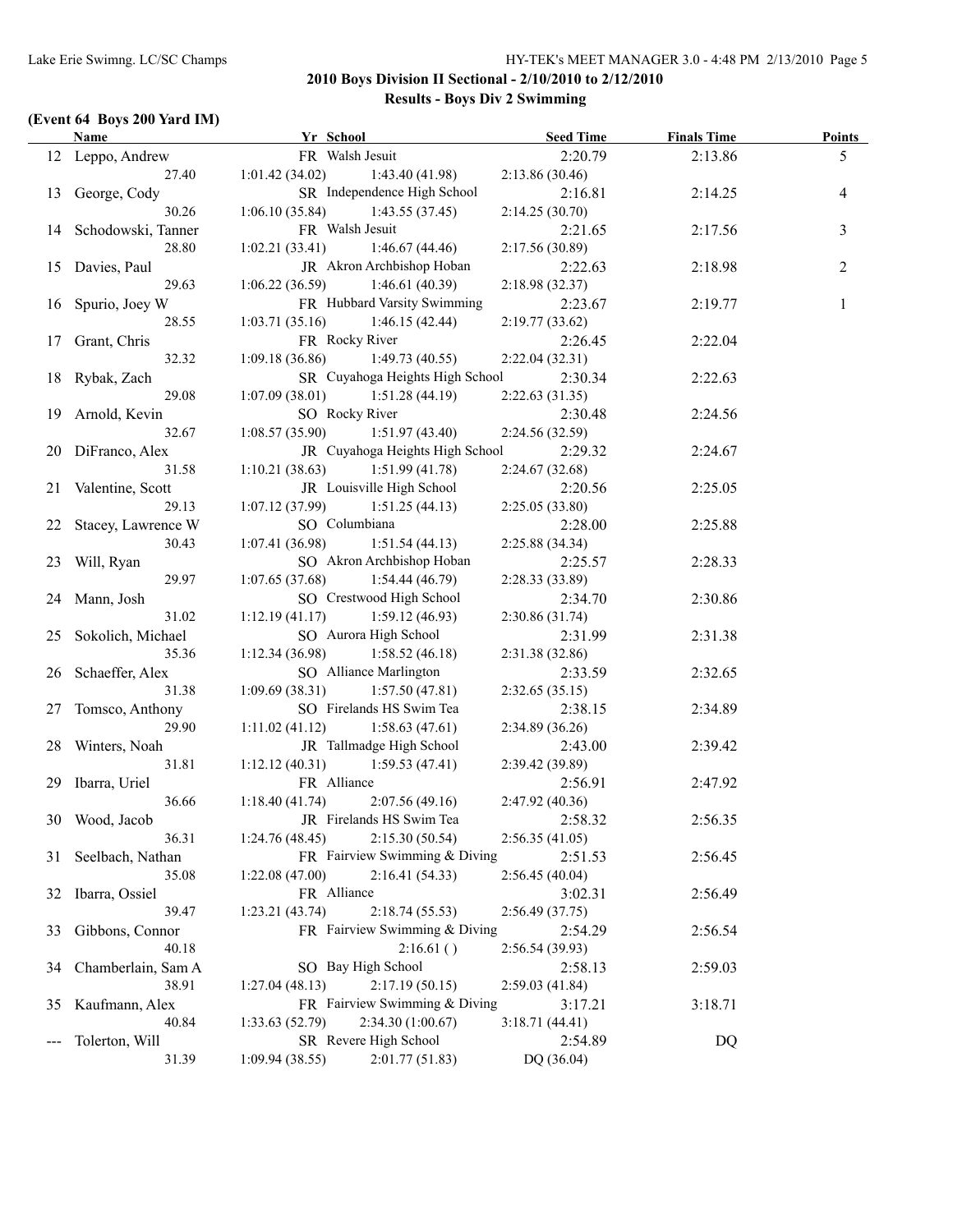# **Event 65 Boys 50 Yard Freestyle**<br>Sectional: 22.16 2009

|         | Sectional:<br>22.16      | 2009 | Monheim/Oldham                   |                  |                    |                |
|---------|--------------------------|------|----------------------------------|------------------|--------------------|----------------|
|         | Name                     |      | Yr School                        | <b>Seed Time</b> | <b>Finals Time</b> | <b>Points</b>  |
| $\perp$ | Boniface, Nick C         |      | SR Youngstown Cardinal Mooney    | 22.80            | 22.16              | 20             |
| 2       | Boniface, Joe R          |      | SO Youngstown Cardinal Mooney    | 22.61            | 22.24              | 17             |
| 3       | Wong, Stephen            |      | JR Aurora High School            | 23.74            | 22.66              | 16             |
| 4       | Likens, Kyle P           |      | SR Orrville High School          | 23.13            | 22.95              | 15             |
| 5       | Mausser, Michael         |      | JR Walsh Jesuit                  | 23.58            | 23.07              | 14             |
| 6       | Stahl, Brian             |      | JR Western Reserve Berlin Center | 22.93            | 23.09              | 13             |
| 7       | Monheim, Mason S         |      | SO Orrville High School          | 21.91            | 23.16              | 12             |
| 8       | Brandenstein, Tommy      |      | SR Revere High School            | 23.30            | 23.39              | 11             |
| 9       | Rutkowski, Matt          |      | SR Independence High School      | 23.10            | 23.42              | 9              |
| 10      | Webster, Curtis          |      | JR Aurora High School            | 23.77            | 23.48              | 7              |
| 11      | Detore, Brad             |      | SO Cuyahoga Heights High School  | 23.81            | 23.49              | 6              |
| 12      | Nutter, Brandon S        |      | JR Hubbard Varsity Swimming      | 23.81            | 23.56              | 5              |
| 13      | Ebersole, Luke           |      | SR St. Thomas Aquinas            | 24.85            | 23.66              | 4              |
| 14      | Wasco, Chris             |      | JR Parma Padua Franciscan HS     | 24.77            | 23.81              | $\mathfrak{Z}$ |
| 15      | Nutting, Justin          |      | JR Aurora High School            | 24.68            | 23.82              | $\overline{c}$ |
| 16      | Rogers, Logan            |      | SO Akron Archbishop Hoban        | 24.04            | 23.84              | $\,1$          |
| 17      | Holvey, Brandon          |      | JR Revere High School            | 24.24            | 24.18              |                |
| 18      | Davis, Jon               |      | FR Revere High School            | 24.41            | 24.22              |                |
| 19      | Pelini, Nick             |      | JR Akron Archbishop Hoban        | 24.72            | 24.35              |                |
| 20      | Kay, Marshal             |      | SR Rocky River                   | 24.97            | 24.36              |                |
| 21      | Yager, Nick              |      | SO Walsh Jesuit                  | 24.30            | 24.49              |                |
| 22      | Smith, Jonathan          |      | SO Rocky River                   | 26.64            | 24.50              |                |
| 23      | Winter, Jeremy           |      | SR Tallmadge High School         | 24.83            | 24.54              |                |
| 24      | Etherton, Sam            |      | JR Alliance                      | 24.42            | 24.58              |                |
| 25      | Sberna, Carmine          |      | JR Akron Archbishop Hoban        | 25.60            | 24.69              |                |
| 26      | Chambers, Chris          |      | JR Revere High School            | 25.60            | 24.70              |                |
| 27      | Salle, Danny             |      | JR Alliance                      | 25.56            | 24.77              |                |
| 28      | Campbell, Matt           |      | SO Louisville High School        | 24.89            | 24.92              |                |
| 29      | Granchie, Bryan          |      | <b>Struthers</b>                 | 25.43            | 24.98              |                |
| 30      | DeWitt, Ashley           |      | SR Firelands HS Swim Tea         | 24.46            | 24.99              |                |
| 31      | Schade, Victor           |      | SO Alliance Marlington           | 25.16            | 25.22              |                |
| *32     | Chapman, Brad            |      | JR Louisville High School        | 25.35            | 25.29              |                |
| *32     | Figliuzzi, Adam A        |      | JR Bay High School               | 25.52            | 25.29              |                |
| *34     | Schilling, Christopher P |      | JR Bay High School               | 25.89            | 25.36              |                |
| $*34$   | Wiseman, Isaac           |      | SO Dalton High School            | 24.34            | 25.36              |                |
| 36      | Zeleznik, Mike           |      | JR Crestwood High School         | 26.18            | 25.53              |                |
| 37      | Kestler, Justin          |      | SO Bay High School               | 25.85            | 25.62              |                |
| 38      | Cain, George             | FR   | Cuyahoga Heights High School     | 25.90            | 25.65              |                |
| 39      | Bugaj, John              |      | SR Independence High School      | 25.97            | 25.85              |                |
| 40      | Repenning, Alex          |      | SO Bay High School               | 26.28            | 25.87              |                |
| 41      | Friedman, Alex           |      | FR Canton Central Catholic High  | 26.36            | 25.96              |                |
| 42      | Shaver, Matthew          |      | SO Rocky River                   | 26.78            | 25.98              |                |
| 43      | Hayes, Austin            |      | FR Aurora High School            | 26.32            | 25.99              |                |
| 44      | Taylor, Janson           |      | JR Alliance Marlington           | 26.26            | 26.16              |                |
| 45      | Pete, Mikey              |      | SR St. Thomas Aquinas            | 28.75            | 26.25              |                |
| 46      | Morrissette, Miichael    |      | SR Firelands HS Swim Tea         | 26.15            | 26.26              |                |
| 47      | Gentry, Chad             |      | SO Louisville High School        | 26.57            | 26.27              |                |
| 48      | Foster, Colton           |      | SO Akron Archbishop Hoban        | 26.18            | 26.33              |                |
| 49      | VanDuyne, Mike           |      | SR Independence High School      | 27.47            | 26.40              |                |
| 50      | Sinclair, Spencer        |      | JR Canton Central Catholic High  | 27.80            | 26.43              |                |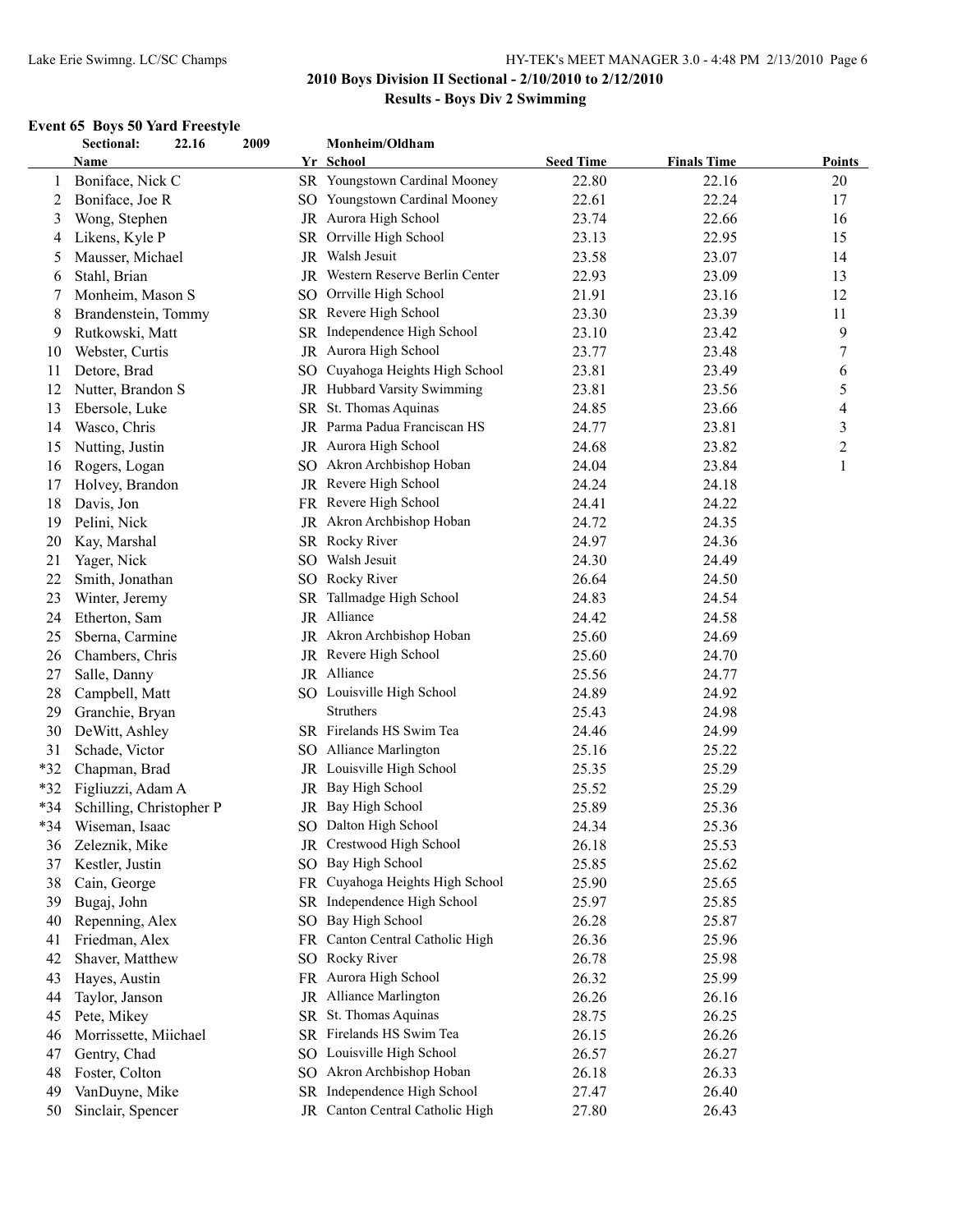# **(Event 65 Boys 50 Yard Freestyle)**

|     | Name               |     | Yr School                         | <b>Seed Time</b> | <b>Finals Time</b> | <b>Points</b> |
|-----|--------------------|-----|-----------------------------------|------------------|--------------------|---------------|
| 51  | Kozicky, Kyle      |     | SO Poland Seminary High School    | 26.31            | 26.45              |               |
| 52  | Shew, Bill         |     | FR Canton Central Catholic High   | 28.32            | 26.50              |               |
| 53  | Newman, Daniel M   |     | SO Elyria Catholic High School    | 27.58            | 26.55              |               |
| 54  | Csorba, Alex       |     | FR Walsh Jesuit                   | 26.42            | 26.60              |               |
| 55  | Sieman, Alex       |     | SR Youngstown Cardinal Mooney     | 27.50            | 26.64              |               |
| 56  | Yarian, Tyler      |     | SR Fairview Swimming & Diving     | 26.06            | 26.71              |               |
| 57  | Hanz, Christian C  |     | FR Cuy. Falls Cuy. Val. Christian | 27.13            | 26.83              |               |
| 58  | Dietrich, Kevin    |     | JR Parma Padua Franciscan HS      | 27.53            | 26.89              |               |
| 59  | Vlahos, Eric M     |     | FR Cuy. Falls Cuy. Val. Christian | 28.10            | 26.90              |               |
| 60  | Vagedes, Ryan      |     | FR St. Thomas Aquinas             | 29.10            | 26.97              |               |
| 61  | Leatherwood, Randy |     | SO Firelands HS Swim Tea          | 27.60            | 26.98              |               |
| 62  | Hudgins, Sean      |     | JR Parma Padua Franciscan HS      | 29.15            | 27.12              |               |
| 63  | Crowe, David       |     | SR Fairview Swimming & Diving     | 29.44            | 27.61              |               |
| 64  | Robich, Matthew    |     | FR Poland Seminary High School    | 27.32            | 27.63              |               |
| 65  | Hasson, Robbie     |     | FR Columbiana                     | 28.50            | 27.83              |               |
| 66  | Rosa, Matt         |     | JR Youngstown Cardinal Mooney     | 29.65            | 27.96              |               |
| 67  | Icen, Zach         |     | FR St. Thomas Aquinas             | 30.25            | 28.17              |               |
| 68  | Ward, Ryan         |     | FR Walsh Jesuit                   | 28.63            | 28.21              |               |
| 69  | Likens, Eric D     |     | FR Orrville High School           | 29.05            | 28.33              |               |
| 70  | Cataldo, Angelo M  |     | SR Elyria Catholic High School    | 28.30            | 28.34              |               |
| 71  | Duxbury, Nate      |     | SR Independence High School       | 28.42            | 28.38              |               |
| 72  | Sudol, Austin M    | FR. | Salem High School                 | 28.30            | 28.75              |               |
| 73  | Mitan, Chance      | SR  | Canton Central Catholic High      | 28.22            | 28.77              |               |
| 74  | Klemm, Joey        |     | JR Tallmadge High School          | 29.09            | 28.79              |               |
| 75  | Harris, Cash       |     | SO Crestwood High School          | 31.77            | 28.97              |               |
| 76  | Reardon, Michael   |     | JR Crestwood High School          | 30.17            | 29.32              |               |
| 77  | Roose, Ty          |     | SO Alliance                       | 28.69            | 29.63              |               |
| 78  | Kincaid, Brandon N | FR  | Cuy. Falls Cuy. Val. Christian    | 33.02            | 29.96              |               |
| 79  | Mitchell, Daniel   |     | SO Beloit West Branch             | 32.76            | 30.97              |               |
| 80  | Rynes, Jeff        |     | SO Norton High School             | 31.58            | 31.11              |               |
| 81  | Tomsco, Jason      |     | SR Firelands HS Swim Tea          | 32.50            | 31.21              |               |
| 82  | Misko, Matt        |     | FR Poland Seminary High School    | 32.56            | 31.51              |               |
| 83  | Flynn, Joshua      |     | JR Hubbard Varsity Swimming       | 31.32            | 31.64              |               |
| 84  | Margida, Mike J    |     | FR Cuy. Falls Cuy. Val. Christian | 32.90            | 31.88              |               |
| 85  | Monteleon, Nick    |     | FR Parma Padua Franciscan HS      | 33.85            | 32.40              |               |
| 86  | Dobroka, Eric S    |     | JR Elyria Catholic High School    | 37.02            | 32.63              |               |
| 87  | Robich, Justin     |     | JR Poland Seminary High School    | 32.94            | 32.65              |               |
| 88  | Scheule, Nathan    |     | JR Tallmadge High School          | 33.39            | 32.91              |               |
| 89  | Hritz, Michael P   |     | FR Salem High School              | 33.49            | 33.11              |               |
| 90  | Christani, Anthony |     | SR Sebring McKinley               | 35.01            | 34.37              |               |
| 91  | Cummings, Jacob    |     | FR Louisville High School         | 36.21            | 35.17              |               |
| 92  | Flynn, Robert      |     | FR Hubbard Varsity Swimming       | 37.20            | 35.67              |               |
| 93  | Clark, Addison     |     | FR Fairview Swimming & Diving     | 35.44            | 37.67              |               |
| 94  | Thut, JP           |     | FR Crestwood High School          | 39.67            | 40.49              |               |
| --- | Henry, Michael     |     | SO Rocky River                    | 25.82            | DQ                 |               |
| --- | Snow, Brad         |     | SR Fairview Swimming & Diving     | 29.74            | DQ                 |               |

#### **Event 66 Boys 100 Yard Butterfly**

| Sectional:   | 51.36 | 2009          | Kornick      |                  | <b>Walsh Jesuit</b> |               |
|--------------|-------|---------------|--------------|------------------|---------------------|---------------|
| Name         |       | V r           | School       | <b>Seed Time</b> | <b>Finals Time</b>  | <b>Points</b> |
| Simpson, Joe |       | JR.           | Walsh Jesuit | 56.26            | 54.67               | 20            |
|              | 25.33 | 54.67 (29.34) |              |                  |                     |               |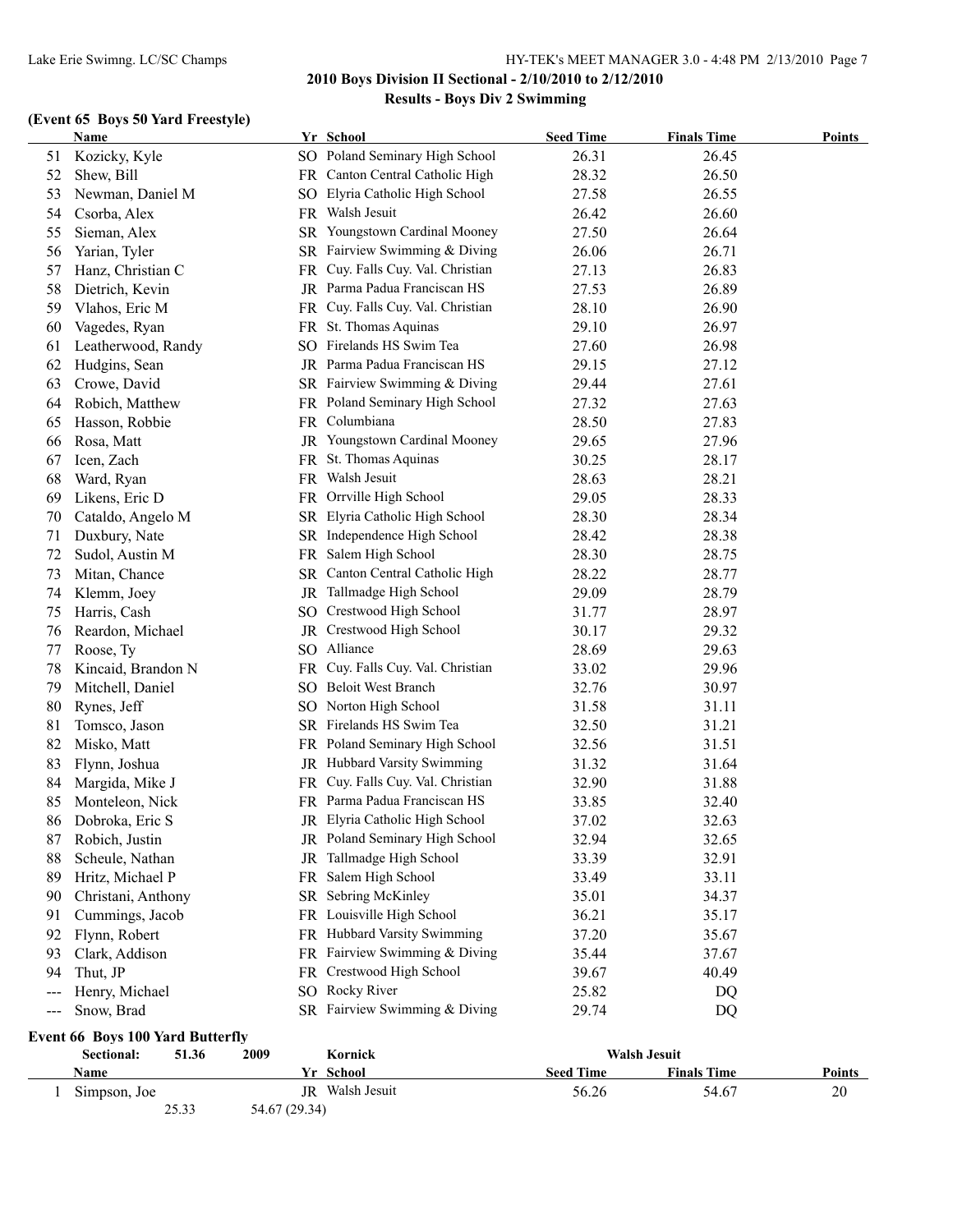#### **(Event 66 Boys 100 Yard Butterfly)**

|    | Name                           | Yr School                                          | <b>Seed Time</b> | <b>Finals Time</b> | <b>Points</b> |
|----|--------------------------------|----------------------------------------------------|------------------|--------------------|---------------|
| 2  | MacMillan, John M<br>25.35     | SR Cuy. Falls Cuy. Val. Christian<br>55.00 (29.65) | 55.01            | 55.00              | 17            |
| 3  | Cowles, Brian<br>26.17         | SR Poland Seminary High School<br>56.73 (30.56)    | 58.24            | 56.73              | 16            |
| 4  | Bricmont, Tom M                | SR Bay High School                                 | 59.75            | 57.52              | 15            |
| 5  | 26.84<br>Parker, Colin         | 57.52 (30.68)<br>SR Revere High School             | 57.60            | 57.64              | 14            |
| 6  | 26.35<br>Monheim, Vincent J    | 57.64 (31.29)<br>SR Orrville High School           | 58.10            | 57.78              | 13            |
| 7  | 26.21<br>VanBuskirk, William N | 57.78 (31.57)<br>SO Cuy. Falls Cuy. Val. Christian | 1:01.28          | 58.40              | 12            |
| 8  | 27.27<br>Sorge, Michael        | 58.40 (31.13)<br>JR Bay High School                | 1:00.16          | 58.83              | 11            |
| 9  | 27.46<br>Webster, Curtis       | 58.83 (31.37)<br>JR Aurora High School             | 59.66            | 58.88              | 9             |
| 10 | 27.46<br>McLaughlin, Patrick   | 58.88 (31.42)<br>SR Fairview Swimming & Diving     | 1:00.06          | 58.94              | 7             |
| 11 | 27.18<br>Haupt, Michael        | 58.94 (31.76)<br>SR Elyria Catholic High School    | 58.76            | 59.04              | 6             |
| 12 | 27.43<br>Kariotakis, Michael N | 59.04 (31.61)<br>JR Rocky River                    | 58.62            | 59.33              | 5             |
| 13 | 26.50<br>Pelini, Mike          | 59.33 (32.83)<br>SO Akron Archbishop Hoban         | 1:01.58          | 1:00.12            | 4             |
| 14 | 27.59<br>Spurio, Joey W        | 1:00.12(32.53)<br>FR Hubbard Varsity Swimming      | 1:04.36          | 1:00.25            | 3             |
| 15 | 27.65<br>Valentine, Scott      | 1:00.25(32.60)<br>JR Louisville High School        | 1:01.32          | 1:00.28            | 2             |
| 16 | 27.30<br>Wasco, Chris          | 1:00.28(32.98)<br>JR Parma Padua Franciscan HS     | 59.04            | 1:00.73            | 1             |
| 17 | 27.55<br>Stark, Peter          | 1:00.73(33.18)<br>JR Rocky River                   | 1:01.84          | 1:02.96            |               |
| 18 | 28.40<br>Rybak, Zach           | 1:02.96(34.56)<br>SR Cuyahoga Heights High School  | 1:06.97          | 1:03.10            |               |
| 19 | 29.26<br>Kay, Brandon          | 1:03.10(33.84)<br>SR Rocky River                   | 1:06.36          | 1:03.26            |               |
|    | 28.82<br>20 Svirbely, Joey G   | 1:03.26(34.44)<br>JR Hubbard Varsity Swimming      | 1:02.80          | 1:03.36            |               |
| 21 | 28.90<br>Poper, Ian L          | 1:03.36(34.46)<br>SO Elyria Catholic High School   | 1:03.13          | 1:03.87            |               |
| 22 | 28.64<br>Hudock, Michael       | 1:03.87(35.23)<br>SO Walsh Jesuit                  | 1:04.94          | 1:04.42            |               |
| 23 | 28.79<br>Contipelli, Marcus    | 1:04.42(35.63)<br>FR Independence High School      | 1:07.30          | 1:05.25            |               |
| 24 | 29.15<br>Wintering, Tom        | 1:05.25(36.10)<br>SR Walsh Jesuit                  | 1:10.90          | 1:06.06            |               |
| 25 | 30.31<br>Evans, Davis          | 1:06.06(35.75)<br>SR Louisville High School        | 1:06.43          | 1:06.85            |               |
| 26 | 30.56<br>Logan, Matt           | 1:06.85(36.29)<br>JR Parma Padua Franciscan HS     | 1:07.15          | 1:07.42            |               |
| 27 | 30.10<br>Wintrow, J.T          | 1:07.42(37.32)<br>SO Revere High School            | 1:16.36          | 1:08.24            |               |
|    | 30.79                          | 1:08.24(37.45)                                     |                  |                    |               |
| 28 | Tomsco, Anthony<br>31.43       | SO Firelands HS Swim Tea<br>1:08.35(36.92)         | 1:13.34          | 1:08.35            |               |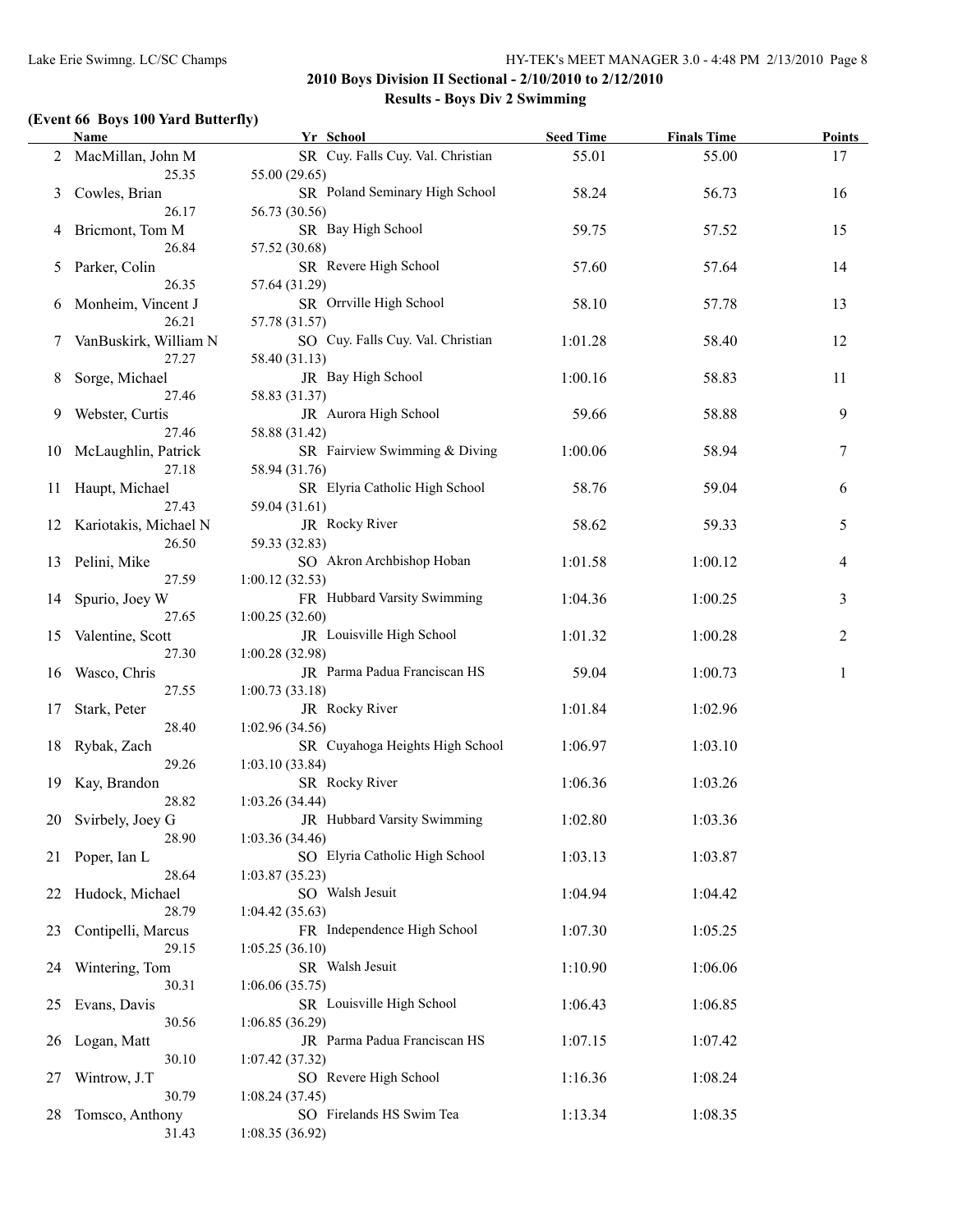#### **(Event 66 Boys 100 Yard Butterfly)**

|    | <b>Name</b>       | Yr School                       | <b>Seed Time</b> | <b>Finals Time</b> | Points |
|----|-------------------|---------------------------------|------------------|--------------------|--------|
| 29 | Schaeffer, Alex   | SO Alliance Marlington          | 1:07.82          | 1:08.53            |        |
|    | 31.76             | 1:08.53(36.77)                  |                  |                    |        |
| 30 | Salle, Danny      | JR Alliance                     | 1:10.98          | 1:11.62            |        |
|    | 30.49             | 1:11.62(41.13)                  |                  |                    |        |
| 31 | Hurd, Alex        | JR Crestwood High School        | 1:11.93          | 1:11.64            |        |
|    | 32.60             | 1:11.64(39.04)                  |                  |                    |        |
| 32 | Shaver, Matthew   | SO Rocky River                  | 1:16.23          | 1:12.43            |        |
|    | 32.59             | 1:12.43(39.84)                  |                  |                    |        |
| 33 | Chambers, Chris   | JR Revere High School           | 1:17.63          | 1:12.78            |        |
|    | 30.94             | 1:12.78(41.84)                  |                  |                    |        |
|    | 34 Bowles, Mike   | SR Fairview Swimming & Diving   | 1:12.10          | 1:12.84            |        |
|    | 32.70             | 1:12.84(40.14)                  |                  |                    |        |
| 35 | Nutting, Zach     | FR Aurora High School           | 1:23.13          | 1:14.48            |        |
|    | 35.10             | 1:14.48(39.38)                  |                  |                    |        |
| 36 | Narduzzi, Tony    | SO Independence High School     | 1:12.37          | 1:14.58            |        |
|    | 31.92             | 1:14.58(42.66)                  |                  |                    |        |
| 37 | Kokal, Kiffy      | JR Louisville High School       | 1:23.49          | 1:15.63            |        |
|    | 35.52             | 1:15.63(40.11)                  |                  |                    |        |
|    | 38 Mercer, Shawn  | SO Tallmadge High School        | 1:17.66          | 1:15.71            |        |
|    | 35.37             | 1:15.71(40.34)                  |                  |                    |        |
| 39 | Mazza, Zac T      | FR Hubbard Varsity Swimming     | 1:18.10          | 1:16.84            |        |
|    | 35.80             | 1:16.84(41.04)                  |                  |                    |        |
| 40 | Marshall, Nick    | SO Akron Archbishop Hoban       | 1:18.92          | 1:16.91            |        |
|    | 34.15             | 1:16.91(42.76)                  |                  |                    |        |
| 41 | Lynch, Ryan P     | JR Elyria Catholic High School  | 1:16.63          | 1:17.54            |        |
|    | 34.10             | 1:17.54(43.44)                  |                  |                    |        |
| 42 | Vagedes, Ryan     | FR St. Thomas Aquinas           | 1:19.75          | 1:17.68            |        |
|    | 36.16             | 1:17.68(41.52)                  |                  |                    |        |
| 43 | Falconer, Jack    | FR Canton Central Catholic High | 1:26.56          | 1:18.20            |        |
|    | 34.76             | 1:18.20(43.44)                  |                  |                    |        |
|    | 44 Kaufmann, Alex | FR Fairview Swimming & Diving   | 1:34.30          | 1:35.55            |        |
|    | 42.49             | 1:35.55(53.06)                  |                  |                    |        |
|    | Andrefsky, Johnny | JR Walsh Jesuit                 | 1:02.40          | DQ                 |        |
|    |                   |                                 |                  |                    |        |

#### **Event 67 Boys 100 Yard Freestyle**

|   | Sectional:<br>47.81   | 2009          | King                                    | Canfield         |                    |        |
|---|-----------------------|---------------|-----------------------------------------|------------------|--------------------|--------|
|   | Name                  |               | Yr School                               | <b>Seed Time</b> | <b>Finals Time</b> | Points |
|   | Poitinger, Seth S     |               | SR Revere High School                   | 49.32            | 48.80              | 20     |
|   | 23.05                 | 48.80 (25.75) |                                         |                  |                    |        |
|   | 2 Holvey, Nick        |               | SR Revere High School                   | 49.32            | 49.80              | 17     |
|   | 23.87                 | 49.80 (25.93) |                                         |                  |                    |        |
| 3 | Stahl, Brian          |               | <b>IR</b> Western Reserve Berlin Center | 51.30            | 50.66              | 16     |
|   | 24.23                 | 50.66 (26.43) |                                         |                  |                    |        |
| 4 | MacMillan, Duncan T   |               | SO Bay High School                      | 51.65            | 50.87              | 15     |
|   | 24.44                 | 50.87 (26.43) |                                         |                  |                    |        |
|   | 5 Brandenstein, Tommy |               | SR Revere High School                   | 52.40            | 51.57              | 14     |
|   | 24.31                 | 51.57 (27.26) |                                         |                  |                    |        |
| 6 | Zeltman, Jacob        |               | FR Dalton High School                   | 52.09            | 51.71              | 13     |
|   | 24.71                 | 51.71 (27.00) |                                         |                  |                    |        |
|   | Mausser, Michael      |               | JR Walsh Jesuit                         | 52.30            | 51.82              | 12     |
|   | 24.13                 | 51.82 (27.69) |                                         |                  |                    |        |
| 8 | Petras, Michael       |               | FR Walsh Jesuit                         | 53.91            | 51.87              | 11     |
|   | 24.86                 | 51.87 (27.01) |                                         |                  |                    |        |
|   |                       |               |                                         |                  |                    |        |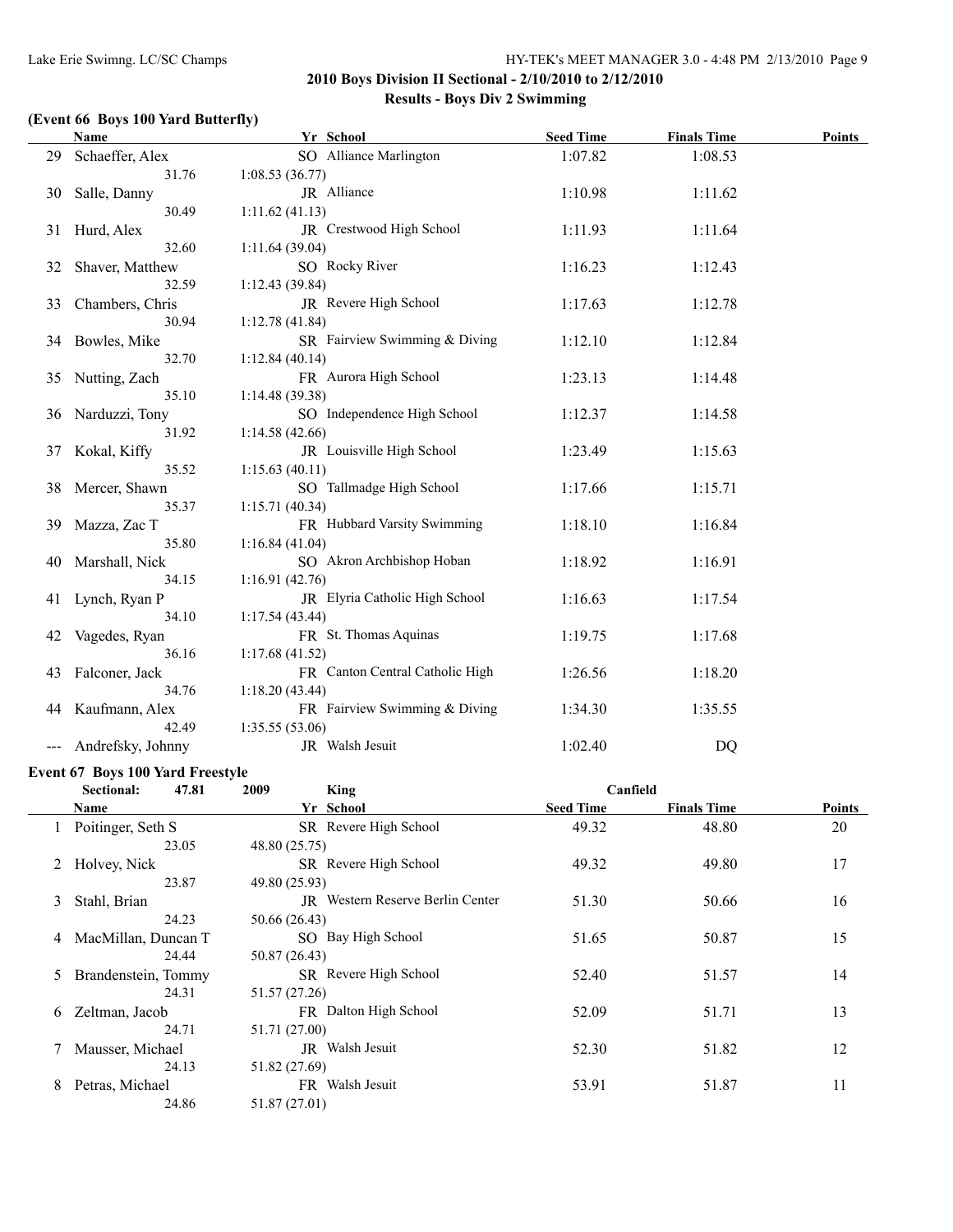# **(Event 67 Boys 100 Yard Freestyle)**

|       | <b>Name</b>                       | Yr School                                          | <b>Seed Time</b> | <b>Finals Time</b> | Points |
|-------|-----------------------------------|----------------------------------------------------|------------------|--------------------|--------|
|       | 9 Nutter, Brandon S<br>24.81      | JR Hubbard Varsity Swimming<br>52.02 (27.21)       | 52.87            | 52.02              | 9      |
| 10    | Cornet, David<br>25.00            | FR Canton Central Catholic High<br>52.16 (27.16)   | 53.87            | 52.16              | 7      |
|       | 11 Kariotakis, Michael N<br>24.95 | JR Rocky River<br>52.26 (27.31)                    | 53.43            | 52.26              | 6      |
|       | 12 Wilson, Peter<br>24.61         | SR Walsh Jesuit<br>52.35 (27.74)                   | 52.71            | 52.35              | 5      |
| 13    | Rogers, Logan<br>25.55            | SO Akron Archbishop Hoban<br>52.94 (27.39)         | 53.75            | 52.94              | 4      |
|       | 14 Malmsberry, Luke<br>25.21      | SO St. Thomas Aquinas<br>53.04 (27.83)             | 55.00            | 53.04              | 3      |
|       | 15 Kacpura, Zachary A<br>25.98    | JR Rocky River<br>53.46 (27.48)                    | 55.00            | 53.46              | 2      |
|       | 16 Cavalier, Jake<br>25.48        | SR Louisville High School<br>53.49 (28.01)         | 53.81            | 53.49              | 1      |
| 17    | Rutkowski, Matt<br>25.01          | SR Independence High School<br>53.66 (28.65)       | 53.00            | 53.66              |        |
|       | 18 Kay, Marshal<br>25.87          | SR Rocky River<br>53.89 (28.02)                    | 54.83            | 53.89              |        |
|       | 19 Falconer, Harrison<br>26.60    | JR Canton Central Catholic High<br>53.89 (27.29)   | 54.37            | J53.89             |        |
|       | 20 Giordano, Colton<br>25.34      | JR Parma Padua Franciscan HS<br>53.96 (28.62)      | 56.24            | 53.96              |        |
| $*21$ | Alvarez, Alec<br>26.17            | JR Canton Central Catholic High<br>54.10 (27.93)   | 55.64            | 54.10              |        |
| $*21$ | Sberna, Carmine<br>26.30          | JR Akron Archbishop Hoban<br>54.10 (27.80)         | 55.85            | 54.10              |        |
|       | 23 Nutting, Justin<br>26.28       | JR Aurora High School<br>54.17 (27.89)             | 55.87            | 54.17              |        |
|       | 24 DeWitt, Ashley<br>26.04        | SR Firelands HS Swim Tea<br>54.69 (28.65)          | 54.26            | 54.69              |        |
|       | 25 Etherton, Sam<br>25.96         | JR Alliance<br>54.85 (28.89)                       | 55.36            | 54.85              |        |
|       | 26 Holvey, Brandon<br>25.64       | JR Revere High School<br>54.92 (29.28)             | 54.65            | 54.92              |        |
| 27    | Wylie, Andrew G<br>26.27          | JR Hubbard Varsity Swimming<br>55.05 (28.78)       | 54.44            | 55.05              |        |
| 28    | Smith, Jonathan<br>26.24          | SO Rocky River<br>55.38 (29.14)                    | 56.56            | 55.38              |        |
| 29    | Poper, Ian L<br>25.93             | SO Elyria Catholic High School<br>55.69 (29.76)    | 54.99            | 55.69              |        |
| 30    | Schalk, Colin<br>27.15            | SO Cuyahoga Heights High School<br>56.17 (29.02)   | 56.40            | 56.17              |        |
| 31    | Winter, Jeremy<br>27.12           | SR Tallmadge High School<br>56.18 (29.06)          | 56.30            | 56.18              |        |
| 32    | Bugara, Tyler<br>27.00            | SR Alliance<br>56.51 (29.51)                       | 57.78            | 56.51              |        |
| 33    | Hayes, Austin<br>27.25            | FR Aurora High School<br>56.56 (29.31)             | 57.98            | 56.56              |        |
| 34    | Cain, George<br>27.45             | FR Cuyahoga Heights High School<br>57.00 (29.55)   | 59.32            | 57.00              |        |
| 35    | VanBuskirk, William N<br>27.84    | SO Cuy. Falls Cuy. Val. Christian<br>57.44 (29.60) | 1:00.30          | 57.44              |        |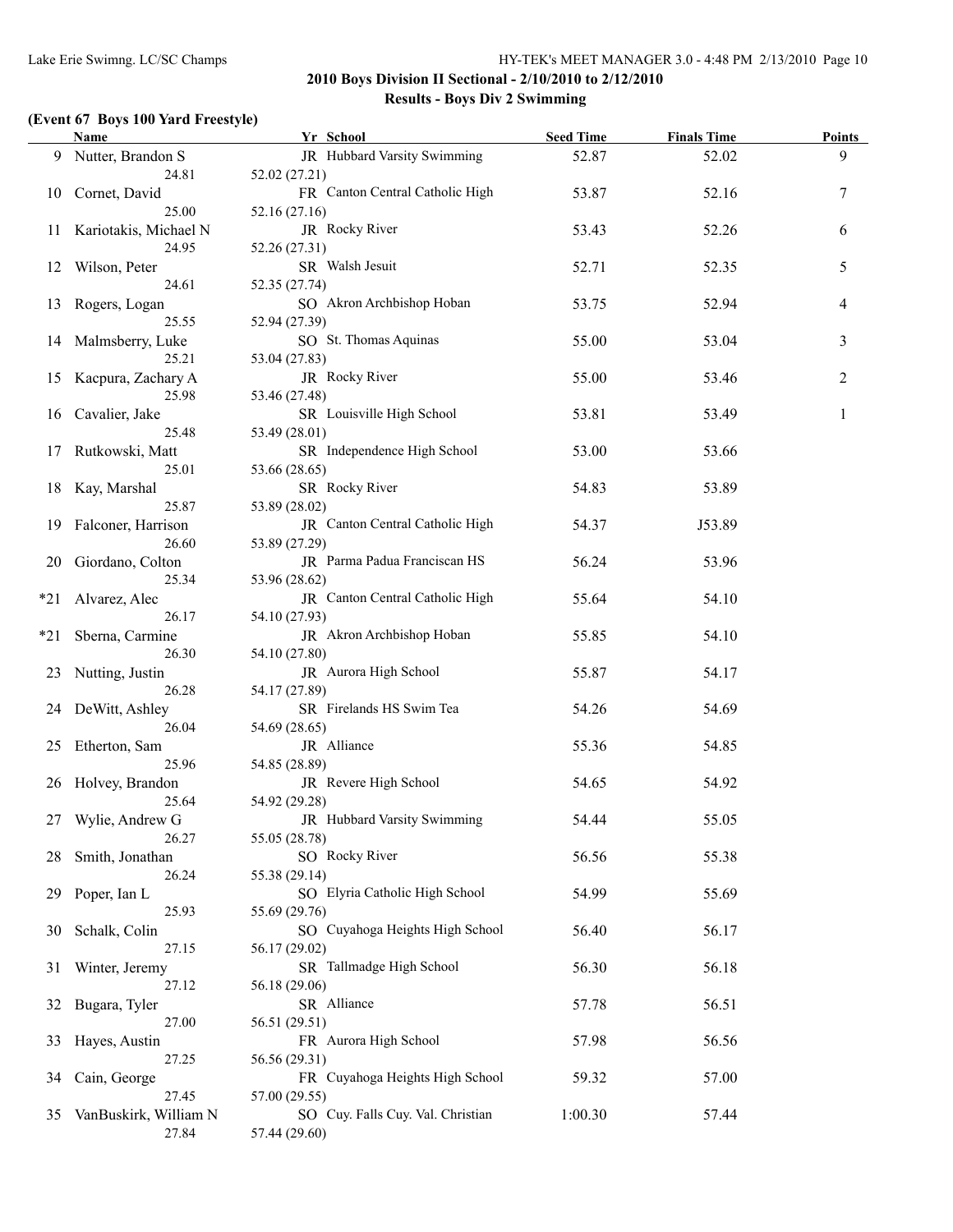# **(Event 67 Boys 100 Yard Freestyle)**

|       | Name               | Yr School                               | <b>Seed Time</b> | <b>Finals Time</b> | <b>Points</b> |
|-------|--------------------|-----------------------------------------|------------------|--------------------|---------------|
|       | 36 Repenning, Alex | SO Bay High School                      | 58.87            | 58.19              |               |
|       | 27.56              | 58.19 (30.63)                           |                  |                    |               |
| 37    | Scott, Matt        | SO Alliance                             | 1:00.96          | 58.37              |               |
|       | 28.20              | 58.37 (30.17)                           |                  |                    |               |
| 38    | Chapman, Brad      | JR Louisville High School               | 58.98            | 58.38              |               |
|       | 27.66              | 58.38 (30.72)                           |                  |                    |               |
| 39    | Comeriato, Nick    | SO Akron Archbishop Hoban               | 59.96            | 58.39              |               |
|       | 28.50              | 58.39 (29.89)                           |                  |                    |               |
| 40    | Seabold, Matthew T | JR Bay High School                      | 59.63            | 58.41              |               |
|       | 27.69              | 58.41 (30.72)                           |                  |                    |               |
| 41    | Zeleznik, Mike     | JR Crestwood High School                | 1:00.11          | 58.49              |               |
|       | 27.69              | 58.49 (30.80)                           |                  |                    |               |
| 42    | Bugaj, John        | SR Independence High School             | 59.84            | 58.53              |               |
|       | 28.18              | 58.53 (30.35)                           |                  |                    |               |
| 43    | Sinclair, Spencer  | JR Canton Central Catholic High         | 1:01.11          | 58.69              |               |
|       | 28.57              | 58.69 (30.12)                           |                  |                    |               |
|       |                    | SR St. Thomas Aquinas                   | 1:04.50          | 58.74              |               |
| 44    | Pete, Mikey        |                                         |                  |                    |               |
|       | 27.44              | 58.74 (31.30)<br>Struthers              |                  |                    |               |
| 45    | Granchie, Bryan    |                                         | 59.61            | 58.87              |               |
|       | 27.88              | 58.87 (30.99)                           |                  |                    |               |
| 46    | Foster, Colton     | SO Akron Archbishop Hoban               | 59.96            | 59.54              |               |
|       | 27.70              | 59.54 (31.84)                           |                  |                    |               |
| 47    | Newman, Daniel M   | SO Elyria Catholic High School          | 59.61            | 59.87              |               |
|       | 28.28              | 59.87 (31.59)                           |                  |                    |               |
| 48    | Goclano, Patrick   | SO Hubbard Varsity Swimming             | 1:04.08          | 1:00.15            |               |
|       | 28.61              | 1:00.15(31.54)                          |                  |                    |               |
| 49    | Competti, Tommy    | SO St. Thomas Aquinas                   | 1:07.85          | 1:00.27            |               |
|       | 28.79              | 1:00.27(31.48)                          |                  |                    |               |
| 50    | Sieman, Alex       | SR Youngstown Cardinal Mooney           | 1:01.75          | 1:00.33            |               |
|       | 28.34              | 1:00.33(31.99)                          |                  |                    |               |
| *51   | Burdette, Brendan  | SO Hubbard Varsity Swimming             | 1:01.66          | 1:00.34            |               |
|       | 28.54              | 1:00.34(31.80)                          |                  |                    |               |
| $*51$ | Taylor, Janson     | JR Alliance Marlington                  | 1:00.58          | 1:00.34            |               |
|       | 28.29              | 1:00.34(32.05)                          |                  |                    |               |
| 53    | Budi, Connor J     | SO Elyria Catholic High School          | 1:01.79          | 1:00.74            |               |
|       | 28.55              | 1:00.74(32.19)                          |                  |                    |               |
|       | 54 Yarian, Tyler   | SR Fairview Swimming & Diving           | 59.16            | 1:00.92            |               |
|       | 28.58              | 1:00.92(32.34)                          |                  |                    |               |
| 55    | Cowles, Sam        | FR Poland Seminary High School          | 1:03.24          | 1:01.35            |               |
|       | 29.94              | 1:01.35(31.41)                          |                  |                    |               |
| 56    | Hayes, Brandon     | FR Aurora High School                   | 1:05.30          | 1:01.38            |               |
|       | 29.55              | 1:01.38(31.83)                          |                  |                    |               |
| 57    | Dietrich, Kevin    | JR Parma Padua Franciscan HS            | 1:04.14          | 1:01.56            |               |
|       | 27.79              | 1:01.56(33.77)                          |                  |                    |               |
| 58    | Juran, Colin       | FR Independence High School             | 1:04.85          | 1:02.15            |               |
|       | 29.04              | 1:02.15(33.11)                          |                  |                    |               |
| 59    | Ward, Ryan         | FR Walsh Jesuit                         | 1:04.73          | 1:02.28            |               |
|       | 29.68              | 1:02.28(32.60)                          |                  |                    |               |
| 60    | Leatherwood, Randy | SO Firelands HS Swim Tea                | 1:02.56          | 1:02.31            |               |
|       | 29.73              | 1:02.31(32.58)                          |                  |                    |               |
|       |                    | FR Orrville High School                 | 1:06.66          | 1:02.89            |               |
| 61    | Likens, Eric D     |                                         |                  |                    |               |
|       | 29.58              | 1:02.89(33.31)<br>FR Aurora High School |                  |                    |               |
| 62    | Nutting, Zach      |                                         | 1:05.71          | 1:02.90            |               |
|       | 30.98              | 1:02.90(31.92)                          |                  |                    |               |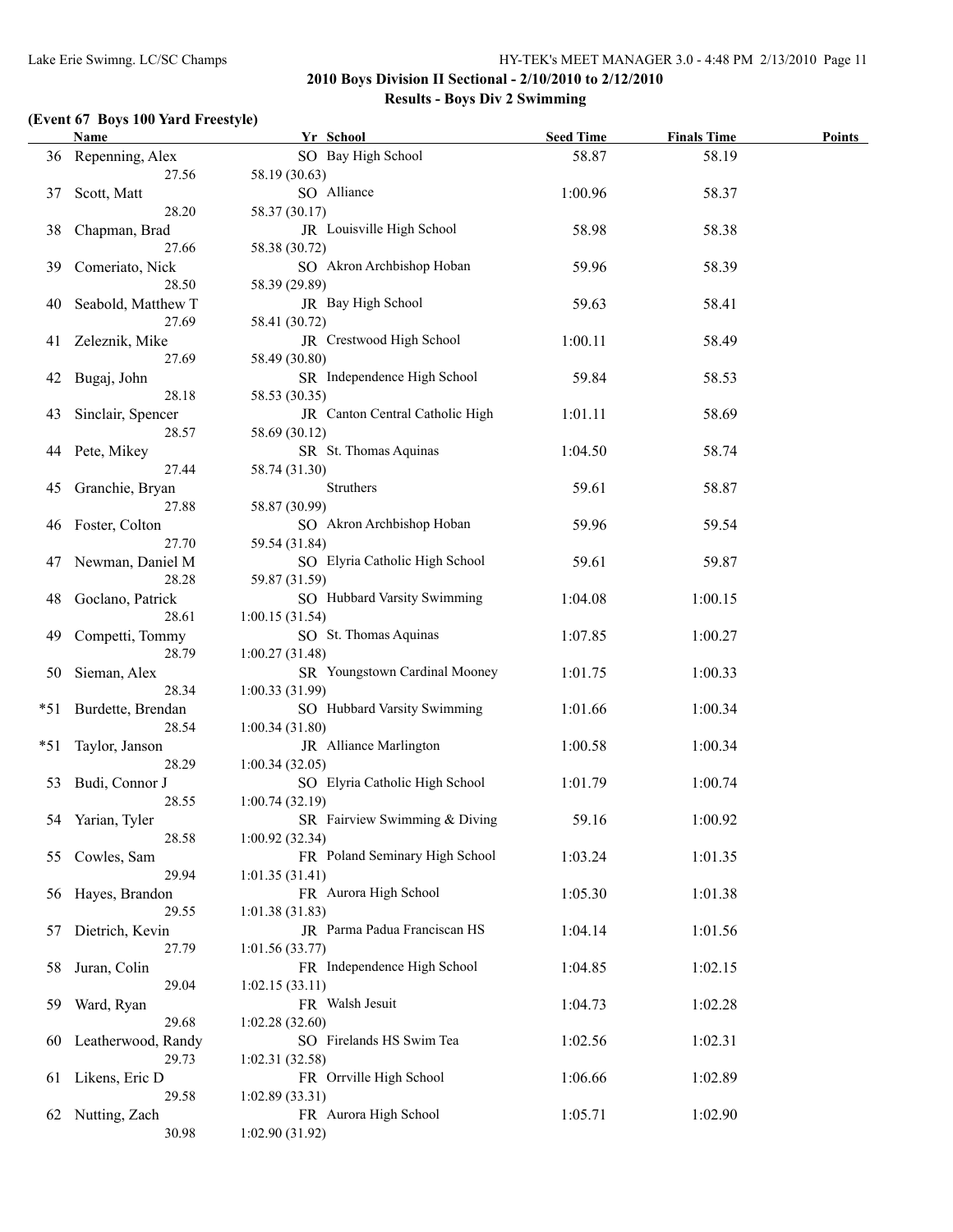#### **(Event 67 Boys 100 Yard Freestyle)**

|    | Name                   | Yr School                       | <b>Seed Time</b> | <b>Finals Time</b> | <b>Points</b> |
|----|------------------------|---------------------------------|------------------|--------------------|---------------|
| 63 | Thompson, Jacob E      | SO Salem High School            | 1:04.80          | 1:02.92            |               |
|    | 29.96                  | 1:02.92(32.96)                  |                  |                    |               |
| 64 | Icen, Zach             | FR St. Thomas Aquinas           | 1:09.85          | 1:03.17            |               |
|    | 30.41                  | 1:03.17(32.76)                  |                  |                    |               |
| 65 | Hasson, Robbie         | FR Columbiana                   | 1:05.96          | 1:03.71            |               |
|    | 30.30                  | 1:03.71(33.41)                  |                  |                    |               |
| 66 | Sudol, Austin M        | FR Salem High School            | 1:05.41          | 1:03.78            |               |
|    | 29.96                  | 1:03.78(33.82)                  |                  |                    |               |
| 67 | Harris, Cash           | SO Crestwood High School        | 1:09.89          | 1:03.93            |               |
|    | 30.90                  | 1:03.93(33.03)                  |                  |                    |               |
|    | 68 Bowles, Mike        | SR Fairview Swimming & Diving   | 1:04.74          | 1:04.86            |               |
|    | 31.37                  | 1:04.86(33.49)                  |                  |                    |               |
| 69 | Reardon, Michael       | JR Crestwood High School        | 1:09.21          | 1:06.27            |               |
|    | 30.20                  | 1:06.27(36.07)                  |                  |                    |               |
| 70 | Kokal, Kiffy           | JR Louisville High School       | 1:08.45          | 1:06.55            |               |
|    | 31.54                  | 1:06.55(35.01)                  |                  |                    |               |
| 71 | Rynes, Jeff            | SO Norton High School           | 1:12.05          | 1:06.70            |               |
|    | 32.15                  | 1:06.70(34.55)                  |                  |                    |               |
|    |                        | FR Crestwood High School        |                  |                    |               |
| 72 | Holcomb, Jacob         |                                 | 1:08.03          | 1:08.41            |               |
|    | 32.30                  | 1:08.41(36.11)                  |                  |                    |               |
| 73 | Roose, Ty              | SO Alliance                     | 1:12.78          | 1:09.63            |               |
|    | 31.21                  | 1:09.63(38.42)                  |                  |                    |               |
| 74 | Marre, Eric            | SR Youngstown Cardinal Mooney   | 1:11.85          | 1:09.97            |               |
|    | 32.12                  | 1:09.97(37.85)                  |                  |                    |               |
| 75 | Duxbury, Nate          | SR Independence High School     | 1:05.89          | 1:11.05            |               |
|    | 32.45                  | 1:11.05(38.60)                  |                  |                    |               |
| 76 | Mitchell, Daniel       | SO Beloit West Branch           | 1:21.35          | 1:12.25            |               |
|    | 33.78                  | 1:12.25(38.47)                  |                  |                    |               |
| 77 | Miranda, Nick          | FR Parma Padua Franciscan HS    | 1:24.84          | 1:12.35            |               |
|    | 34.98                  | 1:12.35 (37.37)                 |                  |                    |               |
| 78 | Chaqueco, Iven         | FR Fairview Swimming & Diving   | 1:10.53          | 1:12.99            |               |
|    | 33.17                  | 1:12.99(39.82)                  |                  |                    |               |
| 79 | Holler, Brian          | FR Cuyahoga Heights High School | 1:21.38          | 1:13.01            |               |
|    | 34.62                  | 1:13.01 (38.39)                 |                  |                    |               |
| 80 | Zunk, Quinten          | SO Firelands HS Swim Tea        | 1:11.44          | 1:13.07            |               |
|    | 33.49                  | 1:13.07(39.58)                  |                  |                    |               |
|    | 81 Vanderhoof, Tyler S | JR Elyria Catholic High School  | 1:18.21          | 1:14.16            |               |
|    | 34.27                  | 1:14.16(39.89)                  |                  |                    |               |
|    | 82 Poore, Ethan        | SO Firelands HS Swim Tea        | 1:22.24          | 1:20.81            |               |
|    | 35.01                  | 1:20.81(45.80)                  |                  |                    |               |
| 83 | Meehan, Jack P         | SO Bay High School              | 1:22.44          | 1:22.23            |               |
|    | 37.80                  | 1:22.23(44.43)                  |                  |                    |               |
| 84 | Christani, Anthony     | SR Sebring McKinley             | 1:16.82          | 1:26.04            |               |
|    | 36.53                  | 1:26.04(49.51)                  |                  |                    |               |
| 85 | Clark, Addison         | FR Fairview Swimming & Diving   | 1:25.44          | 1:29.21            |               |
|    | 41.69                  | 1:29.21(47.52)                  |                  |                    |               |
|    |                        |                                 |                  |                    |               |

#### **Event 68 Boys 500 Yard Freestyle**

| 4:53.96<br><b>Sectional:</b> | 2009           | Iturriaga             | Copley           |                    |               |
|------------------------------|----------------|-----------------------|------------------|--------------------|---------------|
| Name                         | Yr School      |                       | <b>Seed Time</b> | <b>Finals Time</b> | <b>Points</b> |
| Palopoli, Ryan               |                | SR Revere High School | 5:06.82          | 5:05.48            | 20            |
| 25.12                        | 53.46 (28.34)  | 1:23.50(30.04)        | 1:54.54(31.04)   |                    |               |
| 2:26.02(31.48)               | 2:57.91(31.89) | 3:29.86(31.95)        | 4:02.36(32.50)   |                    |               |
| 4:34.44(32.08)               | 5:05.48(31.04) |                       |                  |                    |               |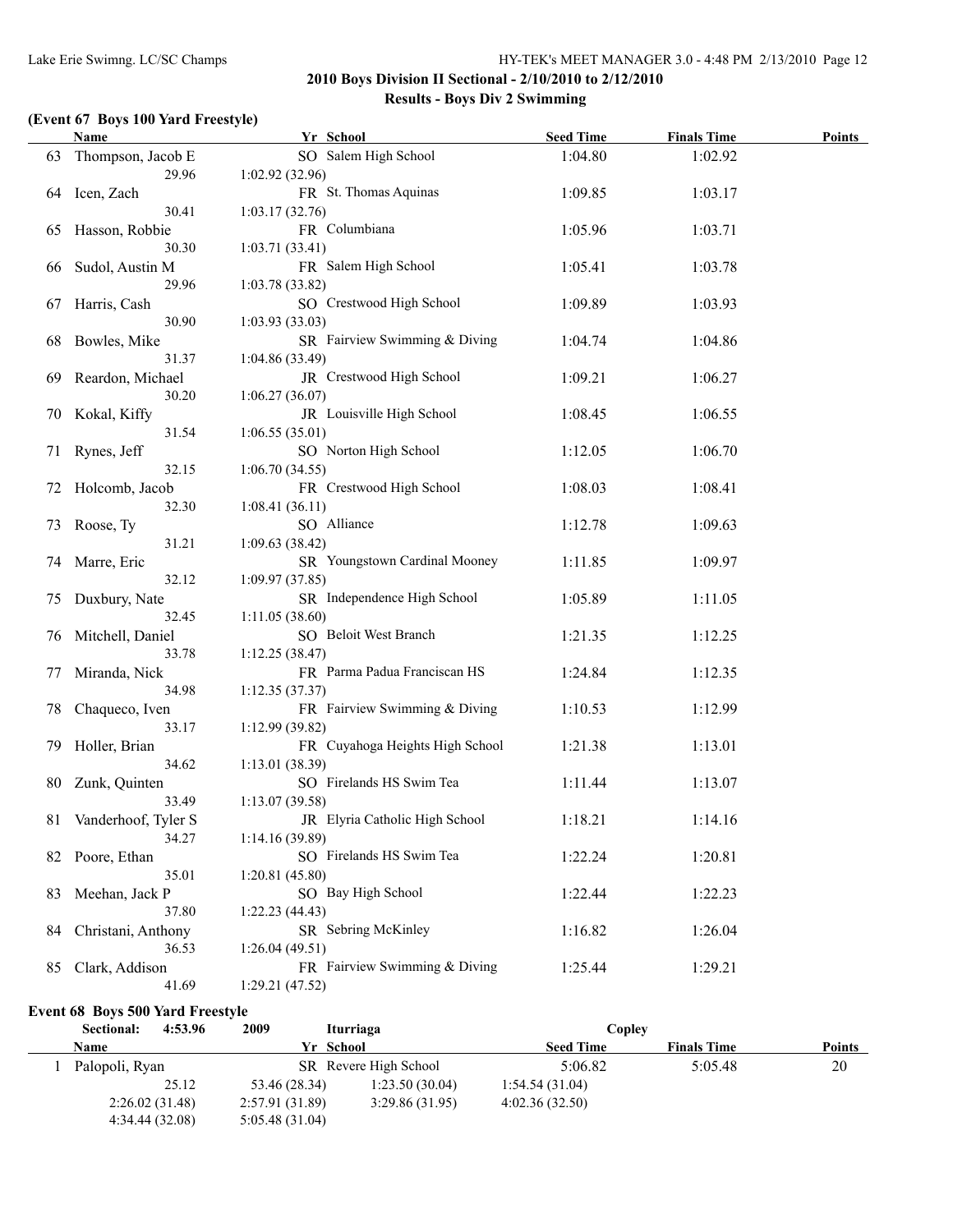# **(Event 68 Boys 500 Yard Freestyle)**

|   | <b>Name</b>          | Yr School                       |                                 | <b>Seed Time</b>                  | <b>Finals Time</b> | <b>Points</b> |
|---|----------------------|---------------------------------|---------------------------------|-----------------------------------|--------------------|---------------|
|   | 2 Tomko, John S      |                                 | FR Youngstown Ursuline          | 5:11.89                           | 5:06.42            | 17            |
|   | 27.87                | 57.39 (29.52)                   | 1:27.57(30.18)                  | 1:58.49(30.92)                    |                    |               |
|   | 2:29.35 (30.86)      | 3:00.80(31.45)                  | 3:32.70 (31.90)                 | 4:05.11(32.41)                    |                    |               |
|   | 4:36.55(31.44)       | 5:06.42(29.87)                  |                                 |                                   |                    |               |
| 3 | Wong, Stephen        |                                 | JR Aurora High School           | 5:09.44                           | 5:08.54            | 16            |
|   | 27.41                | 57.14 (29.73)                   | 1:27.34(30.20)                  | 1:58.35(31.01)                    |                    |               |
|   | 2:29.74 (31.39)      | 3:01.11(31.37)                  | 3:33.11 (32.00)                 | 4:05.09 (31.98)                   |                    |               |
|   | 4:37.19(32.10)       | 5:08.54(31.35)                  |                                 |                                   |                    |               |
|   | 4 Kirkpatrick, Bryan |                                 | JR Walsh Jesuit                 | 5:20.24                           | 5:10.36            | 15            |
|   | 26.57                | 57.22 (30.65)                   | 1:28.92(31.70)                  | 2:01.30(32.38)                    |                    |               |
|   | 2:33.17 (31.87)      | 3:05.16(31.99)                  | 3:36.62(31.46)                  | 4:08.43(31.81)                    |                    |               |
|   | 4:40.10(31.67)       | 5:10.36(30.26)                  |                                 |                                   |                    |               |
| 5 | Scantling, John      | FR Walsh Jesuit                 |                                 | 5:24.66                           | 5:10.67            | 14            |
|   | 27.50                | 58.01 (30.51)                   | 1:30.22(32.21)                  | 2:02.51 (32.29)                   |                    |               |
|   | 2:34.74(32.23)       | 3:06.89(32.15)                  | 3:38.97(32.08)                  | 4:10.13(31.16)                    |                    |               |
|   | 4:41.03 (30.90)      |                                 |                                 |                                   |                    |               |
|   |                      | 5:10.67(29.64)                  |                                 |                                   |                    |               |
| 6 | Simpson, Joe         |                                 | JR Walsh Jesuit                 | 5:16.46                           | 5:11.87            | 13            |
|   | 26.94                | 57.55 (30.61)                   | 1:29.18(31.63)                  | 2:01.23(32.05)                    |                    |               |
|   | 2:33.24(32.01)       | 3:05.17(31.93)                  | 3:37.09(31.92)                  | 4:09.31(32.22)                    |                    |               |
|   | 4:41.12 (31.81)      | 5:11.87(30.75)                  |                                 |                                   |                    |               |
| 7 | Renner, Danny        |                                 | SO Akron Archbishop Hoban       | 5:20.24                           | 5:13.06            | 12            |
|   | 28.02                | 58.40 (30.38)                   | 1:29.79(31.39)                  | 2:01.60(31.81)                    |                    |               |
|   | 2:33.81 (32.21)      | 3:05.99(32.18)                  | 3:38.44(32.45)                  | 4:10.68(32.24)                    |                    |               |
|   | 4:43.11(32.43)       | 5:13.06(29.95)                  |                                 |                                   |                    |               |
| 8 | Parris, Daniel       |                                 | SO Rocky River                  | 5:16.61                           | 5:21.57            | 11            |
|   | 27.38                | 58.47 (31.09)                   | 1:29.74(31.27)                  | 2:01.85 (32.11)                   |                    |               |
|   | 2:34.64 (32.79)      | 3:07.77(33.13)                  | 3:41.11(33.34)                  | 4:14.91 (33.80)                   |                    |               |
|   | 4:48.71 (33.80)      | 5:21.57 (32.86)                 |                                 |                                   |                    |               |
| 9 | Kudlac, Michael      |                                 | JR Akron Archbishop Hoban       | 5:28.18                           | 5:25.79            | 9             |
|   | 27.87                | 58.77 (30.90)                   | 1:30.81(32.04)                  | 2:03.50 (32.69)                   |                    |               |
|   | 2:36.85(33.35)       | 3:10.23(33.38)                  | 3:43.96 (33.73)                 | 4:18.45 (34.49)                   |                    |               |
|   | 4:52.73 (34.28)      | 5:25.79 (33.06)                 |                                 |                                   |                    |               |
|   | 10 Frac, Brian       |                                 | SO Parma Padua Franciscan HS    | 5:36.85                           | 5:26.05            | 7             |
|   | 27.56                | 59.33 (31.77)                   | 1:32.55(33.22)                  | 2:06.24(33.69)                    |                    |               |
|   | 2:40.08 (33.84)      | 3:14.04(33.96)                  | 3:47.18(33.14)                  | 4:22.15 (34.97)                   |                    |               |
|   | 4:55.50(33.35)       | 5:26.05(30.55)                  |                                 |                                   |                    |               |
|   | 11 Sheil, Justin     |                                 | SR Canton Central Catholic High | 5:39.32                           | 5:26.72            | 6             |
|   | 28.09                | 58.78 (30.69)                   | 1:30.61(31.83)                  | 2:03.53 (32.92)                   |                    |               |
|   | 2:36.76(33.23)       | 3:09.80(33.04)                  | 3:43.99 (34.19)                 | 4:18.78 (34.79)                   |                    |               |
|   | 4:53.71 (34.93)      | 5:26.72 (33.01)                 |                                 |                                   |                    |               |
|   | 12 Grady, John H     |                                 | SR Bay High School              | 5:37.57                           | 5:33.15            | 5             |
|   | 28.71                |                                 | 1:32.06(32.62)                  |                                   |                    |               |
|   | 2:40.08(34.63)       | 59.44 (30.73)<br>3:14.84(34.76) | 3:49.19(34.35)                  | 2:05.45(33.39)<br>4:23.86 (34.67) |                    |               |
|   |                      |                                 |                                 |                                   |                    |               |
|   | 4:59.04(35.18)       | 5:33.15(34.11)                  |                                 |                                   |                    |               |
|   | 13 Mausser, Brian    | FR Walsh Jesuit                 |                                 | 5:38.83                           | 5:34.96            | 4             |
|   | 28.61                | 1:00.73(32.12)                  | 1:34.33(33.60)                  | 2:08.42(34.09)                    |                    |               |
|   | 2:42.27(33.85)       | 3:16.68(34.41)                  | 3:51.48(34.80)                  | 4:26.84(35.36)                    |                    |               |
|   | 5:01.63 (34.79)      | 5:34.96 (33.33)                 |                                 |                                   |                    |               |
|   | 14 Mahle, Taylor     |                                 | FR Aurora High School           | 6:01.67                           | 5:38.52            | 3             |
|   | 30.40                | 1:03.41(33.01)                  | 1:37.81 (34.40)                 | 2:12.05 (34.24)                   |                    |               |
|   | 2:47.00 (34.95)      | 3:22.10(35.10)                  | 3:57.14(35.04)                  | 4:31.40(34.26)                    |                    |               |
|   | 5:06.04(34.64)       | 5:38.52 (32.48)                 |                                 |                                   |                    |               |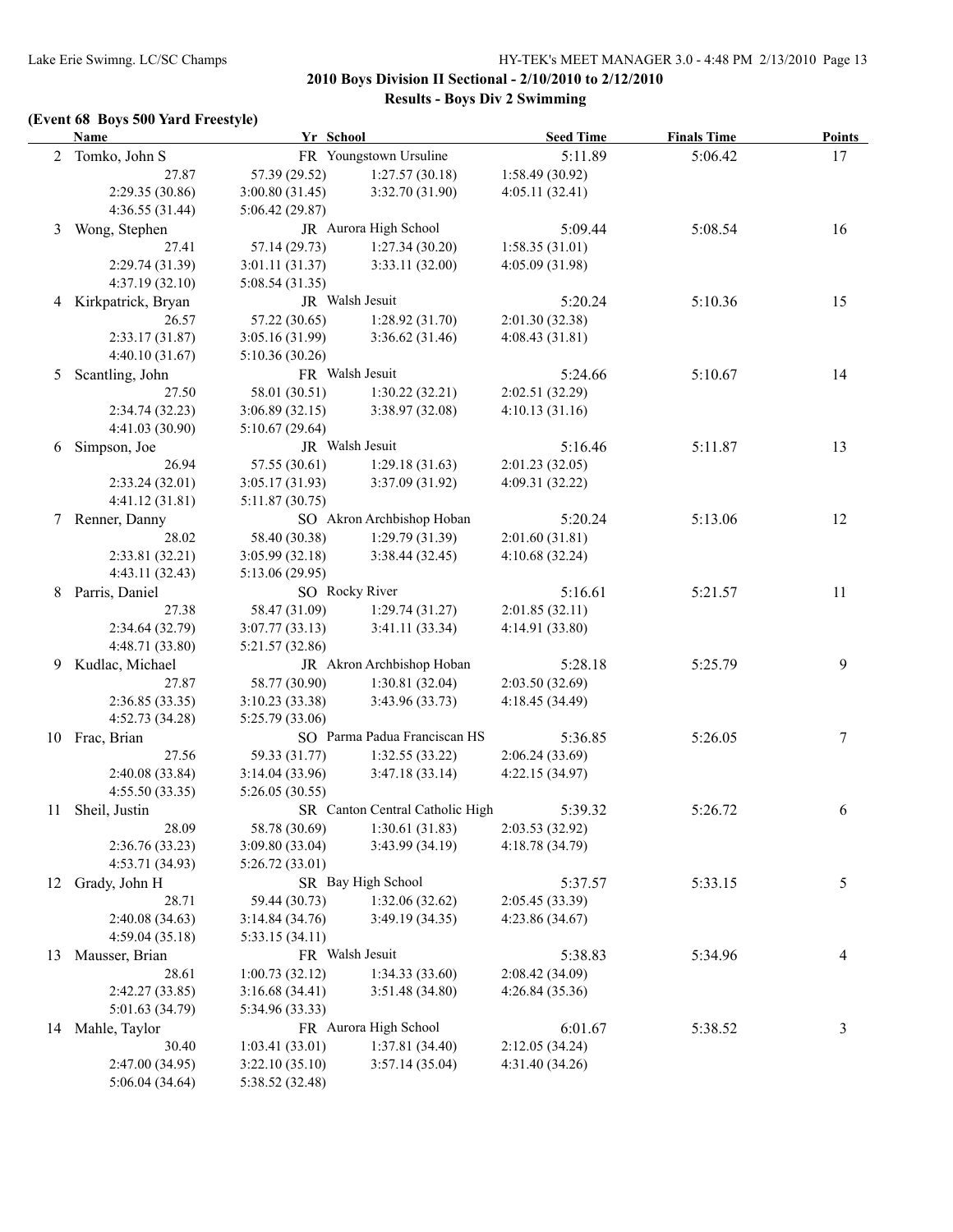# **(Event 68 Boys 500 Yard Freestyle)**

|    | Name                              | Yr School       |                                   | <b>Seed Time</b> | <b>Finals Time</b> | <b>Points</b>  |
|----|-----------------------------------|-----------------|-----------------------------------|------------------|--------------------|----------------|
|    | 15 Sleva, Ben J                   |                 | SO Elyria Catholic High School    | 5:40.93          | 5:39.24            | $\overline{2}$ |
|    | 28.76                             | 1:01.36(32.60)  | 1:35.02(33.66)                    | 2:09.83 (34.81)  |                    |                |
|    | 2:45.05 (35.22)                   | 3:19.94(34.89)  | 3:55.57(35.63)                    | 4:30.83(35.26)   |                    |                |
|    | 5:06.28(35.45)                    | 5:39.24 (32.96) |                                   |                  |                    |                |
|    | 16 Bezbatchenko, Matthew          |                 | SO Revere High School             | 6:23.27          | 5:39.71            | 1              |
|    | 28.35                             | 1:00.37(32.02)  | 1:34.29(33.92)                    | 2:09.20(34.91)   |                    |                |
|    | 2:44.45 (35.25)                   | 3:19.94(35.49)  | 3:55.94(36.00)                    | 4:30.92 (34.98)  |                    |                |
|    | 5:06.77 (35.85)                   | 5:39.71 (32.94) |                                   |                  |                    |                |
|    | 17 Mahoney, Patrick               |                 | SO Rocky River                    | 5:53.51          | 5:42.78            |                |
|    | 30.18                             | 1:03.96(33.78)  | 1:38.94 (34.98)                   | 2:13.94(35.00)   |                    |                |
|    | 2:48.67 (34.73)                   | 3:23.66(34.99)  | 3:58.92(35.26)                    | 4:34.34(35.42)   |                    |                |
|    | 5:09.07 (34.73)                   | 5:42.78 (33.71) |                                   |                  |                    |                |
|    | 18 Mikoda, Travis                 |                 | SO Revere High School             | 6:02.74          | 5:43.42            |                |
|    | 30.54                             | 1:03.81(33.27)  | 1:38.19(34.38)                    | 2:12.87 (34.68)  |                    |                |
|    | 2:48.19 (35.32)                   | 3:23.75(35.56)  | 3:59.47(35.72)                    | 4:34.81(35.34)   |                    |                |
|    | 5:09.83 (35.02)                   | 5:43.42 (33.59) |                                   |                  |                    |                |
|    | 19 Libertin, Chris                |                 | JR Akron Archbishop Hoban         | 5:45.01          | 5:43.74            |                |
|    | 28.69                             | 1:00.78(32.09)  | 1:34.21(33.43)                    | 2:09.09 (34.88)  |                    |                |
|    | 2:44.29 (35.20)                   | 3:20.03(35.74)  | 3:56.26(36.23)                    | 4:32.56 (36.30)  |                    |                |
|    | 5:08.90 (36.34)                   | 5:43.74 (34.84) |                                   |                  |                    |                |
| 20 | Mayo, Steve                       |                 | JR Parma Padua Franciscan HS      | 5:52.40          | 5:44.50            |                |
|    | 29.26                             | 1:02.05(32.79)  | 1:36.20(34.15)                    | 2:11.62(35.42)   |                    |                |
|    | 2:46.35(34.73)                    | 3:21.89(35.54)  | 3:57.27(35.38)                    | 4:33.57 (36.30)  |                    |                |
|    | 5:09.41 (35.84)                   | 5:44.50 (35.09) |                                   |                  |                    |                |
|    | 21 Ladig, Mitchell P              |                 | JR Hubbard Varsity Swimming       | 5:54.81          | 5:45.87            |                |
|    | 29.54                             | 1:02.96(33.42)  | 1:37.61(34.65)                    | 2:12.48 (34.87)  |                    |                |
|    | 2:47.60(35.12)                    | 3:23.14(35.54)  | 3:59.07(35.93)                    | 4:35.03(35.96)   |                    |                |
|    | 5:11.41 (36.38)                   | 5:45.87 (34.46) |                                   |                  |                    |                |
| 22 | Sokolich, Michael                 |                 | SO Aurora High School             | 6:02.51          | 5:46.76            |                |
|    | 30.31                             | 1:04.47(34.16)  | 1:39.36 (34.89)                   | 2:14.74 (35.38)  |                    |                |
|    | 2:49.95 (35.21)                   | 3:25.65(35.70)  | 4:01.00(35.35)                    | 4:36.89 (35.89)  |                    |                |
|    | 5:12.77 (35.88)                   | 5:46.76 (33.99) |                                   |                  |                    |                |
|    | 23 Mann, Josh                     |                 | SO Crestwood High School          | 6:04.53          | 5:49.75            |                |
|    | 29.12                             | 1:03.01(33.89)  | 1:38.85(35.84)                    | 2:14.66(35.81)   |                    |                |
|    | 2:50.86(36.20)                    | 3:27.00(36.14)  | 4:03.02(36.02)                    | 4:39.38 (36.36)  |                    |                |
|    | 5:15.71 (36.33)                   | 5:49.75 (34.04) |                                   |                  |                    |                |
|    | 24 Schilling, Christopher P       |                 | JR Bay High School                | 5:54.01          | 5:50.28            |                |
|    | 29.09                             |                 | $1:02.18(33.09)$ $1:37.45(35.27)$ | 2:12.95(35.50)   |                    |                |
|    | 2:48.75 (35.80)                   | 3:25.27(36.52)  | 4:02.04(36.77)                    | 4:38.98 (36.94)  |                    |                |
|    | 5:16.15(37.17)                    | 5:50.28(34.13)  |                                   |                  |                    |                |
|    | 25 Ramsey, Adam                   |                 | SR Louisville High School         | 6:16.50          | 5:58.02            |                |
|    | 30.49                             | 1:04.93(34.44)  | 1:41.01(36.08)                    | 2:18.29 (37.28)  |                    |                |
|    | 2:55.72(37.43)                    | 3:32.85(37.13)  | 4:10.23(37.38)                    | 4:45.92(35.69)   |                    |                |
|    | 5:23.09(37.17)                    | 5:58.02 (34.93) |                                   |                  |                    |                |
|    | 26 Furet, Gregoire                |                 | JR Revere High School             | 6:30.26          | 5:58.37            |                |
|    | 29.11                             | 1:02.83(33.72)  | 1:38.50(35.67)                    | 2:14.59(36.09)   |                    |                |
|    | 2:51.94 (37.35)                   | 3:29.66(37.72)  | 4:07.56 (37.90)                   | 4:45.71(38.15)   |                    |                |
|    | 5:22.32 (36.61)                   | 5:58.37(36.05)  |                                   |                  |                    |                |
|    |                                   |                 | SO Fairview Swimming & Diving     | 5:54.53          | 5:58.79            |                |
| 27 | Kilbane, Brennan<br>30.86         |                 |                                   |                  |                    |                |
|    |                                   | 1:06.15(35.29)  | 1:42.19(36.04)                    | 2:18.73 (36.54)  |                    |                |
|    | 2:55.78(37.05)<br>5:24.18 (35.95) | 3:33.43(37.65)  | 4:10.67(37.24)                    | 4:48.23(37.56)   |                    |                |
|    |                                   | 5:58.79(34.61)  |                                   |                  |                    |                |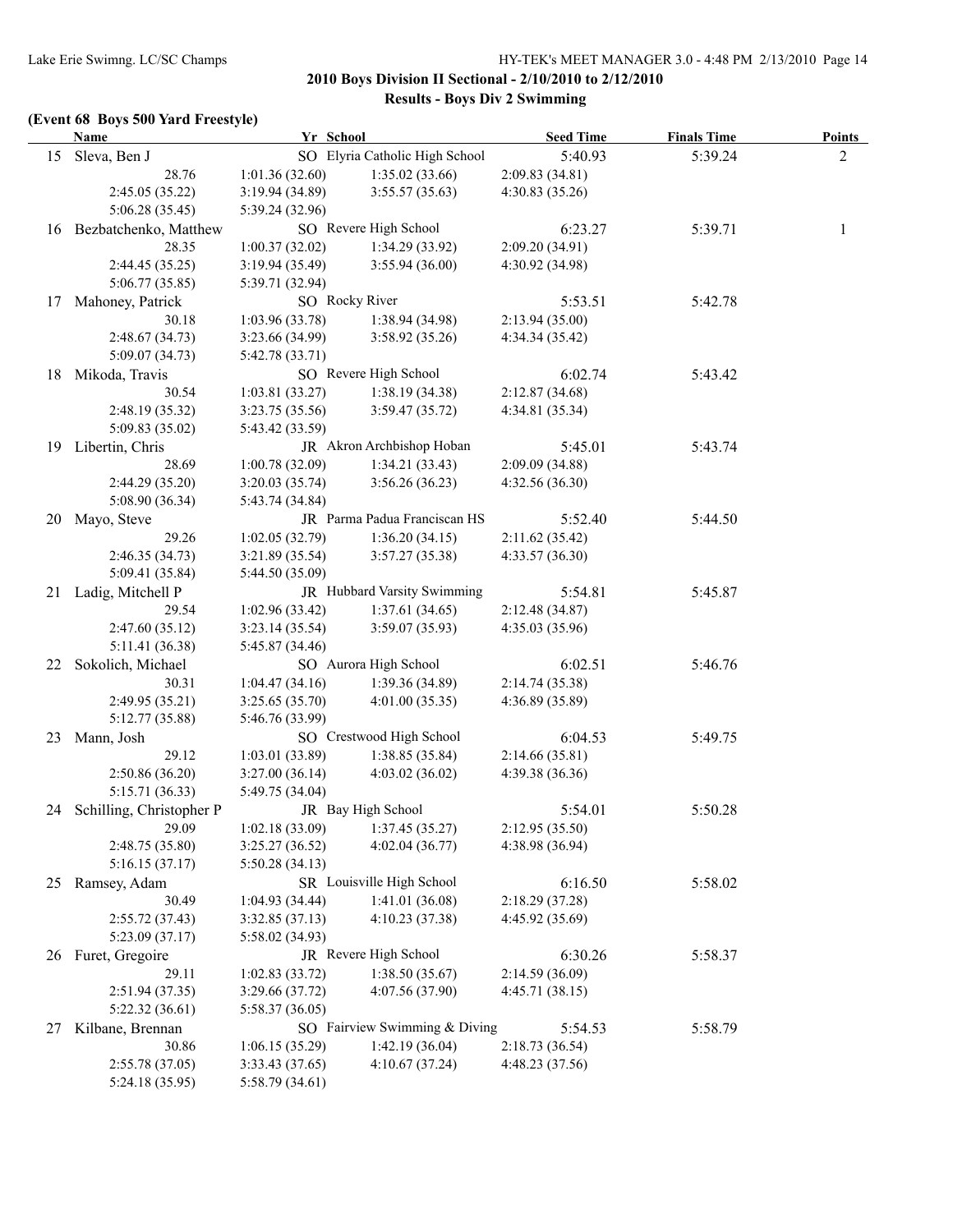# **(Event 68 Boys 500 Yard Freestyle)**

|    | <b>Name</b>          | Yr School       |                                   | <b>Seed Time</b> | <b>Finals Time</b> | <b>Points</b> |
|----|----------------------|-----------------|-----------------------------------|------------------|--------------------|---------------|
|    | 28 Toaz, Bryan       |                 | JR Cuyahoga Heights High School   | 6:14.18          | 5:59.73            |               |
|    | 29.99                | 1:03.51(33.52)  | 1:38.86(35.35)                    | 2:15.31(36.45)   |                    |               |
|    | 2:52.31(37.00)       | 3:29.20(36.89)  | 4:07.59 (38.39)                   | 4:46.03(38.44)   |                    |               |
|    | 5:24.51 (38.48)      | 5:59.73 (35.22) |                                   |                  |                    |               |
|    | 29 Kan, William      |                 | SO Parma Padua Franciscan HS      | 6:25.34          | 6:01.72            |               |
|    | 29.63                | 1:04.49(34.86)  | 1:41.81(37.32)                    | 2:20.31 (38.50)  |                    |               |
|    | 2:58.15(37.84)       | 3:35.52(37.37)  | 4:13.60(38.08)                    | 4:51.44(37.84)   |                    |               |
|    | 5:28.67(37.23)       | 6:01.72(33.05)  |                                   |                  |                    |               |
| 30 | Stack, Ben           |                 | SR Cuyahoga Heights High School   | 6:18.20          | 6:14.31            |               |
|    | 31.15                | 1:05.62(34.47)  | 1:42.65(37.03)                    | 2:20.69(38.04)   |                    |               |
|    | 2:58.90(38.21)       | 3:37.59(38.69)  | 4:16.60(39.01)                    | 4:55.73(39.13)   |                    |               |
|    | 5:35.96 (40.23)      | 6:14.31(38.35)  |                                   |                  |                    |               |
|    | 31 Ebersole, Colton  |                 | SO St. Thomas Aquinas             | 6:20.00          | 6:21.22            |               |
|    | 32.26                | 1:08.24(35.98)  | 1:47.63(39.39)                    | 2:27.35 (39.72)  |                    |               |
|    | 3:06.54(39.19)       | 3:46.64(40.10)  | 4:26.61(39.97)                    | 5:06.20 (39.59)  |                    |               |
|    | 5:44.87(38.67)       |                 |                                   |                  |                    |               |
|    |                      | 6:21.22(36.35)  | SR Independence High School       |                  | 6:21.54            |               |
|    | 32 Zion, Geoff       |                 |                                   | 7:24.40          |                    |               |
|    | 32.17                | 1:07.48(35.31)  | 1:44.34(36.86)                    | 2:21.98 (37.64)  |                    |               |
|    | 3:01.01(39.03)       | 3:41.06(40.05)  | 4:21.59(40.53)                    | 5:02.49(40.90)   |                    |               |
|    | 5:43.37(40.88)       | 6:21.54(38.17)  |                                   |                  |                    |               |
| 33 | Mazza, Zac T         |                 | FR Hubbard Varsity Swimming       | 6:46.47          | 6:27.81            |               |
|    | 33.45                | 1:10.09(36.64)  | 1:49.22(39.13)                    | 2:29.12 (39.90)  |                    |               |
|    | 3:09.53(40.41)       | 3:49.29(39.76)  | 4:29.07 (39.78)                   | 5:10.23(41.16)   |                    |               |
|    | 5:50.06 (39.83)      | 6:27.81(37.75)  |                                   |                  |                    |               |
|    | 34 Anderle, Lawrence |                 | SR Akron Archbishop Hoban         | 6:43.76          | 6:28.52            |               |
|    | 30.19                | 1:06.64(36.45)  | 1:45.67(39.03)                    | 2:24.53(38.86)   |                    |               |
|    | 3:05.27(40.74)       | 3:46.53(41.26)  | 4:28.37(41.84)                    | 5:09.25(40.88)   |                    |               |
|    | 5:50.42(41.17)       | 6:28.52(38.10)  |                                   |                  |                    |               |
|    | 35 Mylett, Patrick   |                 | JR Fairview Swimming & Diving     | 6:40.04          | 6:29.29            |               |
|    | 33.15                | 1:10.89(37.74)  | 1:49.92 (39.03)                   |                  |                    |               |
|    | 3:10.13()            |                 | 4:32.53()                         |                  |                    |               |
|    | 5:53.21()            | 6:29.29(36.08)  |                                   |                  |                    |               |
|    | 36 Robich, Matthew   |                 | FR Poland Seminary High School    | 6:44.08          | 6:29.43            |               |
|    | 31.58                | 1:09.87(38.29)  | 1:50.97(41.10)                    | 3:12.48(1:21.51) |                    |               |
|    |                      | 3:53.31()       |                                   |                  |                    |               |
|    | 5:54.87()            | 6:29.43(34.56)  |                                   |                  |                    |               |
|    | 37 Kurkul, Jake      |                 | SR Independence High School       | 6:36.78          | 6:36.00            |               |
|    | 32.93                |                 | $1:10.03(37.10)$ $1:50.10(40.07)$ | 2:30.77 (40.67)  |                    |               |
|    | 3:12.20(41.43)       | 3:53.72(41.52)  | 4:35.79(42.07)                    | 5:17.66(41.87)   |                    |               |
|    | 5:58.48 (40.82)      | 6:36.00(37.52)  |                                   |                  |                    |               |
| 38 | McLaughlin, John     |                 | SO Hubbard Varsity Swimming       | 6:42.05          | 6:39.81            |               |
|    | 33.53                | 1:12.05(38.52)  | 1:52.93(40.88)                    | 2:33.12(40.19)   |                    |               |
|    | 3:13.93 (40.81)      | 3:56.02(42.09)  | 4:37.27(41.25)                    | 5:19.00(41.73)   |                    |               |
|    | 6:00.27(41.27)       | 6:39.81(39.54)  |                                   |                  |                    |               |
| 39 | Achour, Mohamad      |                 | JR Rocky River                    | 6:47.75          | 6:42.69            |               |
|    | 30.39                | 1:07.28(36.89)  | 1:48.09(40.81)                    | 2:28.56(40.47)   |                    |               |
|    | 3:10.91(42.35)       | 3:52.84(41.93)  | 4:36.71(43.87)                    | 5:20.10(43.39)   |                    |               |
|    | 6:03.83(43.73)       | 6:42.69(38.86)  |                                   |                  |                    |               |
| 40 | Amato, Jacob A       |                 | FR Elyria Catholic High School    | 7:05.47          | 6:43.61            |               |
|    |                      |                 |                                   |                  |                    |               |
|    | 32.11                | 1:10.46(38.35)  | 1:52.18(41.72)                    | 2:33.36(41.18)   |                    |               |
|    | 3:13.43 (40.07)      | 3:55.94(42.51)  | 4:38.01 (42.07)                   | 5:20.99 (42.98)  |                    |               |
|    | 6:03.28(42.29)       | 6:43.61 (40.33) |                                   |                  |                    |               |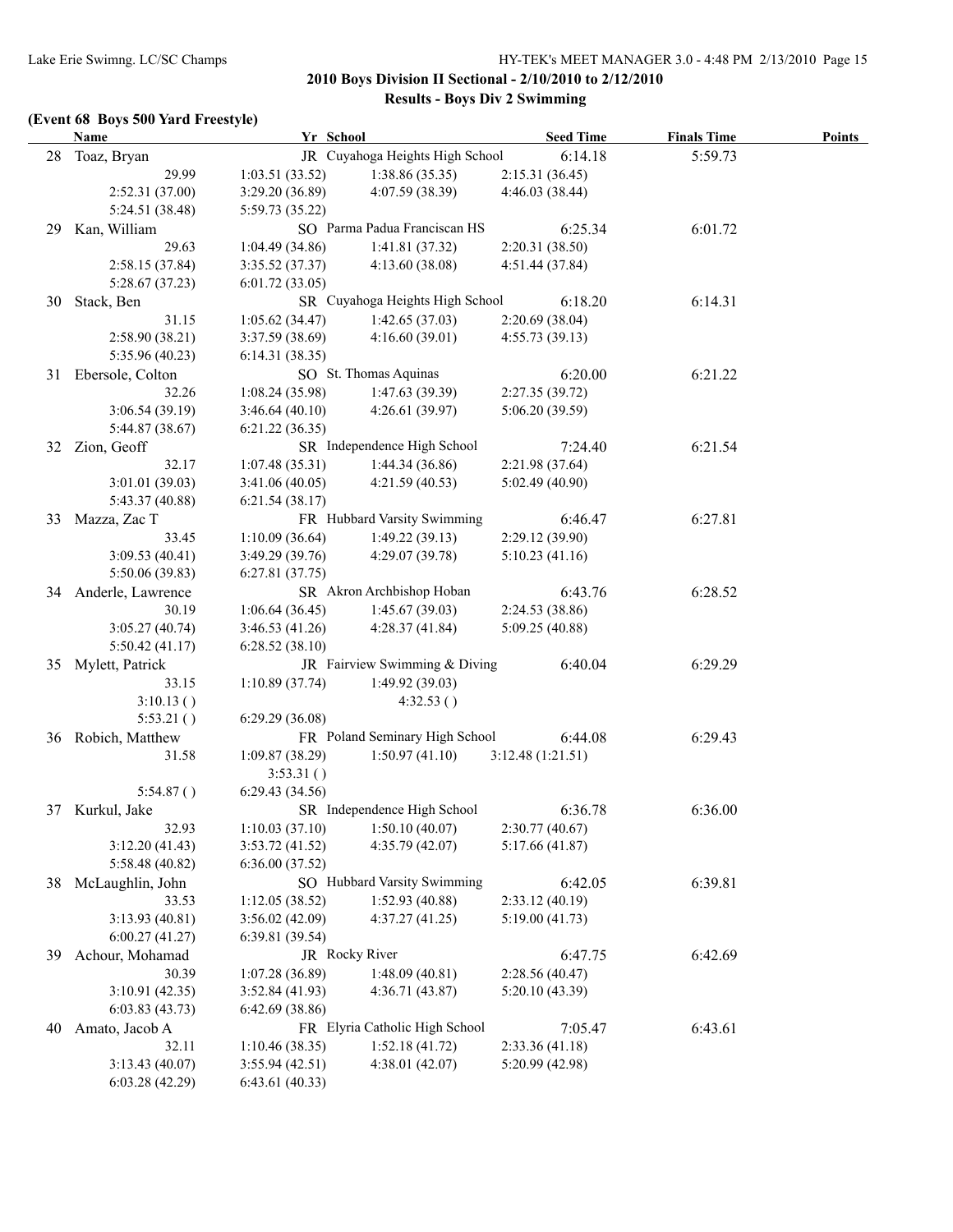#### **(Event 68 Boys 500 Yard Freestyle)**

| Name                   | Yr School       |                                   | <b>Seed Time</b>  | <b>Finals Time</b> | <b>Points</b> |
|------------------------|-----------------|-----------------------------------|-------------------|--------------------|---------------|
| 41 Kenny, Michael      |                 | FR Tallmadge High School          | 7:06.30           | 6:46.02            |               |
| 32.99                  | 1:12.72(39.73)  | 1:52.87(40.15)                    | 2:34.11 (41.24)   |                    |               |
| 3:15.92(41.81)         | 3:58.05(42.13)  | 4:41.37 (43.32)                   | 5:24.34(42.97)    |                    |               |
| 6:07.65(43.31)         | 6:46.02(38.37)  |                                   |                   |                    |               |
| 42 Gates, Michael      |                 | SO Tallmadge High School          | 6:51.84           | 6:49.04            |               |
| 34.99                  | 1:14.93(39.94)  | 1:56.39(41.46)                    | 2:39.45 (43.06)   |                    |               |
| 3:22.05(42.60)         | 4:05.24(43.19)  | 4:47.62 (42.38)                   | 5:30.01 (42.39)   |                    |               |
| 6:10.56(40.55)         | 6:49.04(38.48)  |                                   |                   |                    |               |
| 43 Kincaid, Brandon N  |                 | FR Cuy. Falls Cuy. Val. Christian | 6:47.30           | 6:49.46            |               |
| 34.57                  | 1:13.64(39.07)  | 1:56.10(42.46)                    | 2:38.59 (42.49)   |                    |               |
| 3:20.79(42.20)         | 4:03.35(42.56)  | 4:46.57(43.22)                    | 5:28.43(41.86)    |                    |               |
| 6:10.32(41.89)         | 6:49.46(39.14)  |                                   |                   |                    |               |
| 44 Kangas, Evan        |                 | SO Firelands HS Swim Tea          | 6:58.32           | 6:59.29            |               |
| 32.76                  | 1:12.84(40.08)  | 1:56.64(43.80)                    | 2:40.92(44.28)    |                    |               |
| 3:26.00(45.08)         | 4:09.37(43.37)  | 4:53.68(44.31)                    | 5:35.18(41.50)    |                    |               |
| 6:18.90 (43.72)        | 6:59.29(40.39)  |                                   |                   |                    |               |
| 45 Meyer, Riley        |                 | SO Crestwood High School          | 7:20.22           | 7:03.54            |               |
| 34.31                  | 1:14.04(39.73)  |                                   | 2:40.68()         |                    |               |
|                        |                 | 4:55.04()                         | 7:03.54 (2:08.50) |                    |               |
| 46 Solomon, Jared      |                 | SR Independence High School       | 7:03.49           | 7:03.84            |               |
| 30.36                  | 1:08.91(38.55)  | 1:50.54(41.63)                    |                   |                    |               |
| 3:20.72()              |                 | 4:51.45()                         |                   |                    |               |
| 6:22.50()              | 7:03.84 (41.34) |                                   |                   |                    |               |
| 47 Crawford, Nathaniel |                 | SO Firelands HS Swim Tea          | 7:11.81           | 7:04.00            |               |
| 35.59                  | 1:15.73(40.14)  | 1:59.37(43.64)                    | 2:44.81(45.44)    |                    |               |
| 3:29.33 (44.52)        | 4:14.31 (44.98) | 4:59.53(45.22)                    | 5:42.55 (43.02)   |                    |               |
| 6:24.78(42.23)         | 7:04.00 (39.22) |                                   |                   |                    |               |
| 48 Tomic, Patrick      |                 | SO St. Thomas Aquinas             | 7:30.00           | 7:23.41            |               |
| 38.26                  | 1:20.01(41.75)  | 2:04.05(44.04)                    | 2:49.59(45.54)    |                    |               |
| 3:34.85 (45.26)        | 4:20.66(45.81)  | 5:06.71(46.05)                    | 5:52.61(45.90)    |                    |               |
| 6:38.69(46.08)         | 7:23.41 (44.72) |                                   |                   |                    |               |
| 49 Ovnic, Matthew      |                 | FR Canton Central Catholic High   | 8:05.41           | 7:33.69            |               |
| 37.31                  | 1:20.30(42.99)  | 2:05.84(45.54)                    | 2:54.20(48.36)    |                    |               |
| 3:42.55 (48.35)        | 4:30.22(47.67)  | 5:17.81 (47.59)                   | 6:05.80(47.99)    |                    |               |
| 6:53.08(47.28)         | 7:33.69 (40.61) |                                   |                   |                    |               |
| 50 Hanus, Adam         |                 | FR Independence High School       | 7:51.43           | 7:34.60            |               |
| 39.58                  | 1:23.91(44.33)  | 2:10.80 (46.89)                   | 2:58.74 (47.94)   |                    |               |
| 3:46.25 (47.51)        | 4:34.50(48.25)  | 5:22.43 (47.93)                   | 6:09.25(46.82)    |                    |               |
| 6:55.20(45.95)         | 7:34.60(39.40)  |                                   |                   |                    |               |
| 51 Hadsell, Matt       |                 | FR Fairview Swimming & Diving     | 7:42.21           | 7:40.28            |               |
| 36.05                  | 1:20.25(44.20)  | 2:08.26(48.01)                    | 2:55.68(47.42)    |                    |               |
| 3:43.93(48.25)         | 4:33.84(49.91)  | 5:21.79 (47.95)                   | 6:09.71 (47.92)   |                    |               |
| 6:57.36(47.65)         | 7:40.28 (42.92) |                                   |                   |                    |               |
|                        |                 |                                   |                   |                    |               |

#### **Event 69 Boys 200 Yard Freestyle Relay**

**Sectional: 1:29.06 2009 Walsh Jesuit Team Relay Seed Time Finals Time Points** 1 Revere High School A 1:32.51 1:32.76 40 1) Poitinger, Seth S SR 2) Brandenstein, Tommy SR 3) Palopoli, Ryan SR 4) Holvey, Nick SR 22.40 45.34 (22.94) 1:09.89 (24.55) 1:32.76 (22.87) 2 Walsh Jesuit A 1:31.64 1:33.28 34 1) Murphy, Sean SR 2) Wilson, Peter SR 3) Kirkpatrick, Bryan JR 4) Mausser, Michael JR 21.91 45.97 (24.06) 1:10.25 (24.28) 1:33.28 (23.03)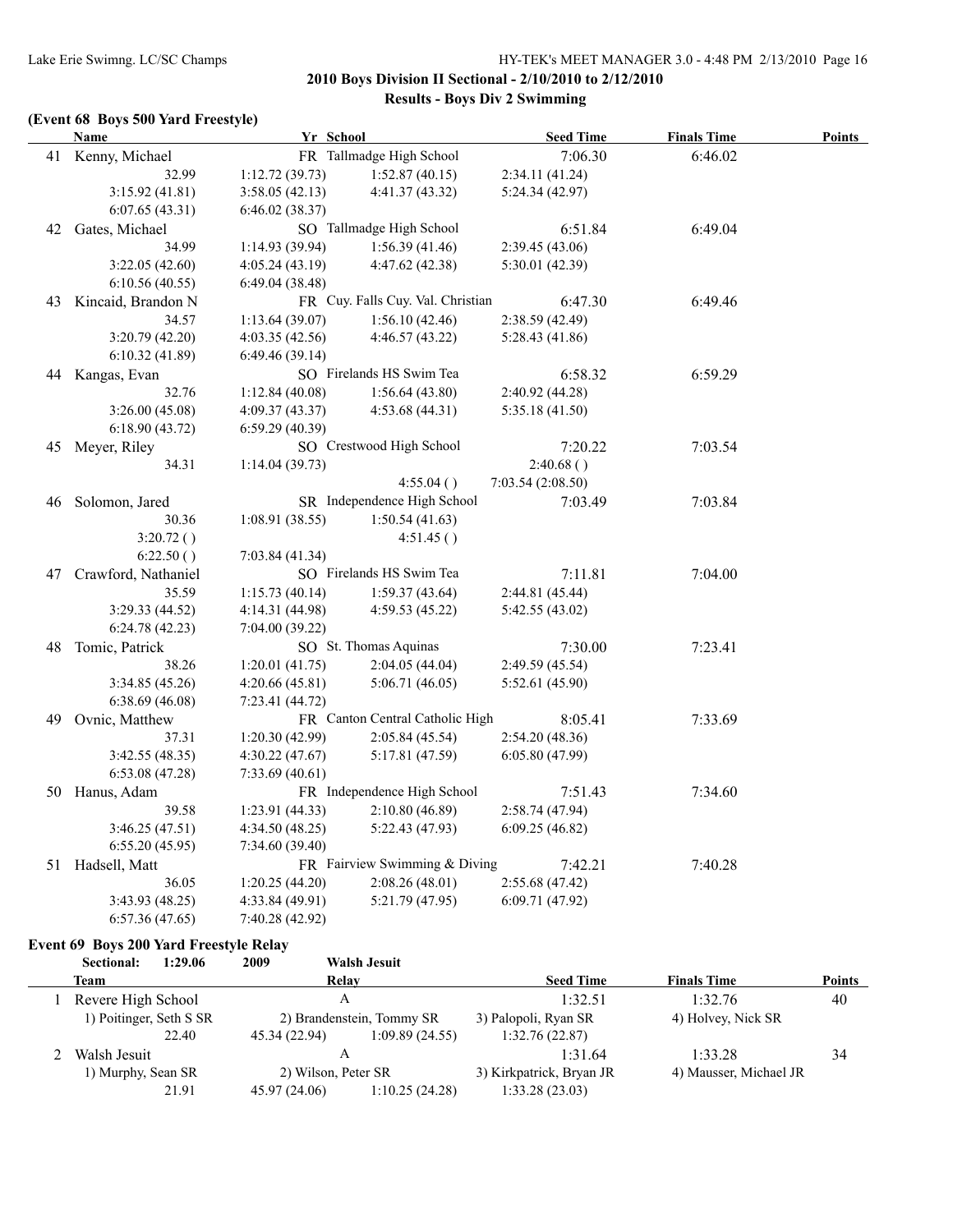$\overline{a}$ 

**2010 Boys Division II Sectional - 2/10/2010 to 2/12/2010 Results - Boys Div 2 Swimming**

#### **(Event 69 Boys 200 Yard Freestyle Relay)**

|    | $\frac{1}{2}$<br>Team                | Relay                                           | <b>Seed Time</b>           | <b>Finals Time</b>          | <b>Points</b>  |
|----|--------------------------------------|-------------------------------------------------|----------------------------|-----------------------------|----------------|
|    | 3 Orrville High School               | $\mathbf{A}$                                    | 1:32.96                    | 1:33.37                     | 32             |
|    | 1) Likens, Kyle P SR                 | 2) Monheim, Victor J SR                         | 3) Monheim, Vincent J SR   | 4) Monheim, Mason S SO      |                |
|    | 23.19                                | 47.34(24.15)<br>1:11.36(24.02)                  | 1:33.37(22.01)             |                             |                |
|    | 4 Elyria Catholic High School        | A                                               | 1:35.42                    | 1:35.92                     | 30             |
|    | 1) Fenik, Luke P SR                  | 2) Pierce, Matthew A SR                         | 3) Poper, Ian L SO         | 4) Haupt, Michael SR        |                |
|    | 23.83                                | 47.82 (23.99)<br>1:12.83(25.01)                 | 1:35.92(23.09)             |                             |                |
| 5  | Aurora High School                   | A                                               | 1:37.80                    | 1:36.23                     | 28             |
|    | 1) Hayes, Austin FR                  | 2) Webster, Curtis JR                           | 3) Nutting, Justin JR      | 4) Wong, Stephen JR         |                |
|    | 26.28                                | 50.05 (23.77)<br>1:13.77(23.72)                 | 1:36.23(22.46)             |                             |                |
| 6  | Independence High School             | A                                               | 1:36.26                    | 1:36.50                     | 26             |
|    | 1) Contipelli, Marcus FR             | 2) Spear, Dillon SR                             | 3) George, Cody SR         | 4) Rutkowski, Matt SR       |                |
|    | 24.80                                | 49.46 (24.66)<br>1:12.87(23.41)                 | 1:36.50(23.63)             |                             |                |
| 7  | <b>Rocky River</b>                   | $\mathbf{A}$                                    | 1:38.15                    | 1:37.06                     | 24             |
|    | 1) Kacpura, Zachary A JR             | 2) Kay, Marshal SR                              | 3) Kay, Brandon SR         | 4) Stark, Peter JR          |                |
|    | 24.64                                | 49.05 (24.41)<br>1:12.58(23.53)                 | 1:37.06(24.48)             |                             |                |
| 8  | Parma Padua Franciscan HS            | $\mathbf{A}$                                    | 1:38.95                    | 1:37.29                     | 22             |
|    | 1) Neuman, Brian JR                  | 2) Giordano, Colton JR                          | 3) Frac, Brian SO          | 4) Wasco, Chris JR          |                |
|    | 23.90                                | 48.39 (24.49)<br>1:13.43(25.04)                 | 1:37.29 (23.86)            |                             |                |
| 9  | Akron Archbishop Hoban               | $\mathbf{A}$                                    | 1:38.50                    | 1:38.15                     | 18             |
|    | 1) Pelini, Nick JR                   | 2) Renner, Danny SO                             | 3) Sberna, Carmine JR      | 4) Rogers, Logan SO         |                |
|    | 24.59                                | 49.94 (25.35)<br>1:14.48(24.54)                 | 1:38.15(23.67)             |                             |                |
| 10 | Alliance                             | $\mathbf{A}$                                    | 1:41.62                    | 1:41.57                     | 14             |
|    | 1) Etherton, Sam JR                  | 2) Bugara, Tyler SR                             | 3) Scott, Matt SO          | 4) Salle, Danny JR          |                |
|    | 25.44                                | 51.09 (25.65)<br>1:17.02(25.93)                 | 1:41.57(24.55)             |                             |                |
|    | 11 Louisville High School            | $\mathbf{A}$                                    | 1:40.06                    | 1:42.05                     | 12             |
|    | 1) Gentry, Chad SO                   | 2) Chapman, Brad JR                             | 3) Cavalier, Jake SR       | 4) Campbell, Matt SO        |                |
|    | 26.13                                | 51.13 (25.00)<br>1:16.41(25.28)<br>$\mathbf{A}$ | 1:42.05(25.64)             |                             |                |
| 12 | Cuy. Falls Cuy. Val. Christian       | 2) Hanz, Christian C FR                         | 1:45.48                    | 1:42.89                     | 10             |
|    | 1) VanBuskirk, William N SO<br>26.53 |                                                 | 3) Vlahos, Eric M FR       | 4) MacMillan, John M SR     |                |
| 13 | Bay High School                      | 53.21 (26.68)<br>1:19.90(26.69)<br>$\mathbf{A}$ | 1:42.89 (22.99)<br>1:39.16 | 1:45.30                     | 8              |
|    | 1) Repenning, Alex SO                | 2) Schilling, Christopher P JR                  | 3) Sorge, Michael JR       | 4) Seabold, Matthew T JR    |                |
|    | 26.32                                | 52.06 (25.74) 1:18.71 (26.65)                   | 1:45.30(26.59)             |                             |                |
|    | 14 Firelands HS Swim Tea             | $\mathbf{A}$                                    | 1:46.71                    | 1:45.72                     | 6              |
|    | 1) DeWitt, Ashley SR                 | 2) Leatherwood, Randy SO                        | 3) Tomsco, Anthony SO      | 4) Morrissette, Miichael SR |                |
|    | 24.95                                | 52.36 (27.41)<br>1:20.10(27.74)                 | 1:45.72(25.62)             |                             |                |
|    | 15 Canton Central Catholic High      | A                                               | 1:38.98                    | 1:45.73                     | 4              |
|    | 1) Sinclair, Spencer JR              | 2) Mitan, Chance SR                             | 3) Shew, Bill FR           | 4) Alvarez, Alec JR         |                |
|    | 26.59                                | 54.86 (28.27)<br>1:21.49(26.63)                 | 1:45.73(24.24)             |                             |                |
|    | 16 Fairview Swimming & Diving        | $\boldsymbol{\mathsf{A}}$                       | 1:48.24                    | 1:47.87                     | $\overline{c}$ |
|    | 1) McLaughlin, Patrick SR            | 2) Gibbons, Connor FR                           | 3) Kilbane, Brennan SO     | 4) Yarian, Tyler SR         |                |
|    | 24.30                                | 53.09 (28.79)<br>1:21.36(28.27)                 | 1:47.87(26.51)             |                             |                |
| 17 | Cuyahoga Heights High School         | $\boldsymbol{A}$                                | 1:46.50                    | 1:48.62                     |                |
|    | 1) DiFranco, Alex JR                 | 2) Stack, Ben SR                                | 3) Cain, George FR         | 4) Toaz, Bryan JR           |                |
|    | 27.39                                | 52.91 (25.52)<br>1:21.68(28.77)                 | 1:48.62 (26.94)            |                             |                |
|    | 18 Poland Seminary High School       | $\boldsymbol{\rm{A}}$                           | 1:47.78                    | 1:49.49                     |                |
|    | 1) Cowles, Brian SR                  | 2) Kozicky, Kyle SO                             | 3) Robich, Matthew FR      | 4) Robich, Justin JR        |                |
|    | 23.29                                | 49.77 (26.48)<br>1:18.30(28.53)                 | 1:49.49(31.19)             |                             |                |
| 19 | Tallmadge High School                | $\mathbf{A}$                                    | 1:51.31                    | 1:53.18                     |                |
|    | 1) Klemm, Joey JR                    | 2) Gates, Michael SO                            | 3) Winters, Noah JR        | 4) Winter, Jeremy SR        |                |
|    | 30.08                                | 1:01.57(31.49)<br>1:28.29(26.72)                | 1:53.18(24.89)             |                             |                |
| 20 | Crestwood High School                | $\mathbf{A}$                                    | 2:00.89                    | 1:57.97                     |                |
|    | 1) Stewart, Dan JR                   | 2) Meyer, Riley SO                              | 3) Holcomb, Jacob FR       | 4) Reardon, Michael JR      |                |
|    | 28.29                                | 57.55 (29.26)<br>1:27.54 (29.99)                | 1:57.97(30.43)             |                             |                |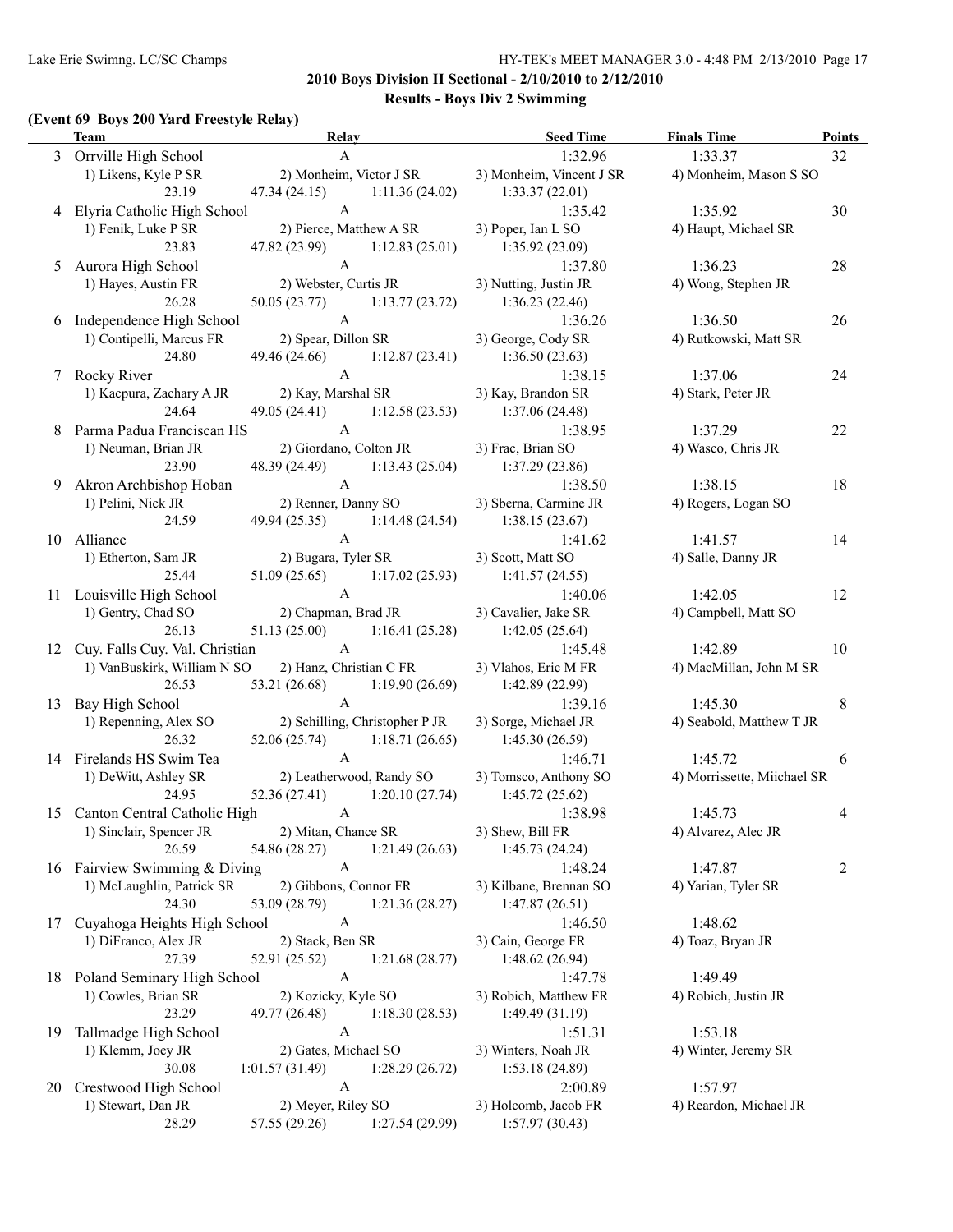# **2010 Boys Division II Sectional - 2/10/2010 to 2/12/2010**

# **Results - Boys Div 2 Swimming**

#### **(Event 69 Boys 200 Yard Freestyle Relay)**

| Team                                          | Relay                 |                        | <b>Seed Time</b>        | <b>Finals Time</b>     | <b>Points</b> |
|-----------------------------------------------|-----------------------|------------------------|-------------------------|------------------------|---------------|
| St. Thomas Aquinas                            | А                     |                        | 1:50.50                 | 2:06.55                |               |
| 1) Tomic, Patrick SO                          | 2) Competti, Tommy SO |                        | 3) Icen, Zach FR        | 4) Ebersole, Colton SO |               |
| 41.74                                         | 1:08.63(26.89)        | 1:37.27(28.64)         | 2:06.55(29.28)          |                        |               |
| --- Hubbard Varsity Swimming                  |                       |                        | 1:57.32                 | DO                     |               |
| 1) Burdette, Brendan SO<br>2) Mazza, Zac T FR |                       | 3) Goclano, Patrick SO | 4) Ladig, Mitchell P JR |                        |               |
| 27.87                                         | 55.83 (27.96)         | 1:22.91(27.08)         | DQ $(27.42)$            |                        |               |

#### **Event 70 Boys 100 Yard Backstroke**

|    | Sectional:          | 53.72 | 2009           | <b>King</b>                       | Canfield         |                    |               |
|----|---------------------|-------|----------------|-----------------------------------|------------------|--------------------|---------------|
|    | Name                |       |                | Yr School                         | <b>Seed Time</b> | <b>Finals Time</b> | <b>Points</b> |
| 1  | MacMillan, John M   |       |                | SR Cuy. Falls Cuy. Val. Christian | 54.17            | 55.51              | 20            |
|    |                     | 27.05 | 55.51 (28.46)  |                                   |                  |                    |               |
| 2  | Boniface, Joe R     |       |                | SO Youngstown Cardinal Mooney     | 58.07            | 56.88              | 17            |
|    |                     | 27.21 | 56.88 (29.67)  |                                   |                  |                    |               |
| 3  | Monheim, Victor J   |       |                | SR Orrville High School           | 57.99            | 57.19              | 16            |
|    |                     | 27.70 | 57.19 (29.49)  |                                   |                  |                    |               |
| 4  | Stark, Peter        |       |                | JR Rocky River                    | 1:00.84          | 1:00.76            | 15            |
|    |                     | 29.46 | 1:00.76(31.30) |                                   |                  |                    |               |
| 5  | Fenton, Adam        |       |                | SO Revere High School             | 1:04.74          | 1:01.31            | 14            |
|    |                     | 29.76 | 1:01.31(31.55) |                                   |                  |                    |               |
| 6  | Neuman, Brian       |       |                | JR Parma Padua Franciscan HS      | 1:02.43          | 1:01.53            | 13            |
|    |                     | 29.60 | 1:01.53(31.93) |                                   |                  |                    |               |
| 7  | Fenik, Luke P       |       |                | SR Elyria Catholic High School    | 1:02.42          | 1:01.65            | 12            |
|    |                     | 29.72 | 1:01.65(31.93) |                                   |                  |                    |               |
| 8  | Andrefsky, Johnny   |       |                | JR Walsh Jesuit                   | 1:02.35          | 1:01.70            | 11            |
|    |                     | 29.05 | 1:01.70(32.65) |                                   |                  |                    |               |
| 9  | McLaughlin, Patrick |       |                | SR Fairview Swimming & Diving     | 1:03.84          | 1:01.78            | 9             |
|    |                     | 29.91 | 1:01.78(31.87) |                                   |                  |                    |               |
| 10 | Ebersole, Luke      |       |                | SR St. Thomas Aquinas             | 1:04.50          | 1:01.83            | 7             |
|    |                     | 29.43 | 1:01.83(32.40) |                                   |                  |                    |               |
| 11 | Schodowski, Tanner  |       |                | FR Walsh Jesuit                   | 1:03.63          | 1:02.04            | 6             |
|    |                     | 30.42 | 1:02.04(31.62) |                                   |                  |                    |               |
| 12 | Leppo, Andrew       |       |                | FR Walsh Jesuit                   | 1:05.16          | 1:04.34            | 5             |
|    |                     | 30.95 | 1:04.34(33.39) |                                   |                  |                    |               |
| 13 | Kestler, Justin     |       |                | SO Bay High School                | 1:04.48          | 1:04.44            | 4             |
|    |                     | 30.69 | 1:04.44(33.75) |                                   |                  |                    |               |
| 14 | Hudock, Michael     |       |                | SO Walsh Jesuit                   | 1:09.74          | 1:05.72            | 3             |
|    |                     | 32.14 | 1:05.72(33.58) |                                   |                  |                    |               |
| 15 | Pierce, Matthew A   |       |                | SR Elyria Catholic High School    | 1:05.34          | 1:06.04            | 2             |
|    |                     | 32.55 | 1:06.04(33.49) |                                   |                  |                    |               |
| 16 | Will, Ryan          |       |                | SO Akron Archbishop Hoban         | 1:06.65          | 1:06.11            | 1             |
|    |                     | 31.41 | 1:06.11(34.70) |                                   |                  |                    |               |
| 17 | Contipelli, Marcus  |       |                | FR Independence High School       | 1:06.59          | 1:06.14            |               |
|    |                     | 31.93 | 1:06.14(34.21) |                                   |                  |                    |               |
| 18 | Arnold, Kevin       |       |                | SO Rocky River                    | 1:07.57          | 1:06.43            |               |
|    |                     | 32.38 | 1:06.43(34.05) |                                   |                  |                    |               |
| 19 | Davis, Jon          |       |                | FR Revere High School             | 1:09.41          | 1:06.48            |               |
|    |                     | 32.65 | 1:06.48(33.83) |                                   |                  |                    |               |
| 20 | Comeriato, Nick     |       |                | SO Akron Archbishop Hoban         | 1:08.16          | 1:06.68            |               |
|    |                     | 32.95 | 1:06.68(33.73) |                                   |                  |                    |               |
| 21 | Friedman, Alex      |       |                | FR Canton Central Catholic High   | 1:08.55          | 1:06.73            |               |
|    |                     | 32.86 | 1:06.73(33.87) |                                   |                  |                    |               |
| 22 | Stacey, Lawrence W  |       |                | SO Columbiana                     | 1:08.86          | 1:07.09            |               |
|    |                     | 32.40 | 1:07.09(34.69) |                                   |                  |                    |               |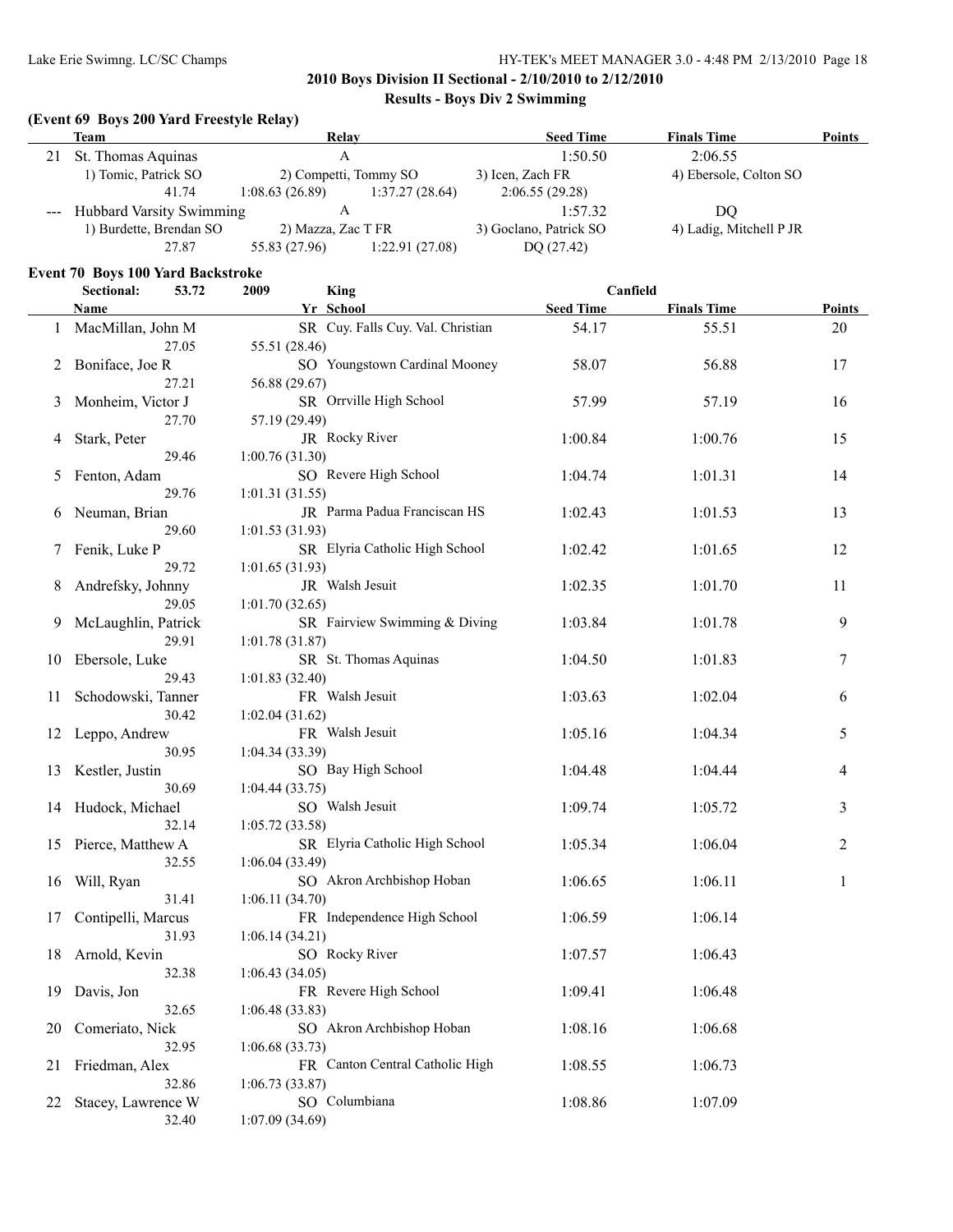#### **(Event 70 Boys 100 Yard Backstroke)**

|     | <b>Name</b>           | Yr School                      | <b>Seed Time</b> | <b>Finals Time</b> | <b>Points</b> |
|-----|-----------------------|--------------------------------|------------------|--------------------|---------------|
| 23  | Kilbane, Brennan      | SO Fairview Swimming & Diving  | 1:09.21          | 1:07.22            |               |
|     | 33.74                 | 1:07.22(33.48)                 |                  |                    |               |
| 24  | Schade, Victor        | SO Alliance Marlington         | 1:08.23          | 1:07.34            |               |
|     | 32.13                 | 1:07.34(35.21)                 |                  |                    |               |
| 25  | Mahle, Taylor         | FR Aurora High School          | 1:08.25          | 1:08.44            |               |
|     | 33.10                 | 1:08.44 (35.34)                |                  |                    |               |
|     | 26 Hayes, Brandon     | FR Aurora High School          | 1:11.73          | 1:08.83            |               |
|     | 33.28                 | 1:08.83(35.55)                 |                  |                    |               |
| 27  | Hurd, Alex            | JR Crestwood High School       | 1:07.63          | 1:08.99            |               |
|     | 32.81                 | 1:08.99(36.18)                 |                  |                    |               |
| 28. | Tolerton, Will        | SR Revere High School          | NT               | 1:09.24            |               |
|     | 33.77                 | 1:09.24(35.47)                 |                  |                    |               |
| 29  | Evans, Davis          | SR Louisville High School      | 1:11.21          | 1:10.01            |               |
|     | 33.33                 | 1:10.01(36.68)                 |                  |                    |               |
| 30  | Winters, Noah         | JR Tallmadge High School       | 1:13.29          | 1:11.12            |               |
|     | 34.84                 | 1:11.12 (36.28)                |                  |                    |               |
| 31  | Competti, Tommy       | SO St. Thomas Aquinas          | 1:19.10          | 1:11.33            |               |
|     | 34.17                 | 1:11.33 (37.16)                |                  |                    |               |
| 32  | Kanyok, Nate          | SO Independence High School    | 1:12.23          | 1:12.05            |               |
|     | 34.79                 | 1:12.05 (37.26)                |                  |                    |               |
| 33  | Zion, Geoff           | SR Independence High School    | 1:12.10          | 1:12.69            |               |
|     | 35.92                 | 1:12.69(36.77)                 |                  |                    |               |
|     | 34 Furet, Gregoire    | JR Revere High School          | 1:19.86          | 1:13.57            |               |
|     | 35.40                 | 1:13.57(38.17)                 |                  |                    |               |
| 35  | Walters, Matt         | FR Louisville High School      | 1:12.77          | 1:13.63            |               |
|     | 34.44                 | 1:13.63(39.19)                 |                  |                    |               |
|     | 36 Marshall, Nick     | SO Akron Archbishop Hoban      | 1:16.47          | 1:13.97            |               |
|     | 36.58                 | 1:13.97(37.39)                 |                  |                    |               |
| 37  | Morrissette, Miichael | SR Firelands HS Swim Tea       | 1:12.89          | 1:15.10            |               |
|     | 36.21                 | 1:15.10(38.89)                 |                  |                    |               |
| 38  | Thompson, Jacob E     | SO Salem High School           | 1:17.76          | 1:15.47            |               |
|     | 36.07                 | 1:15.47(39.40)                 |                  |                    |               |
| 39  | Cowles, Sam           | FR Poland Seminary High School | 1:15.66          | 1:16.05            |               |
|     | 36.47                 | 1:16.05(39.58)                 |                  |                    |               |
| 40  | Lynch, Ryan P         | JR Elyria Catholic High School | 1:13.88          | 1:16.24            |               |
| 41  | Goclano, Patrick      | SO Hubbard Varsity Swimming    | 1:17.50          | 1:16.48            |               |
|     | 36.73                 | 1:16.48(39.75)                 |                  |                    |               |
| 42  | Marre, Eric           | SR Youngstown Cardinal Mooney  | 1:16.89          | 1:16.94            |               |
| 43  | Hudgins, Sean         | JR Parma Padua Franciscan HS   | 1:17.99          | 1:17.36            |               |
|     | 37.14                 | 1:17.36(40.22)                 |                  |                    |               |
| 44  | Seelbach, Nathan      | FR Fairview Swimming & Diving  | 1:22.59          | 1:17.50            |               |
|     | 37.50                 | 1:17.50(40.00)                 |                  |                    |               |
| 45  | Misko, Matt           | FR Poland Seminary High School | 1:22.46          | 1:18.51            |               |
|     | 38.99                 | 1:18.51(39.52)                 |                  |                    |               |
| 46  | Barnoski, Nick        | FR Aurora High School          | 1:22.25          | 1:19.60            |               |
|     | 38.29                 | 1:19.60(41.31)                 |                  |                    |               |
| 47  | Ibarra, Ossiel        | FR Alliance                    | 1:22.13          | 1:20.48            |               |
|     | 40.41                 | 1:20.48(40.07)                 |                  |                    |               |
| 48  | Stitzel, Sam          | SO Akron Archbishop Hoban      | 1:20.79          | 1:21.45            |               |
|     | 38.52                 | 1:21.45(42.93)                 |                  |                    |               |
| 49  | Hogya, Joey           | SO Alliance                    | 1:26.57          | 1:24.27            |               |
|     | 40.76                 | 1:24.27(43.51)                 |                  |                    |               |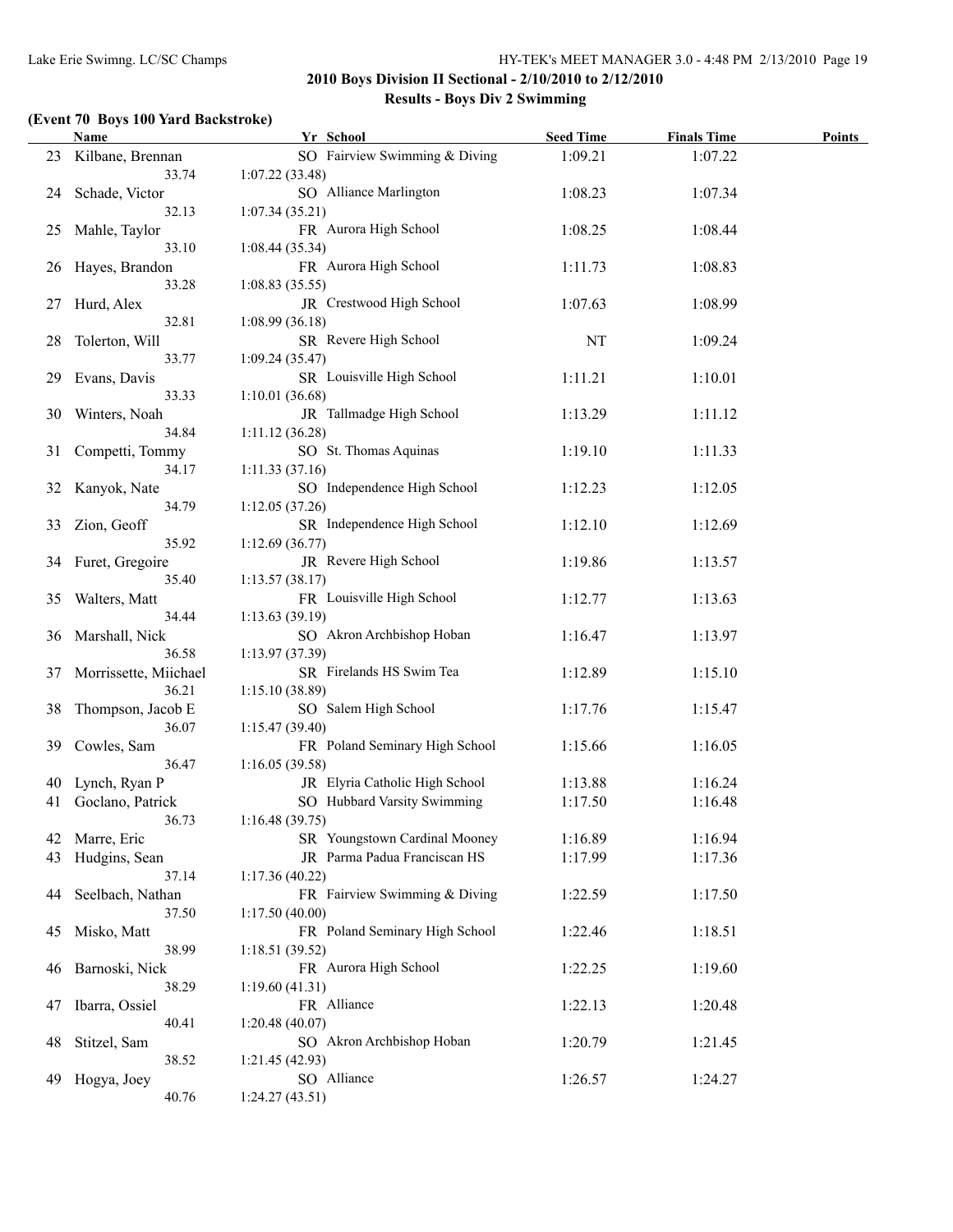#### **(Event 70 Boys 100 Yard Backstroke)**

|    | Name                  | Yr School                             | <b>Seed Time</b> | <b>Finals Time</b> | <b>Points</b> |
|----|-----------------------|---------------------------------------|------------------|--------------------|---------------|
|    | 50 Chamberlain, Sam A | SO Bay High School                    | 1:25.75          | 1:27.19            |               |
|    | 41.94                 | 1:27.19(45.25)                        |                  |                    |               |
| 51 | Bryant, Spencer       | SR Alliance                           | 1:35.38          | 1:27.85            |               |
|    | 40.12                 | 1:27.85(47.73)                        |                  |                    |               |
|    | 52 Klemm, Joey        | JR Tallmadge High School              | 1:29.58          | 1:29.25            |               |
|    | 41.91                 | 1:29.25(47.34)                        |                  |                    |               |
| 53 | Narduzzi, Tony        | SO Independence High School           | 1:32.30          | 1:29.52            |               |
|    | 44.64                 | 1:29.52(44.88)                        |                  |                    |               |
| 54 | Zunk, Quinten         | SO Firelands HS Swim Tea              | 1:29.69          | 1:30.27            |               |
|    | 45.69                 | 1:30.27(44.58)                        |                  |                    |               |
| 55 | Vanderhoof, Tyler S   | <b>JR</b> Elyria Catholic High School | 1:32.61          | 1:31.08            |               |
|    | 43.83                 | 1:31.08(47.25)                        |                  |                    |               |
| 56 | Flynn, Joshua         | JR Hubbard Varsity Swimming           | 1:38.02          | 1:39.98            |               |
| 57 | Qualk, Jacob          | FR Alliance                           | 1:44.29          | 1:45.68            |               |
|    | 48.98                 | 1:45.68(56.70)                        |                  |                    |               |

#### **Event 71 Boys 100 Yard Breaststroke**

|    | Sectional:        | 58.35 | 2009            | <b>Turner</b>                   | <b>Walsh Jesuit</b> |                    |                |
|----|-------------------|-------|-----------------|---------------------------------|---------------------|--------------------|----------------|
|    | <b>Name</b>       |       |                 | Yr School                       | <b>Seed Time</b>    | <b>Finals Time</b> | <b>Points</b>  |
| 1  | Murphy, Sean      |       |                 | SR Walsh Jesuit                 | 58.64               | 59.68              | 20             |
|    |                   | 27.95 | 59.68 (31.73)   |                                 |                     |                    |                |
| 2  | Boniface, Nick C  |       |                 | SR Youngstown Cardinal Mooney   | 1:05.53             | 1:02.24            | 17             |
|    |                   | 29.05 | 1:02.24 (33.19) |                                 |                     |                    |                |
| 3  | George, Cody      |       |                 | SR Independence High School     | 1:04.76             | 1:05.63            | 16             |
|    |                   | 30.47 | 1:05.63(35.16)  |                                 |                     |                    |                |
| 4  | Parker, Colin     |       |                 | SR Revere High School           | 1:05.62             | 1:05.67            | 15             |
|    |                   | 30.59 | 1:05.67(35.08)  |                                 |                     |                    |                |
| 5  | Harris, James B   |       |                 | SR Rocky River                  | 1:06.93             | 1:07.14            | 14             |
|    |                   | 30.90 | 1:07.14(36.24)  |                                 |                     |                    |                |
| 6  | Detore, Brad      |       |                 | SO Cuyahoga Heights High School | 1:11.24             | 1:07.76            | 13             |
|    |                   | 31.13 | 1:07.76(36.63)  |                                 |                     |                    |                |
| 7  | Novak, Adam       |       |                 | JR Walsh Jesuit                 | 1:10.74             | 1:08.13            | 12             |
|    |                   | 31.51 | 1:08.13(36.62)  |                                 |                     |                    |                |
| 8  | Harker, Ian       |       |                 | JR Poland Seminary High School  | 1:07.75             | 1:08.49            | 11             |
|    |                   | 31.82 | 1:08.49(36.67)  |                                 |                     |                    |                |
| 9  | Alvarez, Alec     |       |                 | JR Canton Central Catholic High | 1:14.18             | 1:08.90            | 9              |
|    |                   | 32.63 | 1:08.90(36.27)  |                                 |                     |                    |                |
| 10 | Svirbely, Joey G  |       |                 | JR Hubbard Varsity Swimming     | 1:11.00             | 1:09.58            | 7              |
|    |                   | 31.79 | 1:09.58(37.79)  |                                 |                     |                    |                |
| 11 | Sheil, Justin     |       |                 | SR Canton Central Catholic High | 1:11.49             | 1:09.87            | 6              |
|    |                   | 32.59 | 1:09.87(37.28)  |                                 |                     |                    |                |
| 12 | Yager, Nick       |       |                 | SO Walsh Jesuit                 | 1:12.32             | 1:09.95            | 5              |
|    |                   | 32.78 | 1:09.95(37.17)  |                                 |                     |                    |                |
| 13 | Craine, Jacob     |       |                 | SR Akron Archbishop Hoban       | 1:11.32             | 1:09.97            | 4              |
|    |                   | 32.66 | 1:09.97(37.31)  |                                 |                     |                    |                |
| 14 | Figliuzzi, Adam A |       |                 | JR Bay High School              | 1:10.79             | 1:10.07            | 3              |
|    |                   | 31.81 | 1:10.07(38.26)  |                                 |                     |                    |                |
| 15 | Kay, Brandon      |       |                 | SR Rocky River                  | 1:13.44             | 1:10.81            | $\overline{2}$ |
|    |                   | 33.34 | 1:10.81(37.47)  | FR Walsh Jesuit                 |                     |                    |                |
| 16 | Csorba, Alex      | 32.98 | 1:11.05(38.07)  |                                 | 1:15.11             | 1:11.05            | 1              |
|    |                   |       |                 | JR Akron Archbishop Hoban       |                     |                    |                |
| 17 | Davies, Paul      | 33.55 | 1:11.60(38.05)  |                                 | 1:13.92             | 1:11.60            |                |
|    |                   |       |                 |                                 |                     |                    |                |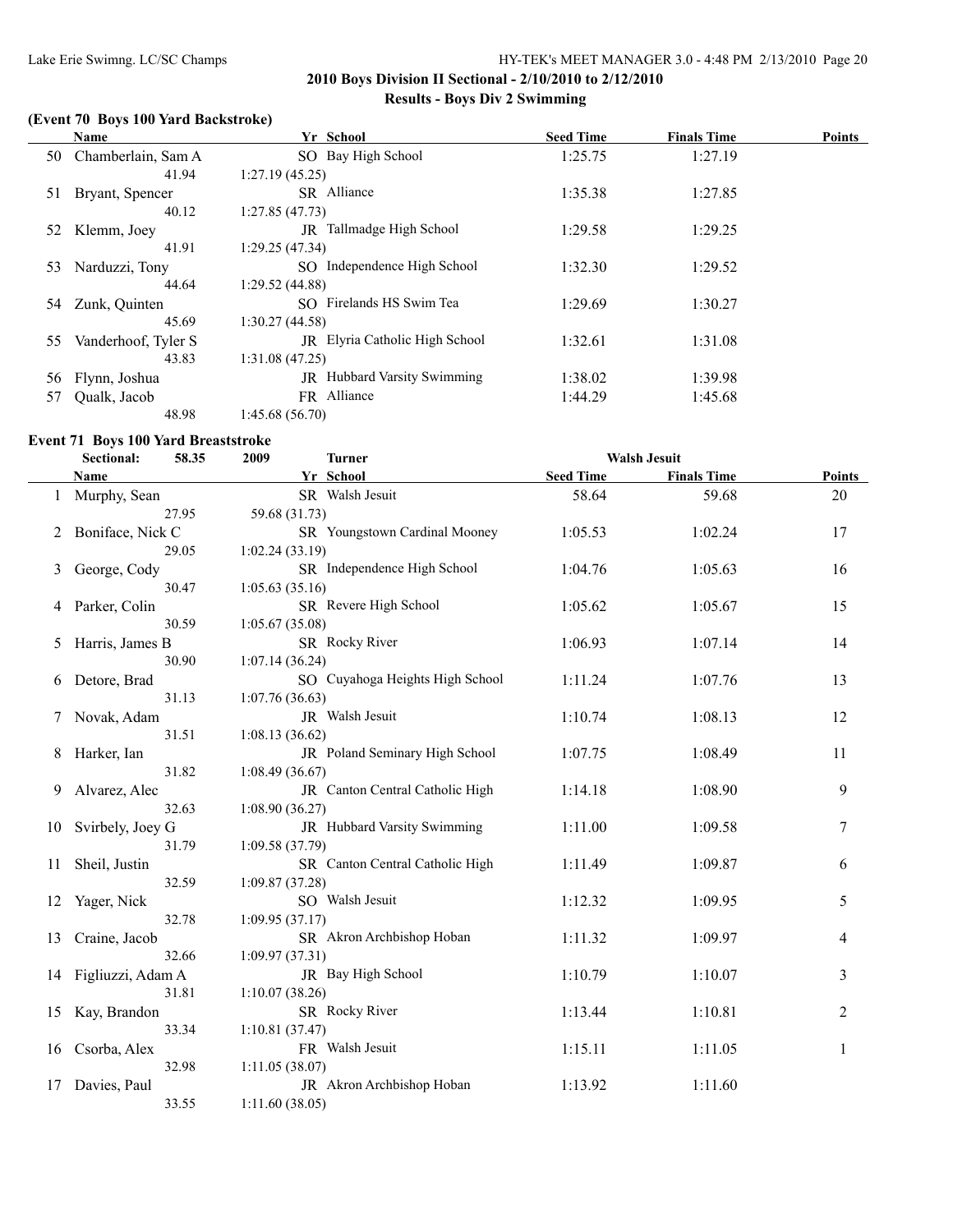# **(Event 71 Boys 100 Yard Breaststroke)**

|     | <b>Name</b>                    | Yr School                                            | <b>Seed Time</b> | <b>Finals Time</b> | <b>Points</b> |
|-----|--------------------------------|------------------------------------------------------|------------------|--------------------|---------------|
|     | 18 Grant, Chris<br>34.19       | FR Rocky River<br>1:11.82(37.63)                     | 1:17.26          | 1:11.82            |               |
| 19  | Braemer, Adriann<br>33.47      | JR Revere High School<br>1:12.00(38.53)              | 1:19.19          | 1:12.00            |               |
| 20  | Sorge, Michael<br>33.85        | JR Bay High School<br>1:12.26(38.41)                 | 1:18.83          | 1:12.26            |               |
| 21  | DiFranco, Alex<br>34.92        | JR Cuyahoga Heights High School<br>1:12.47(37.55)    | 1:12.79          | 1:12.47            |               |
| 22  | Logan, Matt<br>34.07           | JR Parma Padua Franciscan HS<br>1:13.51(39.44)       | 1:13.67          | 1:13.51            |               |
| 23. | Vlahos, Eric M<br>35.10        | FR Cuy. Falls Cuy. Val. Christian<br>1:13.58 (38.48) | 1:16.04          | 1:13.58            |               |
| 24  | Drake, Ian<br>34.89            | JR Akron Archbishop Hoban<br>1:14.58 (39.69)         | 1:16.06          | 1:14.58            |               |
| 25  | Cavalier, Jake<br>34.98        | SR Louisville High School<br>1:14.73(39.75)          | 1:12.01          | 1:14.73            |               |
| 26  | Moran, Thomas<br>34.81         | JR Rocky River<br>1:15.00(40.19)                     | 1:13.90          | 1:15.00            |               |
| 27  | Wiseman, Isaac<br>35.16        | SO Dalton High School<br>1:15.29(40.13)              | 1:16.47          | 1:15.29            |               |
| 28  | Cataldo, Angelo M<br>34.02     | SR Elyria Catholic High School<br>1:15.40(41.38)     | 1:14.55          | 1:15.40            |               |
| 29  | Holler, Brian<br>36.16         | FR Cuyahoga Heights High School<br>1:15.58(39.42)    | 1:16.22          | 1:15.58            |               |
|     | 30 Grady, John H<br>35.37      | SR Bay High School<br>1:15.82(40.45)                 | 1:14.84          | 1:15.82            |               |
| 31  | Brant, Matt<br>36.68           | JR Bay High School<br>1:16.09(39.41)                 | 1:19.06          | 1:16.09            |               |
|     | 32 Metelsky, Daniel A<br>36.04 | SR Elyria Catholic High School<br>1:16.72(40.68)     | 1:17.89          | 1:16.72            |               |
|     | 33 Budi, Connor J<br>36.33     | SO Elyria Catholic High School<br>1:17.30(40.97)     | 1:16.88          | 1:17.30            |               |
|     | 34 Gibbons, Connor<br>36.33    | FR Fairview Swimming & Diving<br>1:17.71(41.38)      | 1:21.51          | 1:17.71            |               |
|     | 35 Mey, Alex<br>35.98          | SR Parma Padua Franciscan HS<br>1:18.24(42.26)       | 1:24.74          | 1:18.24            |               |
|     | 36 Siefke, Evan<br>37.61       | SR Alliance<br>1:18.73(41.12)                        | 1:21.38          | 1:18.73            |               |
| 37  | Juran, Colin<br>37.06          | FR Independence High School<br>1:18.87(41.81)        | 1:18.81          | 1:18.87            |               |
| 38  | Stewart, Dan<br>38.31          | JR Crestwood High School<br>1:19.42(41.11)           | 1:19.86          | 1:19.42            |               |
| 39  | Kozicky, Kyle<br>37.46         | SO Poland Seminary High School<br>1:20.32 (42.86)    | 1:22.40          | 1:20.32            |               |
| 40  | Crowe, David<br>37.19          | SR Fairview Swimming & Diving<br>1:20.34(43.15)      | 1:19.38          | 1:20.34            |               |
| 41  | Gentry, Chad<br>38.89          | SO Louisville High School<br>1:22.40(43.51)          | 1:25.65          | 1:22.40            |               |
| 42  | Wood, Jacob<br>39.84           | JR Firelands HS Swim Tea<br>1:23.86(44.02)           | 1:25.70          | 1:23.86            |               |
| 43  | Walters, Matt<br>39.34         | FR Louisville High School<br>1:25.31(45.97)          | 1:21.67          | 1:25.31            |               |
| 44  | Hritz, Michael P<br>39.34      | FR Salem High School<br>1:25.75(46.41)               | 1:32.11          | 1:25.75            |               |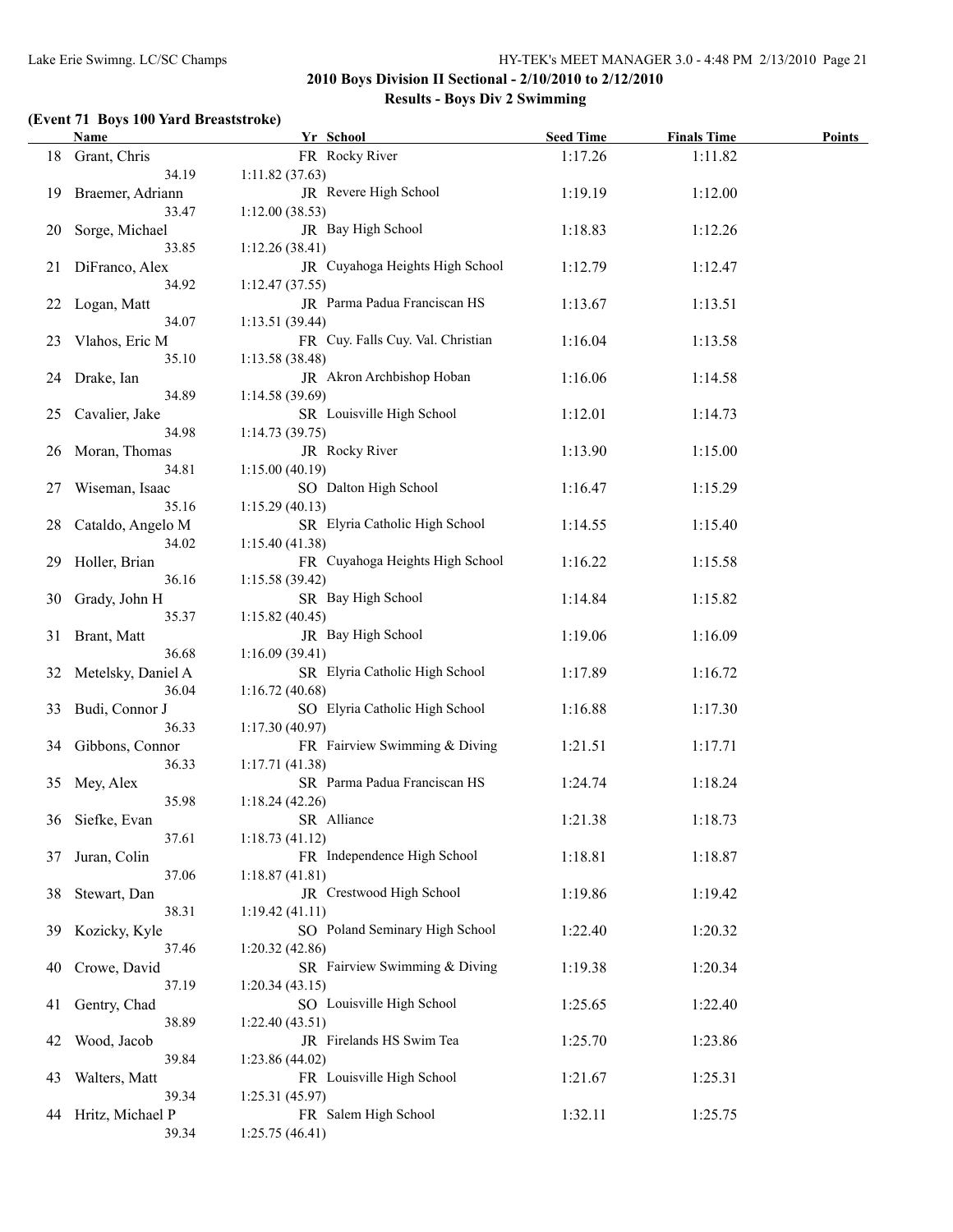#### **(Event 71 Boys 100 Yard Breaststroke)**

|    | Name              | Yr School                         | <b>Seed Time</b> | <b>Finals Time</b> | <b>Points</b> |
|----|-------------------|-----------------------------------|------------------|--------------------|---------------|
|    | 45 Ibarra, Uriel  | FR Alliance                       | 1:27.29          | 1:26.03            |               |
|    | 40.11             | 1:26.03(45.92)                    |                  |                    |               |
| 46 | Mercer, Shawn     | SO Tallmadge High School          | 1:27.48          | 1:27.50            |               |
|    | 41.67             | 1:27.50(45.83)                    |                  |                    |               |
| 47 | Margida, Mike J   | FR Cuy. Falls Cuy. Val. Christian | 1:30.19          | 1:28.46            |               |
|    | 42.82             | 1:28.46(45.64)                    |                  |                    |               |
| 48 | Meyer, Riley      | SO Crestwood High School          | 1:33.86          | 1:28.99            |               |
|    | 40.98             | 1:28.99(48.01)                    |                  |                    |               |
| 49 | Ford, Desmond     | SR Alliance                       | 1:29.79          | 1:29.59            |               |
|    | 42.15             | 1:29.59(47.44)                    |                  |                    |               |
| 50 | Tomsco, Jason     | SR Firelands HS Swim Tea          | 1:31.08          | 1:29.73            |               |
|    | 41.07             | 1:29.73(48.66)                    |                  |                    |               |
| 51 | Amato, Jacob A    | FR Elyria Catholic High School    | 1:47.66          | 1:31.41            |               |
|    | 42.01             | 1:31.41(49.40)                    |                  |                    |               |
| 52 | Rincon, Alejandro | FR Fairview Swimming & Diving     | 1:36.16          | 1:33.20            |               |
|    | 44.00             | 1:33.20(49.20)                    |                  |                    |               |
| 53 | Cummings, Jacob   | FR Louisville High School         | 1:38.03          | 1:37.40            |               |
|    | 46.83             | 1:37.40(50.57)                    |                  |                    |               |
|    | Hadick, Stephen   | FR Independence High School       | 1:25.81          | DQ                 |               |
|    | 38.98             | DQ (44.07)                        |                  |                    |               |
|    | Shew, Bill        | FR Canton Central Catholic High   | 1:26.54          | DQ                 |               |
|    | Scheule, Nathan   | JR Tallmadge High School          | 1:31.74          | DQ                 |               |
|    | 45.62             | DO(50.42)                         |                  |                    |               |
|    | Thut, JP          | FR Crestwood High School          | 1:50.32          | DQ                 |               |
|    | 52.18             | DQ $(56.83)$                      |                  |                    |               |
|    | Arthur, Max       | SR Independence High School       | 1:25.54          | DQ                 |               |
|    | 38.53             | DQ (45.81)                        |                  |                    |               |

# **Event 72 Boys 400 Yard Freestyle Relay**<br>Sectional:  $3.1699$  2009

|   | 3:16.99<br>Sectional:       | 2009                  | <b>Walsh Jesuit</b>       |                       |                      |               |
|---|-----------------------------|-----------------------|---------------------------|-----------------------|----------------------|---------------|
|   | <b>Team</b><br>Relay        |                       |                           | <b>Seed Time</b>      | <b>Finals Time</b>   | <b>Points</b> |
|   | Revere High School          |                       | A                         | 3:24.31               | 3:25.21              | 40            |
|   | 1) Poitinger, Seth S SR     |                       | 2) Brandenstein, Tommy SR | 3) Parker, Colin SR   | 4) Holvey, Nick SR   |               |
|   | 23.53                       | 49.53 (49.53)         | 1:13.97(24.44)            | 1:41.31(51.78)        |                      |               |
|   | 2:06.50(25.19)              | 2:34.48(53.17)        | 2:58.17(23.69)            | 3:25.21(50.73)        |                      |               |
|   | Walsh Jesuit                |                       | A                         | 3:31.78               | 3:30.16              | 34            |
|   | 1) Kirkpatrick, Bryan JR    | 2) Petras, Michael FR |                           | 3) Wilson, Peter SR   | 4) Simpson, Joe JR   |               |
|   | 25.06                       | 52.18 (52.18)         | 1:17.00(24.82)            | 1:44.59(52.41)        |                      |               |
|   | 2:09.61(25.02)              | 2:37.07(52.48)        | 3:02.10(25.03)            | 3:30.16(53.09)        |                      |               |
| 3 | Rocky River                 |                       | A                         | 3:36.14               | 3:31.00              | 32            |
|   | 1) Kariotakis, Michael N JR |                       | 2) Kacpura, Zachary A JR  | 3) Kay, Marshal SR    | 4) Parris, Daniel SO |               |
|   | 24.97                       | 52.37 (52.37)         | 1:18.21(25.84)            | 1:46.55(54.18)        |                      |               |
|   | 2:12.35(25.80)              | 2:39.92(53.37)        | 3:03.95(24.03)            | 3:31.00(51.08)        |                      |               |
| 4 | Aurora High School          |                       | A                         | 3:41.65               | 3:33.31              | 30            |
|   | 1) Hayes, Austin FR         | 2) Webster, Curtis JR |                           | 3) Nutting, Justin JR | 4) Wong, Stephen JR  |               |
|   | 27.25                       | 56.70 (56.70)         | 1:21.26(24.56)            | 1:48.68(51.98)        |                      |               |
|   | 2:14.50(25.82)              | 2:42.96(54.28)        | 3:06.64(23.68)            | 3:33.31(50.35)        |                      |               |
| 5 | Elyria Catholic High School |                       | A                         | 3:38.09               | 3:33.90              | 28            |
|   | 1) Fenik, Luke P SR         |                       | 2) Pierce, Matthew A SR   | 3) Sleva, Ben J SO    | 4) Haupt, Michael SR |               |
|   | 25.69                       | 53.20 (53.20)         | 1:19.13(25.93)            | 1:46.87(53.67)        |                      |               |
|   | 2:13.10(26.23)              | 2:42.73(55.86)        | 3:07.12(24.39)            | 3:33.90 (51.17)       |                      |               |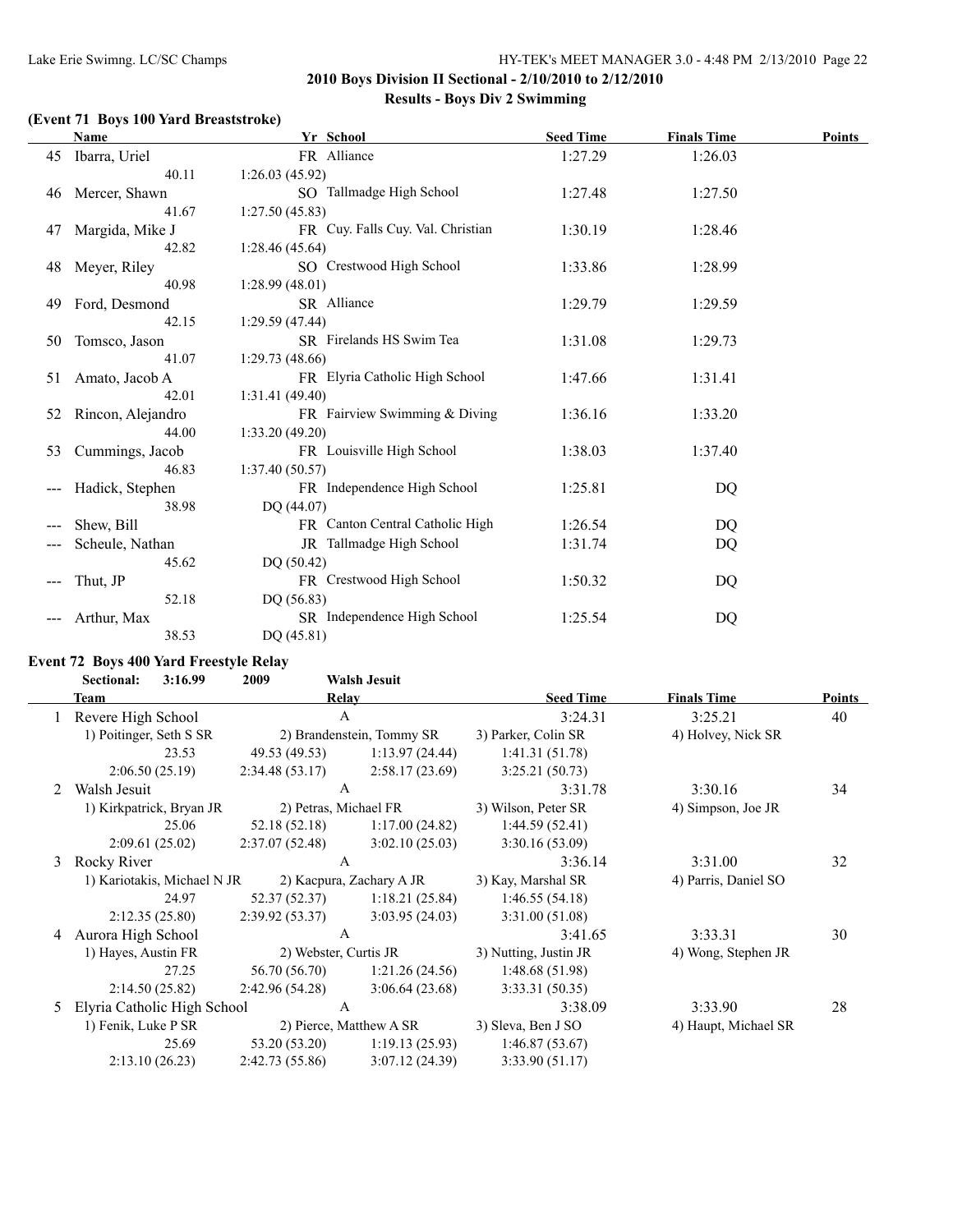#### Lake Erie Swimng. LC/SC Champs HY-TEK's MEET MANAGER 3.0 - 4:48 PM 2/13/2010 Page 23

#### **2010 Boys Division II Sectional - 2/10/2010 to 2/12/2010 Results - Boys Div 2 Swimming**

#### **(Event 72 Boys 400 Yard Freestyle Relay)**

|    | <b>Team</b>                    | <b>Relay</b>           |                 | <b>Seed Time</b>            | <b>Finals Time</b>        | <b>Points</b> |
|----|--------------------------------|------------------------|-----------------|-----------------------------|---------------------------|---------------|
|    | 6 Akron Archbishop Hoban       | A                      |                 | 3:39.97                     | 3:35.68                   | 26            |
|    | 1) Renner, Danny SO            | 2) Sberna, Carmine JR  |                 | 3) Pelini, Nick JR          | 4) Rogers, Logan SO       |               |
|    | 25.70                          | 53.06 (53.06)          | 1:18.83(25.77)  | 1:47.38(54.32)              |                           |               |
|    | 2:13.34(25.96)                 | 2:42.50(55.12)         | 3:07.66(25.16)  | 3:35.68(53.18)              |                           |               |
| 7  | Orrville High School           | A                      |                 | 3:37.00                     | 3:36.05                   | 24            |
|    | 1) Likens, Kyle P SR           | 2) Likens, Eric D FR   |                 | 3) Monheim, Vincent J SR    | 4) Monheim, Mason S SO    |               |
|    | 24.40                          | 51.47 (51.47)          | 1:20.40(28.93)  | 1:53.40(1:01.93)            |                           |               |
|    | 2:18.29 (24.89)                | 2:46.15(52.75)         | 3:09.49(23.34)  | 3:36.05 (49.90)             |                           |               |
| 8  | Bay High School                | $\mathbf{A}$           |                 | 3:41.61                     | 3:38.39                   | 22            |
|    | 1) Kestler, Justin SO          | 2) Briemont, Tom M SR  |                 | 3) Grady, John H SR         | 4) MacMillan, Duncan T SO |               |
|    | 27.55                          | 57.83 (57.83)          | 1:22.41(24.58)  | 1:50.42(52.59)              |                           |               |
|    | 2:17.50(27.08)                 | 2:47.35(56.93)         | 3:11.44(24.09)  | 3:38.39 (51.04)             |                           |               |
| 9  | Canton Central Catholic High   | $\boldsymbol{\rm{A}}$  |                 | 3:43.34                     | 3:38.61                   | 18            |
|    | 1) Falconer, Harrison JR       | 2) Alvarez, Alec JR    |                 | 3) Sheil, Justin SR         | 4) Cornet, David FR       |               |
|    | 26.52                          | 53.80 (53.80)          | 1:20.61(26.81)  | 1:49.74(55.94)              |                           |               |
|    | 2:16.40(26.66)                 | 2:46.24(56.50)         | 3:10.91(24.67)  | 3:38.61 (52.37)             |                           |               |
| 10 | Cuyahoga Heights High School   | $\mathbf{A}$           |                 | 3:41.45                     | 3:42.08                   | 14            |
|    | 1) Rybak, Zach SR              | 2) Cain, George FR     |                 | 3) Schalk, Colin SO         | 4) Detore, Brad SO        |               |
|    | 25.81                          | 54.22 (54.22)          | 1:21.59(27.37)  | 1:51.25(57.03)              |                           |               |
|    | 2:18.07(26.82)                 | 2:47.42(56.17)         | 3:12.37(24.95)  | 3:42.08(54.66)              |                           |               |
|    | 11 Hubbard Varsity Swimming    | $\mathbf{A}$           |                 | 3:49.62                     | 3:42.99                   | 12            |
|    | 1) Spurio, Joey W FR           | 2) Wylie, Andrew G JR  |                 | 3) Svirbely, Joey G JR      | 4) Nutter, Brandon S JR   |               |
|    | 27.00                          | 57.00 (57.00)          | 1:23.00(26.00)  | 1:52.58(55.58)              |                           |               |
|    | 2:20.16(27.58)                 | 2:50.73(58.15)         | 3:15.52(24.79)  | 3:42.99(52.26)              |                           |               |
|    | 12 St. Thomas Aquinas          | $\mathbf{A}$           |                 | 4:00.00                     | 3:46.73                   | 10            |
|    | 1) Malmsberry, Luke SO         | 2) Vagedes, Ryan FR    |                 | 3) Pete, Mikey SR           | 4) Ebersole, Luke SR      |               |
|    | 25.50                          | 54.21 (54.21)          | 1:22.95(28.74)  | 1:54.95(1:00.74)            |                           |               |
|    | 2:22.98(28.03)                 | 2:54.73(59.78)         | 3:19.29(24.56)  | 3:46.73(52.00)              |                           |               |
|    | 13 Alliance                    | $\mathbf{A}$           |                 | 3:51.63                     | 3:47.02                   | 8             |
|    | 1) Etherton, Sam JR            | 2) Scott, Matt SO      |                 | 3) Salle, Danny JR          | 4) Bugara, Tyler SR       |               |
|    | 26.63                          | 57.25(57.25)           | 1:24.47(27.22)  | 1:54.67(57.42)              |                           |               |
|    | 2:21.09(26.42)                 | 2:51.01(56.34)         | 3:17.62(26.61)  | 3:47.02(56.01)              |                           |               |
|    | 14 Louisville High School      | $\mathbf{A}$           |                 | 3:46.49                     | 3:49.77                   | 6             |
|    | 1) Chapman, Brad JR            | 2) Valentine, Scott JR |                 | 3) Campbell, Matt SO        | 4) Cavalier, Jake SR      |               |
|    | 27.50                          | 58.35 (58.35)          | 1:25.96(27.61)  | 1:56.53(58.18)              |                           |               |
|    | 2:22.67(26.14)                 | 2:52.51(55.98)         | 3:19.47(26.96)  | 3:49.77 (57.26)             |                           |               |
|    | 15 Firelands HS Swim Tea       | $\mathbf{A}$           |                 | 4:02.62                     | 3:59.67                   | 4             |
|    | 1) Leatherwood, Randy SO       | 2) Tomsco, Anthony SO  |                 | 3) Morrissette, Miichael SR | 4) DeWitt, Ashley SR      |               |
|    | 29.50                          | 1:01.88(1:01.88)       | 1:31.11(29.23)  | 2:02.88 (1:01.00)           |                           |               |
|    | 2:31.26 (28.38)                | 3:03.91 (1:01.03)      | 3:29.90 (25.99) | 3:59.67 (55.76)             |                           |               |
|    | 16 Poland Seminary High School | A                      |                 | 4:06.89                     | 4:00.72                   | 2             |
|    | 1) Cowles, Brian SR            | 2) Harker, Ian JR      |                 | 3) Cowles, Sam FR           | 4) Misko, Matt FR         |               |
|    | 24.72                          | 51.59 (51.59)          | 1:19.89(28.30)  | 1:50.85(59.26)              |                           |               |
|    | 2:19.61(28.76)                 | 2:52.68 (1:01.83)      | 3:24.38(31.70)  | 4:00.72 (1:08.04)           |                           |               |
|    | 17 Independence High School    | A                      |                 | 4:07.11                     | 4:02.68                   |               |
|    | 1) Spear, Dillon SR            | 2) Zion, Geoff SR      |                 | 3) Solomon, Jared SR        | 4) Bugaj, John SR         |               |
|    | 27.81                          | 58.42 (58.42)          | 1:28.28(29.86)  | 2:00.87 (1:02.45)           |                           |               |
|    | 2:29.11 (28.24)                | 3:03.31 (1:02.44)      | 3:31.02(27.71)  | 4:02.68(59.37)              |                           |               |
| 18 | Parma Padua Franciscan HS      | $\boldsymbol{A}$       |                 | 4:13.19                     | 4:10.52                   |               |
|    | 1) Mayo, Steve JR              | 2) Kan, William SO     |                 | 3) Logan, Matt JR           | 4) Frac, Brian SO         |               |
|    | 28.72                          | 1:02.48(1:02.48)       | 1:33.29 (30.81) | 2:08.87 (1:06.39)           |                           |               |
|    | 2:38.43 (29.56)                | 3:12.74(1:03.87)       | 3:40.04 (27.30) | 4:10.52 (57.78)             |                           |               |